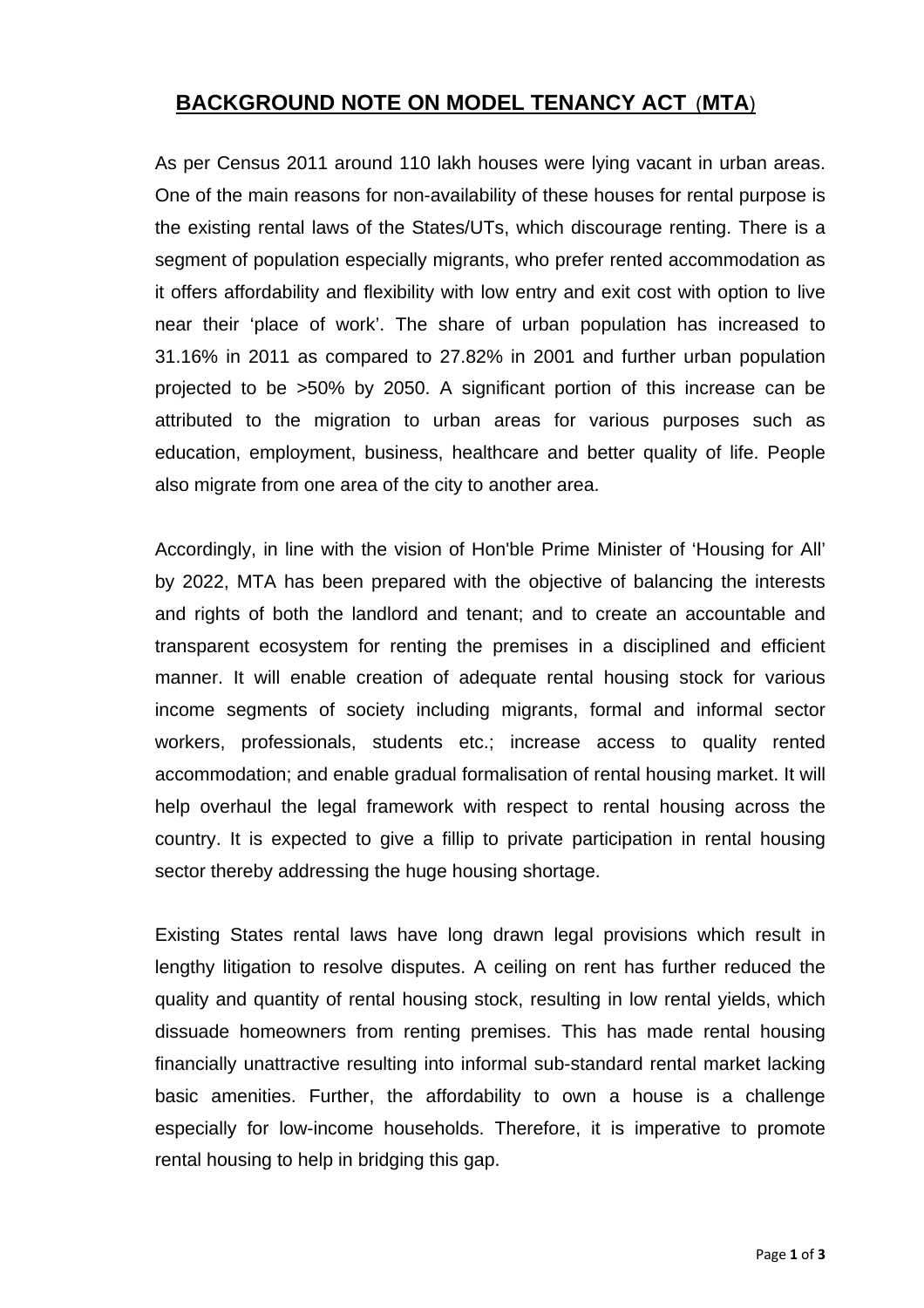MTA will enable unlocking of vacant premises for rental purpose and create a vibrant, sustainable and inclusive rental market. MTA will promote growth of rental market thereby attracting investment and promote entrepreneurial opportunities in the rental housing sector.

#### **Salient features of Model Tenancy Act:**

- **(i)** After commencement of MTA, no premises to be rented except by an agreement in writing on mutually agreed terms;
- **(ii)** MTA to be applicable to residential and commercial tenancies;
- **(iii)** MTA to be applicable to whole of the State/UT i.e. urban and rural areas;
- **(iv)** Rent to be fixed by mutual agreement between landlord (lessor) and tenant (lessee);
- **(v)** MTA to be applicable prospectively and the existing tenancies shall continue to be governed by the respective extant rental laws of the States/UTs;
- **(vi)** MTA to provide for a fast-track quasi-judicial mechanism for adjudication of disputes;
- **(vii)** MTA to be applicable to all tenancies with no monetary threshold;
- **(viii)** The terms of agreement shall be binding upon successors of landlord as well as tenant for the remaining period of the tenancy agreement.
- **(ix)** Sub-letting is not permitted without execution of supplementary agreement between landlord and tenant.
- **(x)** If the term of tenancy ends at the time when locality (where rented premises is situated) experiences any *force majeure* event, the landlord shall allow the tenant to continue possession of premises for one month from the cessation of such *force majeure* event on the same terms of prevailing tenancy agreement.
- **(xi)** Security deposit for residential premises shall not exceed two months' rent and in case of non-residential premises it shall be as per the terms of tenancy agreement subject to a maximum of six-months' rent. Security deposit shall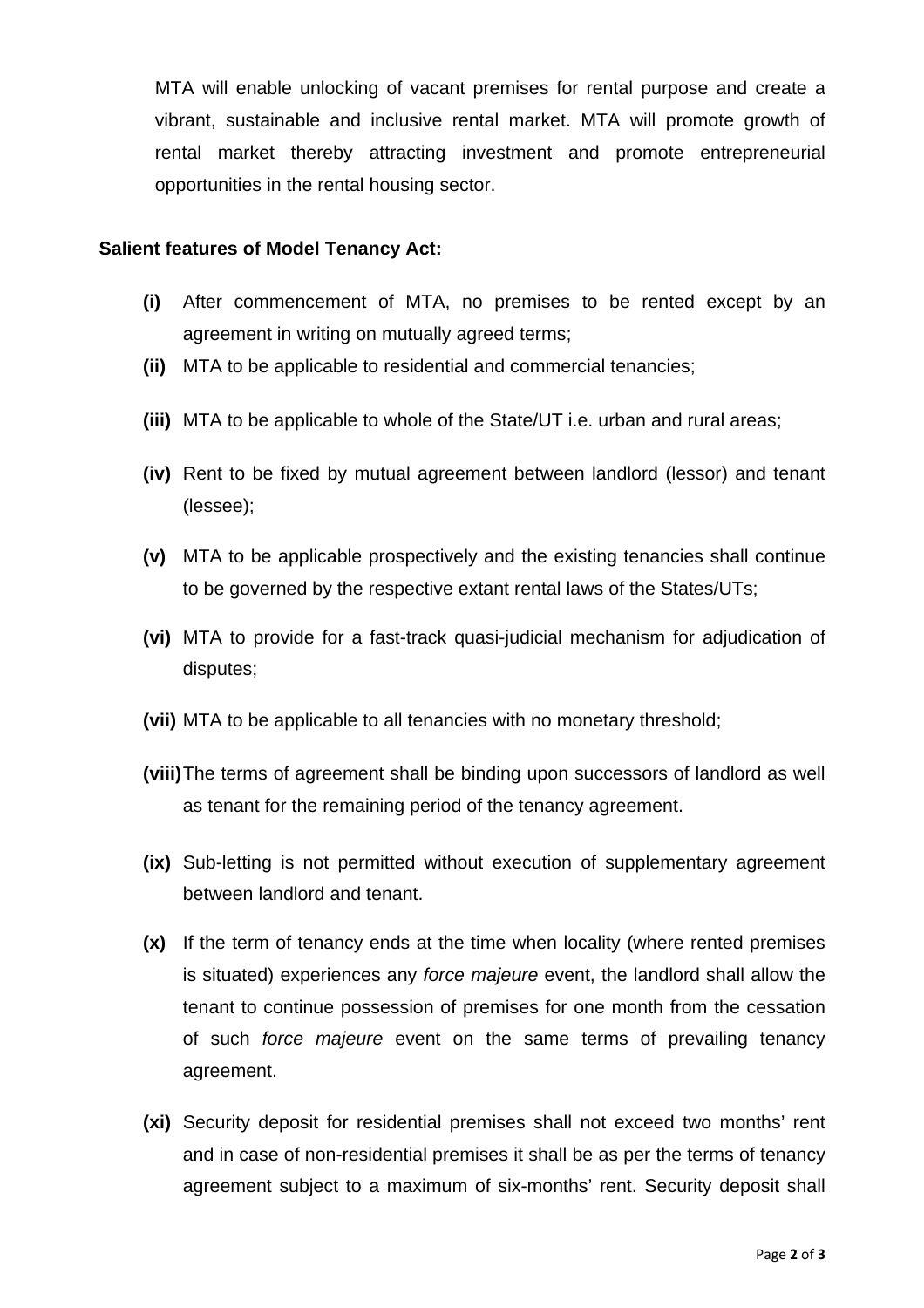be refunded by the landlord at the time of taking over vacant possession of the premises, after making due deductions, if any.

- **(xii)** Recovery of possession of premises by the Landlord on certain grounds.
- **(xiii)** Landlord is entitled for double the monthly rent for the first two months and thereafter, four times of the monthly rent in case of default by tenant to vacate the premises after termination of tenancy.

It is expected that State tenancy laws based on draft Model Tenancy Act will be beneficial for both landlords and tenant, thus providing a win-win situation. The provisions of MTA emphasis on supremacy of rent agreement, executed between the parties on mutually agreed terms, which will minimize the possibility of disputes and in case of any dispute, same shall be resolved quickly through the speedy dispute redressal mechanism prescribed in the proposed legislation.

Given the far reaching impact of the proposed legislation, public/stakeholders are hereby requested to send their comments/suggestions on the draft Model Tenancy Act, attached herewith by 31<sup>st</sup> October 2020.

**\*\*\*\*\*\*\*\***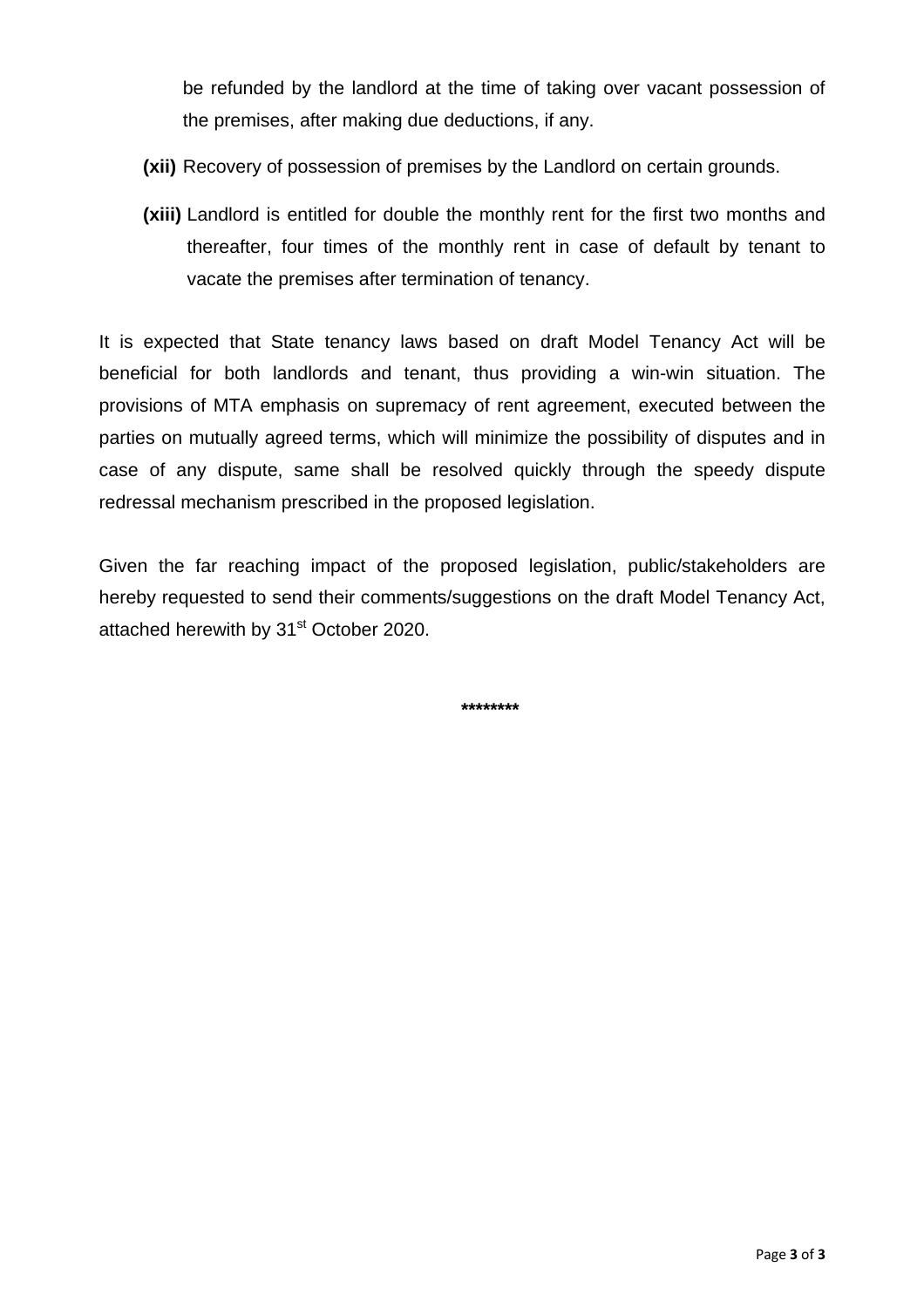## **THE MODEL TENANCY ACT, 2020**

**\_\_\_\_\_\_\_\_** 

### **ARRANGEMENT OF CLAUSES**

**\_\_\_\_\_\_\_\_** 

# **CHAPTER I**

### **PRELIMINARY**

**Clauses** 

- **1.** Short title, extent and commencement.
- **2.** Definitions.
- **3.** Act not to apply to certain premises.

# **CHAPTER II TENANCY**

- **4.** Tenancy agreement.
- **5.** Period of tenancy.
- **6.** Rights and obligations of successor in case of death.
- **7.** Restriction on subletting.

# **CHAPTER III RENT**

- **8.** Rent payable.
- **9.** Revision of rent.
- **10.** Rent Authority to determine the revised rent in case of dispute.
- **11.** Security deposit.

### **CHAPTER IV**

### **RIGHTS AND OBLIGATIONS OF LANDLORD AND TENANT**

- **12.** Original tenancy agreement to be retained by landlord and tenant.
- **13.** Rent and other charges payable and receipt for payment thereof.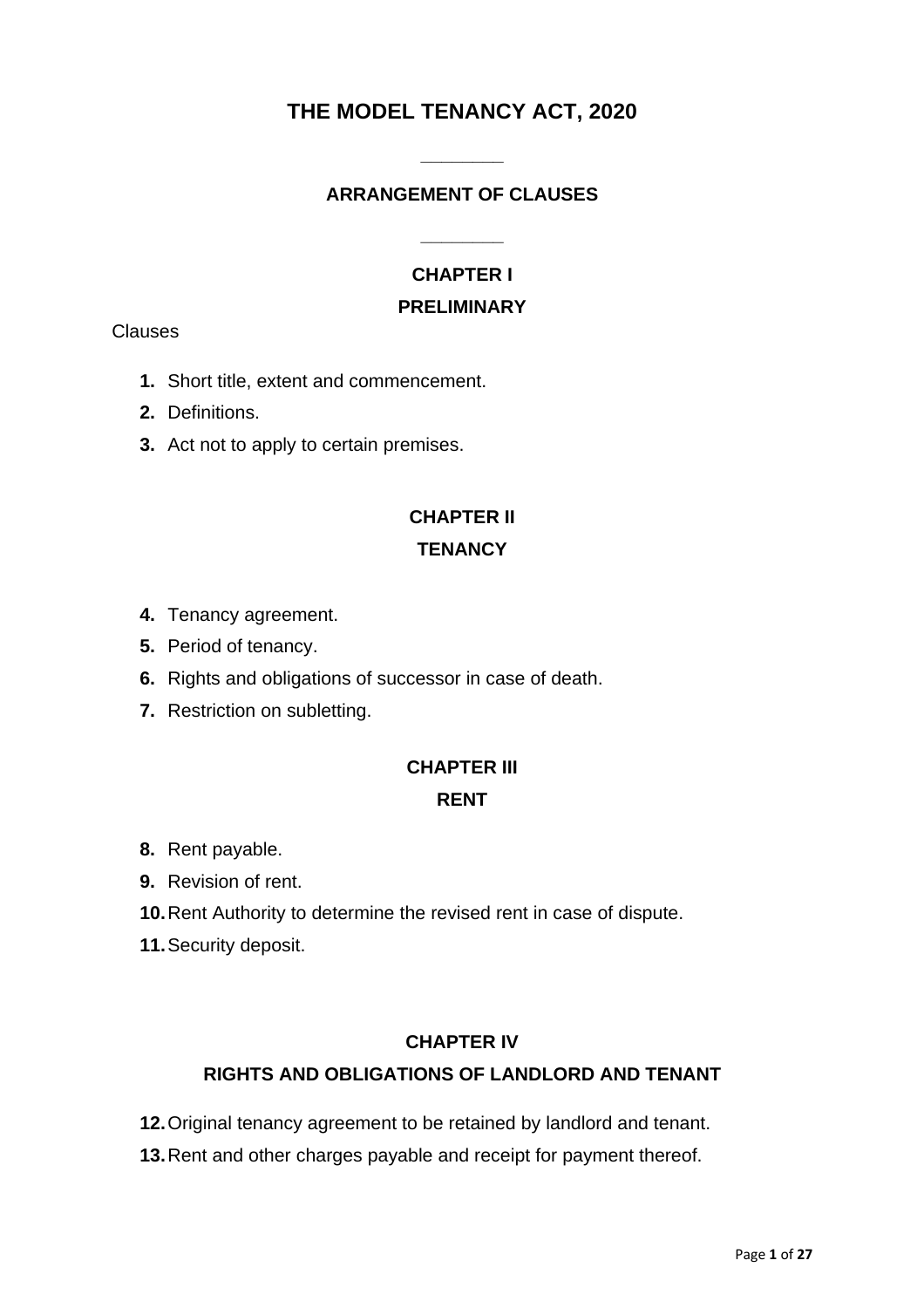- **14.** Deposit of rent with Rent Authority.
- **15.** Repair and maintenance of property.
- **16.** Tenant to look after premises.
- **17.** Entry into premises.
- **18.** Information as to property manager.
- **19.** Duties of property manager and consequences of violation.
- **20.** Withholding essential supply or service.

### **CHAPTER V**

### **EVICTION AND RECOVERY OF POSSESSION OF PREMISES BY THE LANDLORD**

- 21. Eviction and recovery of possession of premises by landlord.
- **22.** Eviction and recovery of possession of premises in case of death of landlord.
- **23.** Enhancement of rent in case of refusal by tenant to vacate.
- 24. Refund of advance rent by landlord.
- **25.** Payment of rent during eviction proceedings.
- **26.** Permission to build additional structures.
- **27.** Special provision regarding vacant land.
- **28.** Vacant possession to landlord.
- 29. Provisions regarding notice of giving up possession by tenant.

### **CHAPTER VI**

### **RENT AUTHORITIES, THEIR POWERS AND APPEALS**

- **30.** Rent Authority.
- **31.** Power and procedure of Rent Authority.
- **32.** Appeals.

## **CHAPTER VII RENT COURTS AND RENT TRIBUNALS**

- **33.** Rent Court.
- **34.** Rent Tribunal.
- **35.** Procedure to be followed in Rent Court and Rent Tribunal.
- **36.** Powers of Rent Court and Rent Tribunal.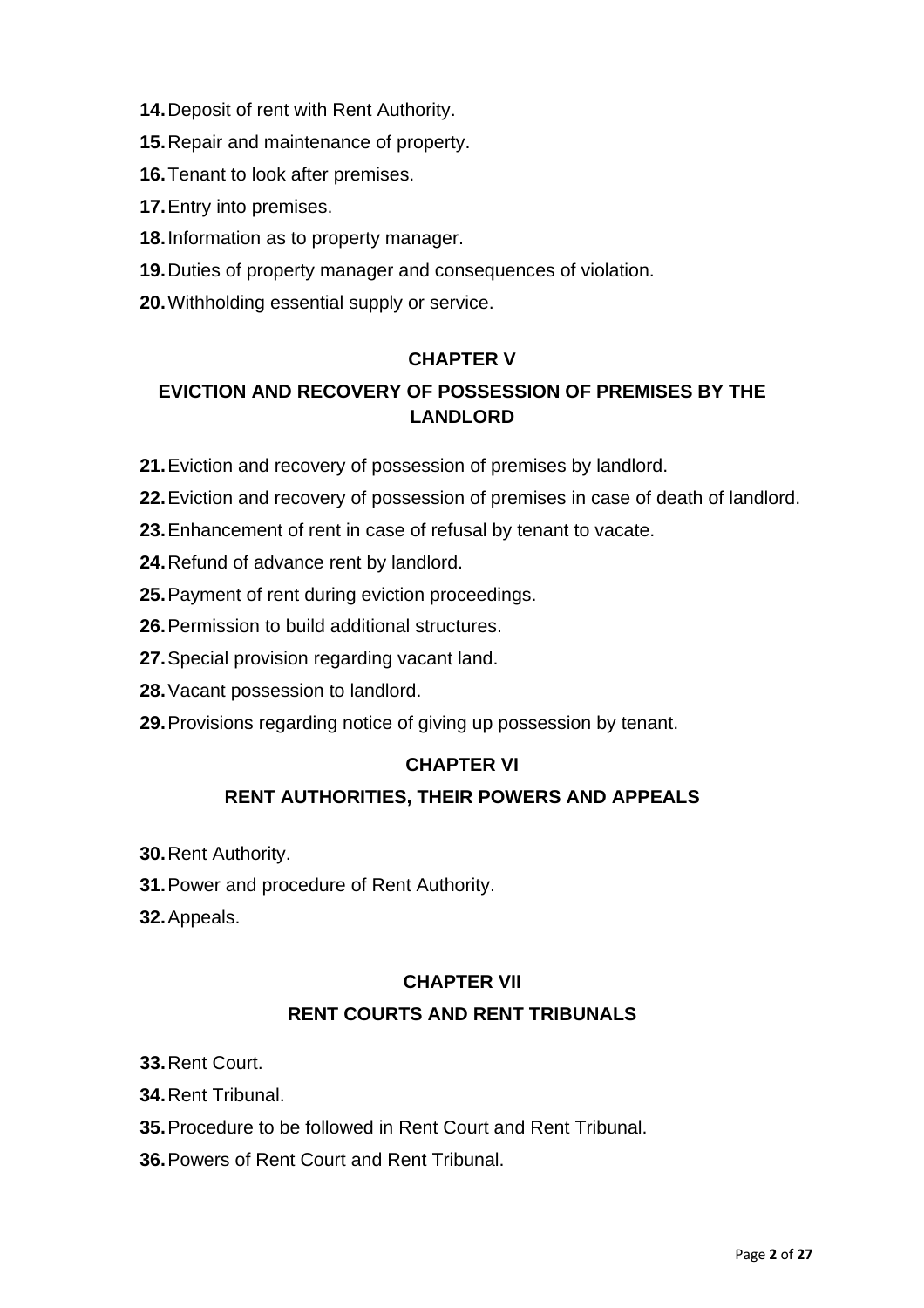- **37.** Appeal to Rent Tribunal.
- **38.** Execution of order.

### **CHAPTER VIII**

### **MISCELLANEOUS**

**39.** Officers and other employees of Rent Authority, Rent Court and Rent Tribunal.

- **40.** Jurisdiction of civil courts barred in certain matters.
- **41.** Court fees.
- **42.** Members, etc., to be public servants.
- **43.** Protection of action taken in good faith.
- **44.** Power to make rules.
- **45.** Laying of rules.
- **46.** Power to remove difficulties.
- **47.** Repeal and savings.

**First Schedule Second Schedule**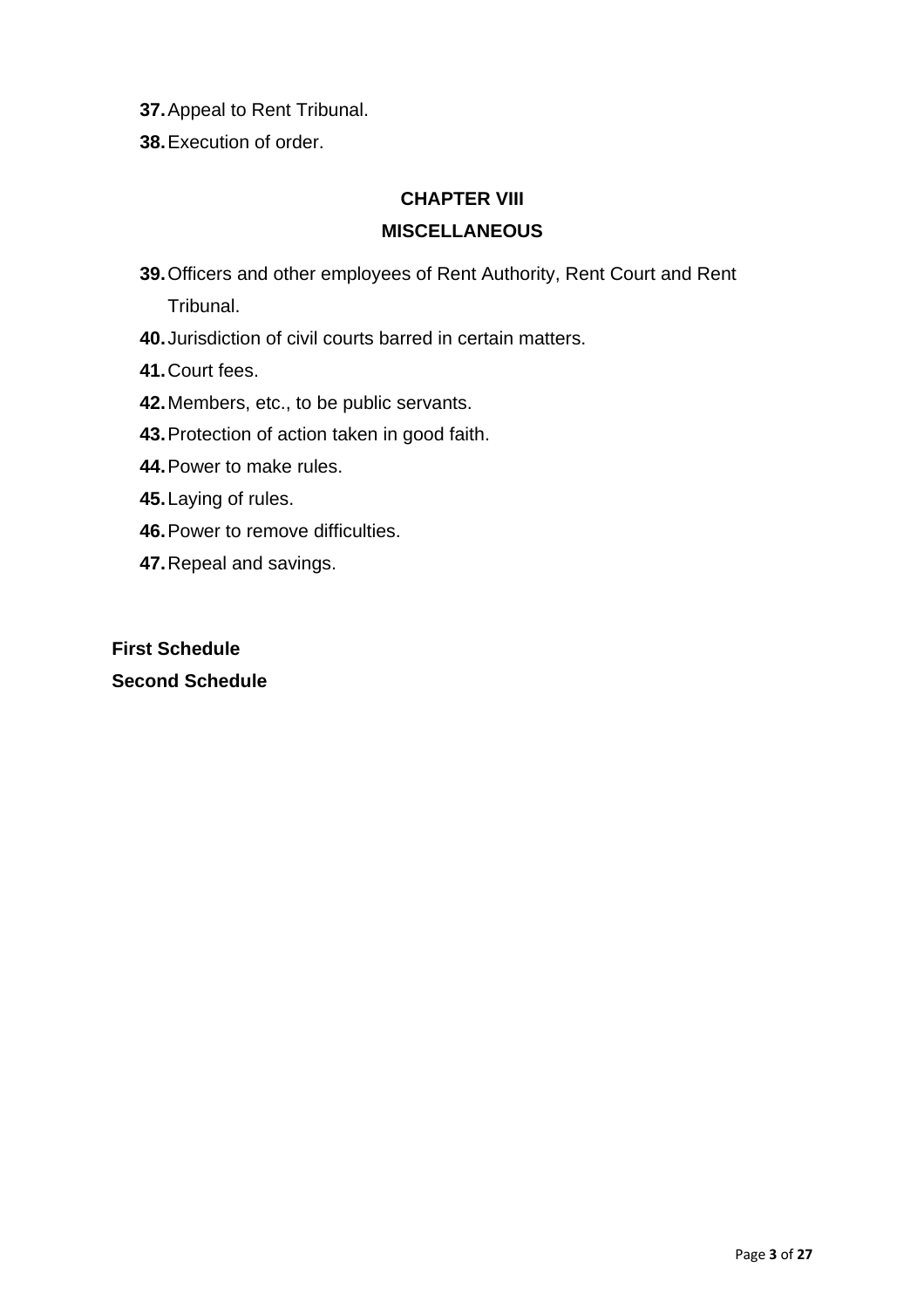### **THE MODEL TENANCY ACT, 2020**

#### **An**

#### **Act**

*to establish Rent Authority to regulate renting of premises and to protect the interests of landlords and tenants and to provide speedy adjudication mechanism for resolution of disputes and matters connected therewith or incidental thereto.* 

 BE it enacted by the (State/Union territory Legislature) in the Seventy-first Year of the Republic of India as follows:-

### **CHAPTER I PRELIMINARY**

**1.** (1) This Act may be called the (Name of State/Union territory) Tenancy Act, 2020. Short title, extent

and commencement.

(2) It extends to the whole of the State/Union territory of (Name of State/Union territory):

(3) It shall come into force on such date as the State Government/Union territory Administration may, by notification in the Official Gazette, appoint and different dates may be appointed for different provisions of this Act.

**2.** In this Act, unless the context otherwise requires,— Definitions.

 (a) "landlord", whether called landowner or lessor or by any other name, means a person who receives or is entitled to receive, the rent of any premises, on his own account, if the premises were let to a tenant, and shall include ––

(i) his successor-in-interest; and

41 of 2006.

 (ii) a trustee or guardian or receiver receiving rent for any premises or is entitled to so receive, on account of or on behalf of or for the benefit of, any other person such as minor or person of unsound mind who cannot enter into a contract;

(b) "local authority" means a Village Panchayat or Panchayat Samiti or Zila Parishad or a Municipal Corporation or a Municipal Council or a Nagar Panchayat or a Planning or Development Authority, by whatever name called, or the Cantonment Board, or as the case may be, a civil area committee appointed under section 47 of the Cantonment Act, 2006 or such other body entitled to function as a local authority in any city or town, constituted under any law for the time being in force;

(c) "notification" means a notification published in the Official Gazette of the State or the Official Gazette of the Union territory and the expression "notify" with its grammatical variations and cognate expressions shall be construed accordingly;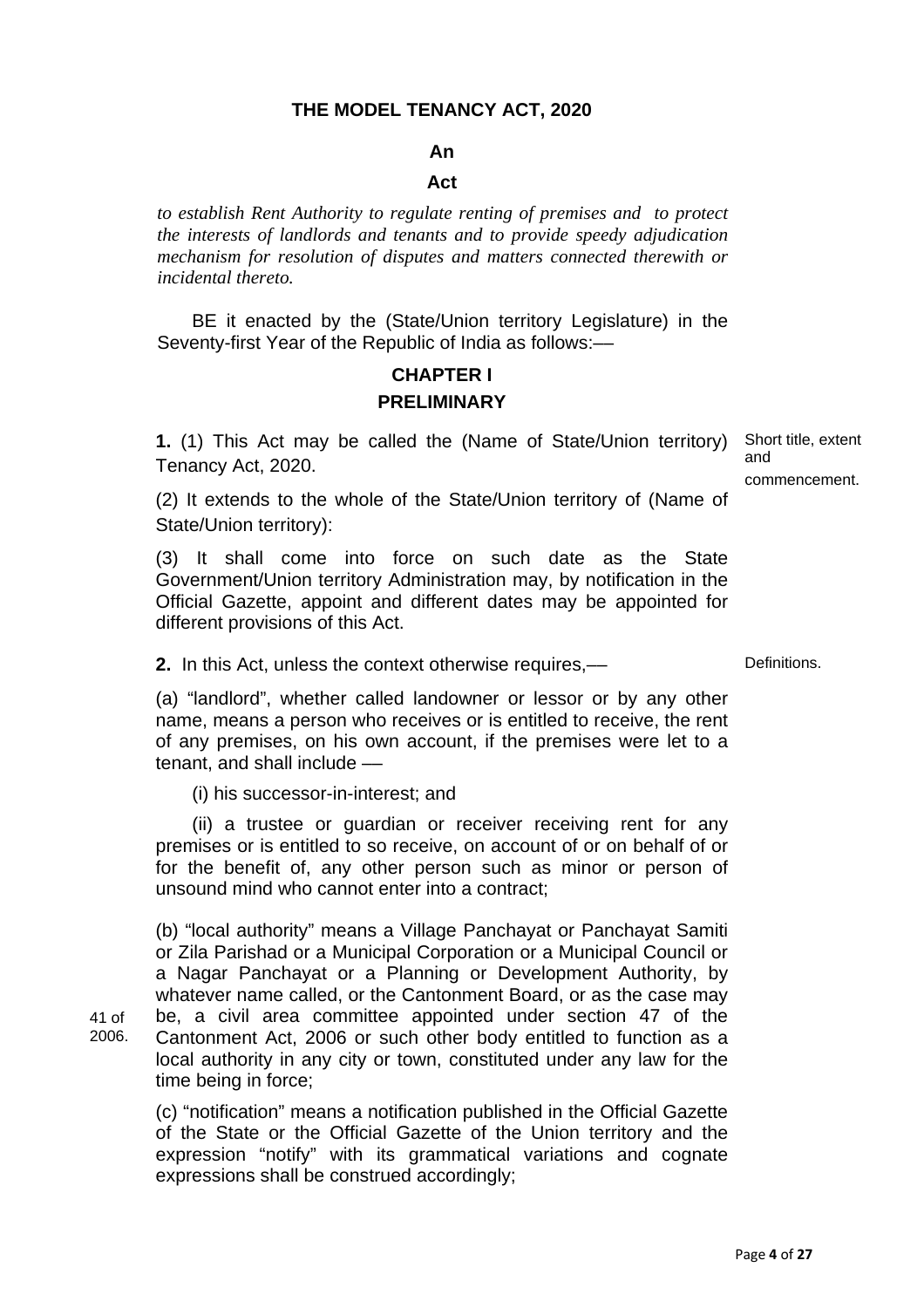(d) "premises" means any building or part of a building which is, or is intended to be, let on rent for the purpose of residence or for commercial or for educational use, except for industrial use and includes––

(i) garden, garage or closed parking area, vacant land, grounds and out-houses, if any, appertaining to such building or part of the building; and

(ii) any fitting to such building or part of the building for the more beneficial enjoyment thereof, but does not include premises such as hotel, lodging house, dharamshala or inn;

(e) "prescribed" means prescribed by rules made by the State Government / Union territory Administration under this Act;

 (f) "property manager" means a person or any legal entity including rental agent who is authorised by the landlord to manage the premises and who represents the landlord in his dealings with the tenant;

(g) "rental agent" means any person, who negotiates or acts on behalf of landlord or tenant or both in a transaction of renting of any premises and receives remuneration or fees or any other charges for his services whether as a commission or otherwise and includes a person who introduces, through any medium, prospective landlord and tenant to each other for negotiation for renting of premises and includes property dealers, brokers or middlemen, by whatever name called;

(h) "Rent Authority" means an officer appointed under section 30;

(i) "Rent Court" means a Rent Court constituted under section 33;

 (j) "Rent payable" in relation to any premises means the rent as specified in section 8;

(k) "Rent Tribunal" means a Rent Tribunal constituted under section 34;

(l) "Schedule" means a schedule annexed to this Act;

(m) "Sub-tenant" means a person to whom the tenant sublets whole or part of the premises held by him or transfers or assigns his rights accrued under the tenancy agreement or any part thereof upon entering into a supplementary agreement to the existing tenancy agreement;

(n) "Tenant", whether called lessee or by any other name, means a person by whom or on whose account or on behalf of whom, the rent of any premises is payable to the landlord under a tenancy agreement and includes any person occupying the premises as a sub-tenant and also, any person continuing in possession after the termination of his tenancy whether before or after the commencement of this Act; but shall not include any person against whom any order or decree for eviction has been made.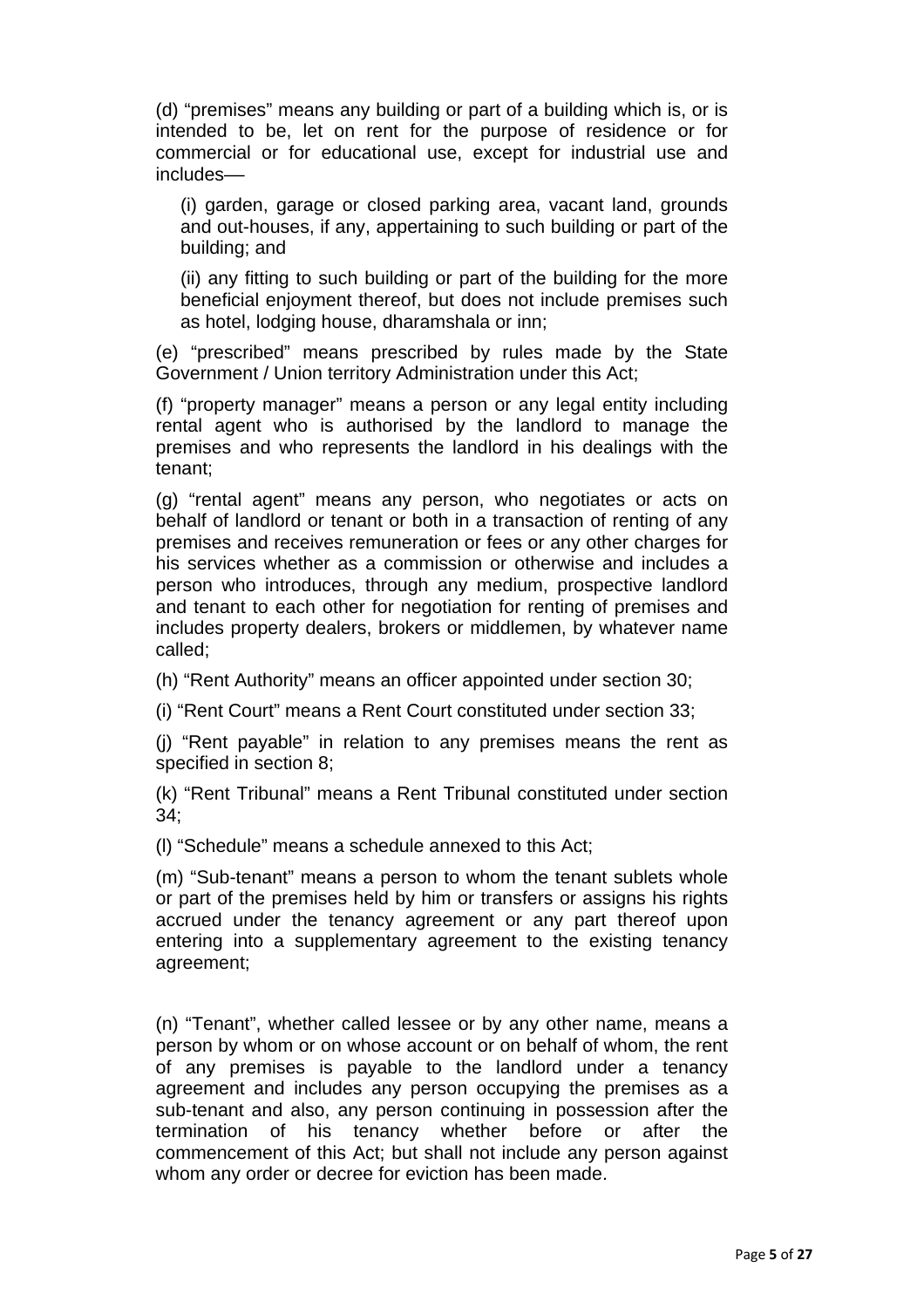**3.** (1) Nothing in this Act shall apply to any—

Act not to apply to certain premises.

(a) premises owned or promoted by the Central Government or State Government or Union territory Administration or local authority or a Government undertaking or enterprise or a statutory body or Cantonment Board;

(b) premises owned by a company, University or organisation given on rent to its employees as part of service contract;

(c) premises owned by religious or charitable institutions as may be specified, by notification by the State Government/Union territory Administration;

43 of (d) premises owned by auqaf registered under the Waqf Act, 1995 or 1995 by any trust registered under the public trust law of the State/Union territory for the time being in force;

(e) other building or category of buildings specifically exempted in public interest by notification by the State Government/Union territory Administration.

(2) Notwithstanding anything contained in sub-section (1), if the owner and tenant of the premises referred to in clause (a) to clause (e) of the said sub-section agrees that the tenancy agreement entered into between such landlord and tenant be regulated under the provisions of this Act, such landlord may inform the Rent Authority of the agreement to do so at the time of information of the tenancy agreement under section 4.

#### **CHAPTER II TENANCY**

**4.** (1) Notwithstanding anything contained in this Act or any other law Tenancy for the time being in force, no person shall, after the commencement agreement.of this Act, let or take on rent any premises except by an agreement in writing, which shall be informed to the Rent Authority by the landlord and tenant jointly, in the form specified in the First Schedule within a period of two months from the date of tenancy agreement.

(2) Where the landlord and the tenant fail to jointly inform the execution of the tenancy agreement referred to in sub-section (1), the landlord and tenant shall separately inform the execution of tenancy agreement to the Rent Authority within a period of one month from the date of expiry of the period specified in sub-section (1).

(3) The Rent Authority shall, within three months from the date of its appointment, put in place a digital platform in the local vernacular language or the language of the State/Union territory for enabling submissions of document in such form and manner as may be prescribed.

(4) The Rent Authority shall, after receiving information about the execution of tenancy agreement along with the documents specified in the First Schedule,––

(a) provide a unique identification number to the parties; and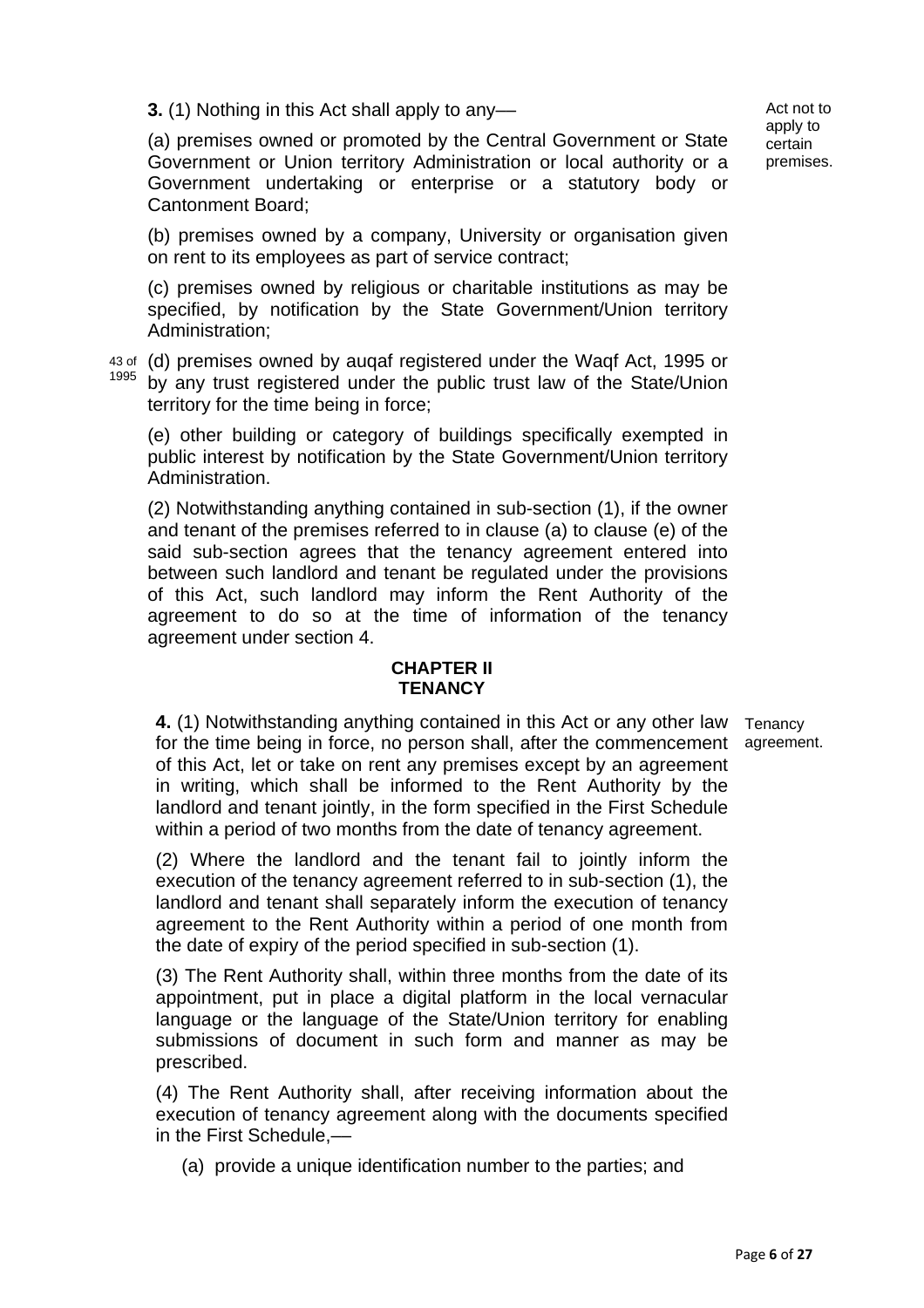(b) upload details of the tenancy agreement on its website in local vernacular language or the language of the State/Union territory,

within seven working days from the date of receipt of such information, in such manner along with such documents as it may deem fit.

(5) The terms of authorisation of the property manager, if any, by the landlord to deal with the tenant shall be such as agreed to by the landlord and tenant in that behalf in the tenancy agreement.

 (6) The information provided under sub-section (1) and sub-section (2) shall be conclusive proof of the facts relating to tenancy and matters connected therewith, and in the absence of any statement of information, the landlord and the tenant shall not be entitled to any relief under the provisions of this Act.

**5.** (1) Every tenancy entered into after the commencement of this Act Period of shall be valid for a period as agreed upon between the landlord and the tenant and as specified in the tenancy agreement. tenancy.

(2) The tenant may request the landlord for renewal or extension of the tenancy, within the period agreed to in the tenancy agreement, and if agreeable to the landlord, may enter into a new tenancy agreement with the landlord on mutually agreed terms and conditions.

(3) Where a tenancy for a fixed term ends and has not been renewed or the tenant fails to vacate the premises at the end of such tenancy, then such tenant shall be liable to pay an enhanced rent to the landlord as provided in section 23.

Provided that notwithstanding anything contained in this section, if the term of tenancy expires at a time when the locality where the premises let out on rent is situated is affected by any disastrous event of force majeure, then, subject to requisition by the tenant, the landlord shall allow the tenant to continue in possession of the said premises till a period of one month from the date of cessation of such disastrous event on the same terms and conditions of the tenancy agreement already entered into.

Explanation.–– For the purposes of this section, "force majeure" means a situation of war, flood, drought, fire, cyclone, earthquake or any other calamity caused by nature affecting the habitation of the tenant in the premises let out on rent.

**6.** The terms of agreement executed between landlord and tenant, shall be binding upon their successors in the event of the death of obligations of the landlord or tenant, as the case may be, and in such case, the case of death.

Rights and successor in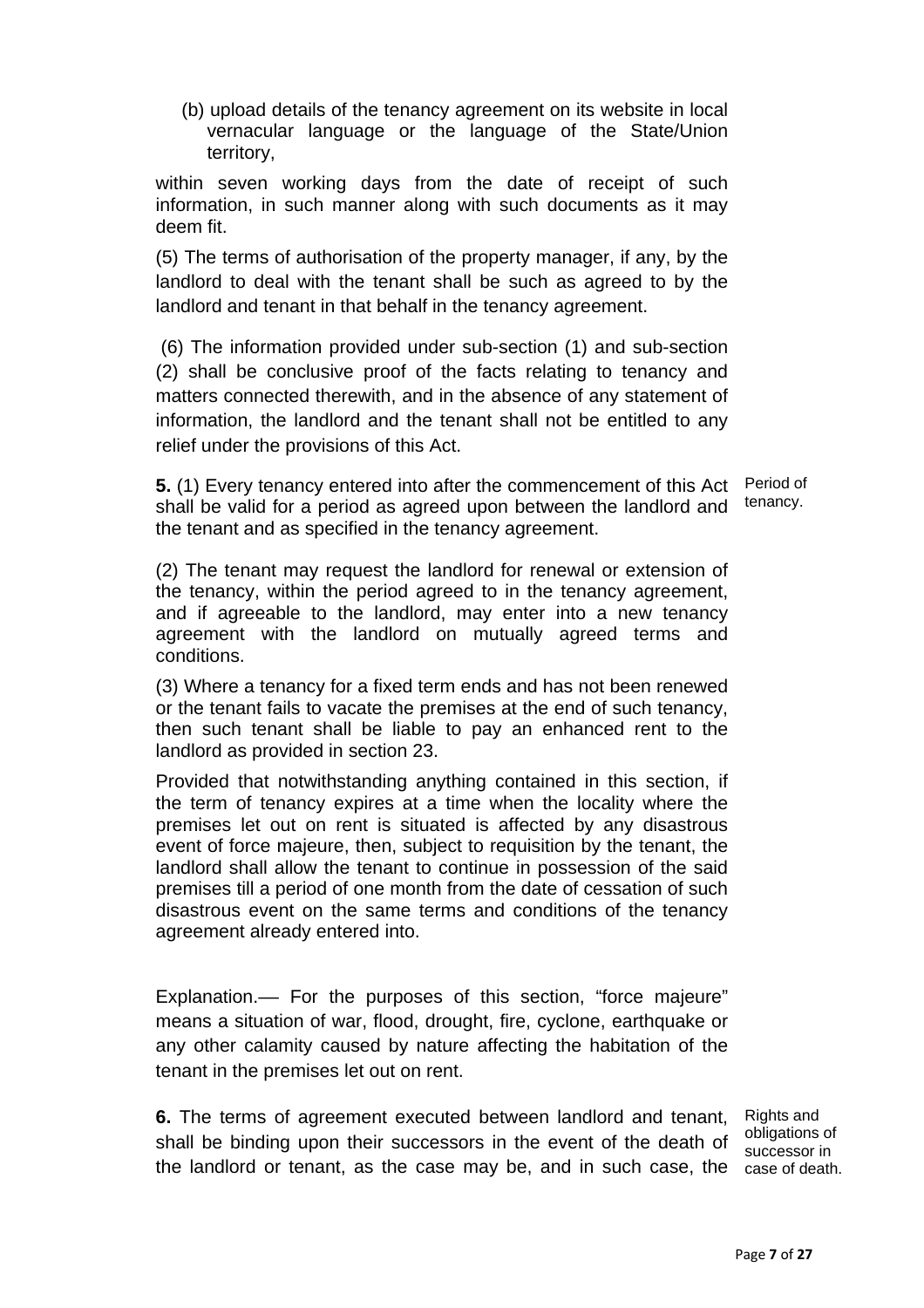successors of the deceased landlord or tenant shall have the same rights and obligations as agreed to in the tenancy agreement for the remaining period of such tenancy.

**7.** (1) After the commencement of this Act, no tenant shall, except by entering into a supplementary agreement to the existing tenancy agreement, Restriction on sub-letting.

(a) sub-let whole or part of the premises held by him as a tenant;

(b) transfer or assign his rights in the tenancy agreement or any part thereof.

(2) Where the premises is sub-let upon entering into a supplementary agreement to the existing tenancy agreement as referred to in subsection (1), the landlord and tenant shall jointly inform the Rent Authority about the sub-tenancy within a period of two months from the date of execution of such agreement in the Form specified in the First Schedule.

### **CHAPTER III**

### **RENT**

**8.** The rent payable in respect of a premises shall be the rent agreed Rent payable. to between the landlord and the tenant in accordance with the terms of the tenancy agreement.

**9.** (1) The revision of rent between the landlord and the tenant shall Revision of rent. be in accordance with the terms of the tenancy agreement.

(2) Where, after the commencement of tenancy, the landlord has entered into an agreement in writing with the tenant prior to the commencement of the work and has incurred expenditure for carrying out improvement, addition or structural alteration in the premises occupied by the tenant, which does not include repairs necessary to be carried out under section 15, the landlord may increase the rent of the premises by an amount as agreed to between the landlord and the tenant, and such increase in rent shall become effective from one month after the completion of such work.

**10.** In case of any dispute between landlord and tenant regarding revision of rent, the Rent Authority may, on an application made by the landlord or tenant, determine the revised rent and other charges payable by the tenant and also fix the date from which such revised rent becomes payable.

Rent Authority to determine the revised rent in case of dispute.

**11.** (1) The security deposit to be paid by the tenant in advance shall Security deposit. be such as may be agreed upon between the landlord and the tenant in the tenancy agreement, which shall ––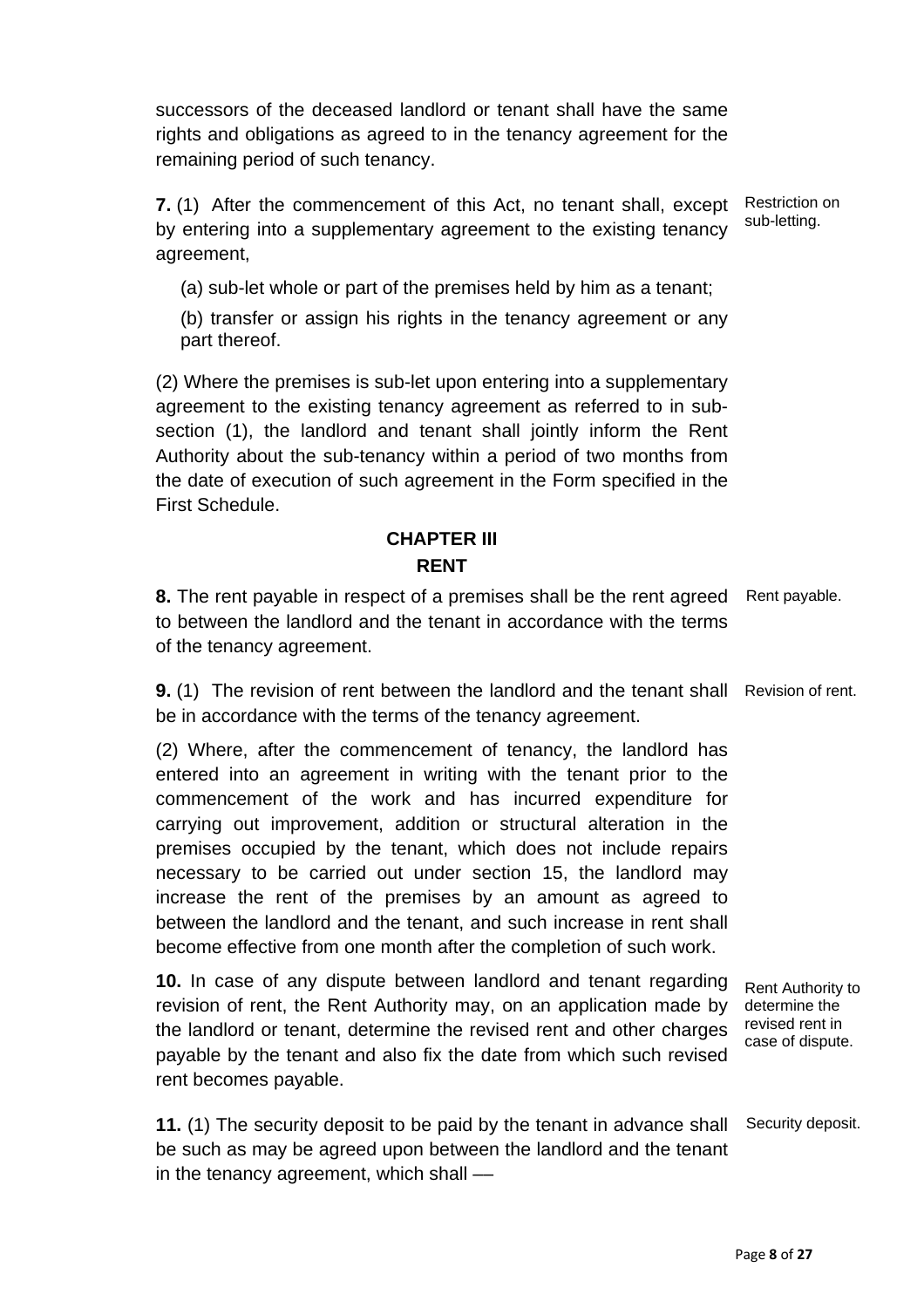(a) not exceed two months rent, in case of residential premises; and

 (b) not exceed six months rent, in case of non-residential premises.

(2) The security deposit shall be refunded to the tenant on the date of taking over vacant possession of the premises from the tenant, after making due deduction of any liability of the tenant.

#### **CHAPTER IV**

### **RIGHTS AND OBLIGATIONS OF LANDLORD AND TENANT**

**12.** The tenancy agreement shall be signed in duplicate by both the landlord and tenant, and one each of such original signed tenancy agreement shall be retained by the landlord and tenant.

**13.** (1) Every tenant shall pay rent and other charges payable within such period as agreed to in the tenancy agreement.

(2) Every landlord or his property manager shall, on receipt of payment towards rent and other charges payable within the stipulated period as in the tenancy agreement from the tenant, provide forthwith against acknowledgement, a duly signed receipt for the amount received by him:

 Provided that where the payment of rent or other charges is made by the tenant to the landlord through the electronic mode, the bank acknowledgment thereof shall be conclusive proof of such payment.

**14.** (1) Where the landlord refuses to accept any rent and other charges payable or refuses to give a receipt, the rent and other charges shall be paid to the landlord by postal money order or any Authority. other method, in such manner as may be prescribed, consecutively for two months, and if the landlord refuses to accept the rent and other charges within such period, then the tenant may deposit the same with the Rent Authority in such manner as may be prescribed.

(2) Where the tenant is unable to decide to whom the rent is payable during the period of tenancy agreement, the tenant may, in such case, deposit the rent with the Rent Authority in such manner as may be prescribed.

(3) Where the rent is deposited under sub-section (1) or sub-section (2), the Rent Authority shall enquire the case as to whom the rent is payable and pass orders as may deem fit on the basis of the facts of

Original tenancy agreement to be retained by landlord and tenant.

Rent and other charges payable and receipt for payment thereof.

Deposit of rent with Rent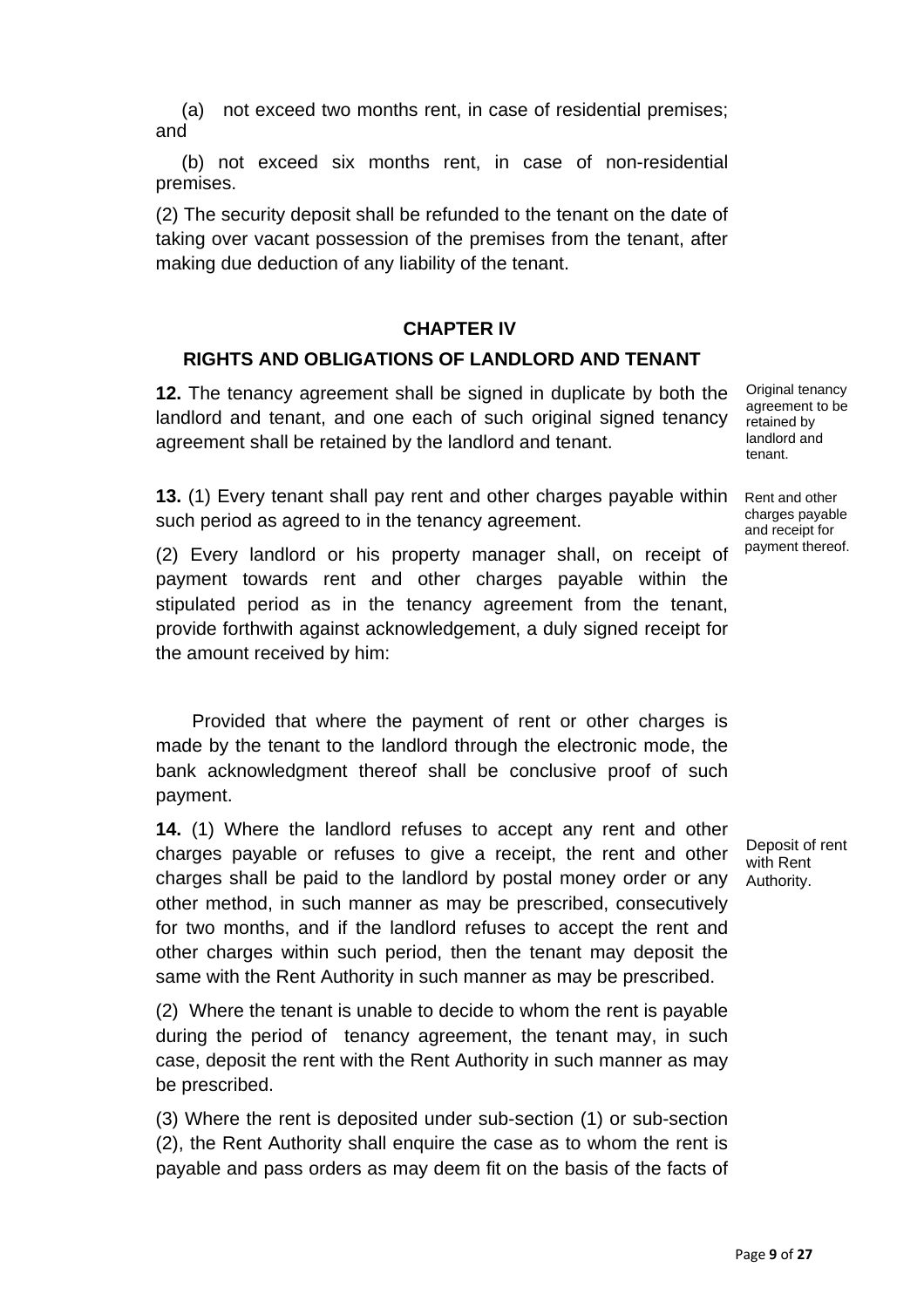the case.

(4) The withdrawal of rent and other charges payable, deposited under sub-section (1) or sub-section (2), shall not by itself operate as an admission against the landlord or any other claim made by the tenant, if the landlord withdraws it to the extent of rent agreed upon under the tenancy agreement.

**15.** (1) Notwithstanding any agreement in writing to the contrary, the landlord and the tenant shall keep the premises in as good a condition as at the commencement of the tenancy, except for normal of property. wear and tear, and shall respectively be responsible to repair and maintain the said premises as specified in the Second Schedule or as agreed to in the tenancy agreement.

Repair and maintenance

(2) In case of common facilities shared among the tenants or with the landlord, the respective responsibilities of the tenant and landlord to repair and maintain those facilities shall be such as may be specified in the tenancy agreement.

(3) If the tenant fails or refuses to carry out the repairs referred to in sub-section (1) or sub-section (2), the landlord may carry out the repairs and deduct the amount incurred for such repairs from the security deposit and the amount so deducted shall be paid by the tenant within a period of one month of issue of notice by the landlord in that regard:

Provided that if the cost for such repairs exceed the security deposit, the tenant shall be liable to pay the excess cost including the security deposit so deducted to the landlord within a period of one month of the issue of notice by the landlord in that regard.

(4) In case the landlord refuses to carry out the repairs referred to in sub-section (1) or sub-section (2), the tenant may carry out such repairs and deduct the expenditure incurred towards the same from the rent to be paid for the succeeding months:

 Provided that in no case the deduction from rent in any one month shall exceed fifty per cent of the agreed rent for a month.

(5) Where the premises is uninhabitable without the repairs and the landlord refuses to carry out the required repairs, after being called upon by the tenant in writing to do so, the tenant may abandon the premises after giving the landlord fifteen days notice in writing.

(6) Where the premises let out on rent becomes uninhabitable for the tenant due to an event of force majeure or the tenant is unable to reside due to occurrence of such event, the landlord shall not charge rent from the tenant until the said premises is restored by the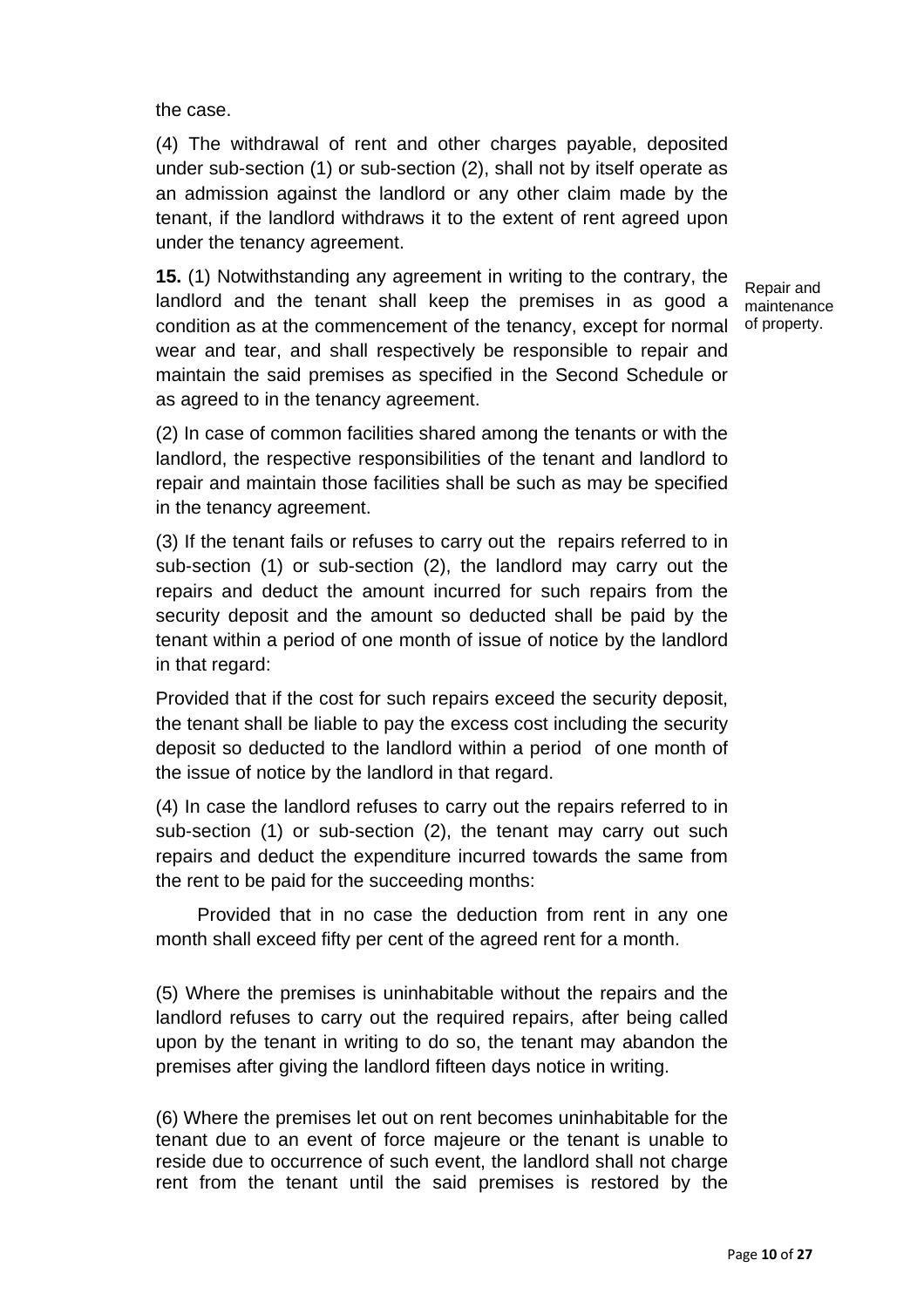landlord, subject to the provisions of this section, to be inhabitable:

 Provided that where the rented premises becomes uninhabitable as specified in sub-section (5) or this sub-section and the landlord fails to carry out the required repairs to make it inhabitable or the said premises could not be made inhabitable, then, the security deposit and advance rent shall be refunded by the landlord to the tenant within a period of fifteen days of the expiry of the notice period, after making due deduction of liability of the tenant, if any.

 Explanation.–– For the purposes of this section, "force majeure" means a situation of war, flood, drought, fire, cyclone, earthquake or any other calamity caused by nature affecting the habitation of the tenant in the premises let out on rent.

**16.** During the subsistence of tenancy, the tenant shall ––

Tenant to look after premises.

(a) not intentionally or negligently damage the premises or permit such damage;

(b) inform in writing the landlord of any damage;

(c) take reasonable care of the premises and its contents including fitting and fixtures and keep it reasonably habitable having regard to its condition at the commencement of tenancy and the normal incidence of living.

**17.** (1) Every landlord or the property manager may enter the premises let out on rent after serving a notice, in writing or through electronic mode, to the tenant at least twenty four hours before the time of entry under the following circumstances, namely:––

Entry into premises.

(a) to carry out repairs or replacement or to do or to get work done in the premises; or

(b) to carry out an inspection of the premises for the purpose of determining whether the premises are in a habitable state; or

(c) for any other reasonable cause for entry specified in the tenancy agreement.

(2) The notice referred to in sub-section (1) shall specify the day, time and reason for entry:

 Provided that no person shall enter the premises before sun rise and after sun set.

 Provided further that nothing contained in this section shall prevent the landlord from entering into the premises let out on rent without prior notice to the tenant in case of emergent situations like war, flood, fire, cyclone, earthquake or any other natural calamity, which may affect that premises.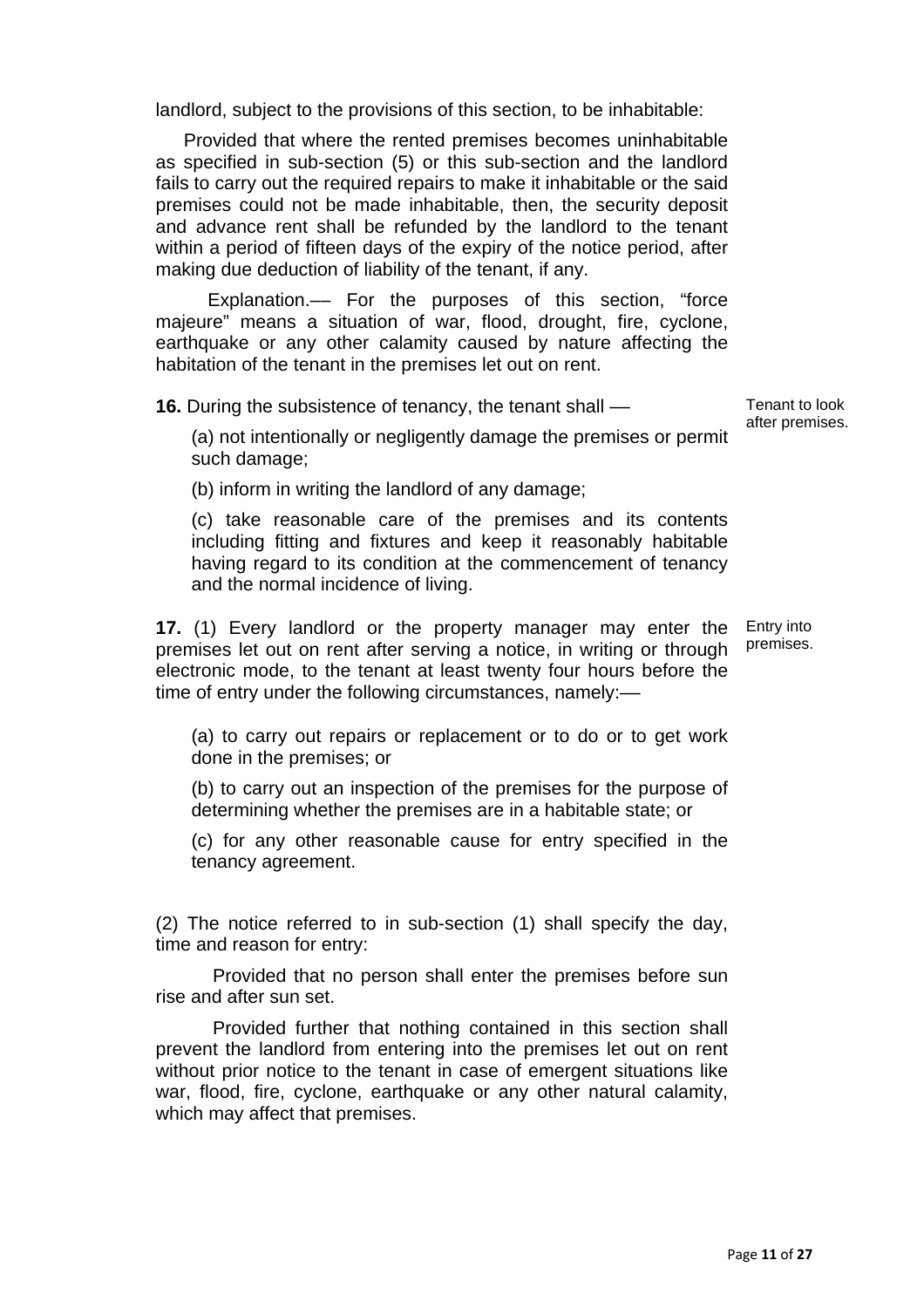18. In case the landlord has engaged a property manager, the Information landlord shall provide the following information to the tenant, namely:––

as to property manager.

(a) name of the property manager;

(b) proof that such property manager is authorised by the landlord;

(c) specific purposes for which the property manager has been authorised by the landlord and the period of such authorisation; and

(d) if the property manager is a legal entity, the name of the entity and the person authorised in this behalf by that legal entity who may be contacted in relation to the tenancy agreement.

**19.** (1) The duties of the property manager shall include the Duties of following, namely:––

(a) to collect rent against receipt;

(b) to do essential repairs on behalf of the landlord;

(c) to inspect the premises from time to time;

(d) to give notices to tenant for––

(i) proper maintenance of the premises;

- (ii) delay in payment of rent;
- (iii) revision of rent;

(iv) vacation of premises;

(v) renewal of tenancy;

(e) help in resolution of disputes among tenants and between landlord and tenant;

 (f) any other matters relating to tenancy to be acted upon only on the instructions of the landlord.

(2) Where the property manager acts, in contravention of the provisions of sub-section (1) or against the instructions of the landlord, the Rent Authority may, on an application made to it by the landlord or tenant in that behalf, remove the property manager or impose such costs on the property manager so as to compensate any loss incurred by the landlord or tenant due to such contravention.

**20.** (1) No landlord or property manager shall, either by himself or through any other person, withhold any essential supply or service in the premises occupied by the tenant.

Withholding essential supply or service.

(2) In case of contravention of provisions of sub-section (1) and on application made by the tenant in this behalf, the Rent Authority after

property manager and consequences of violation of duties.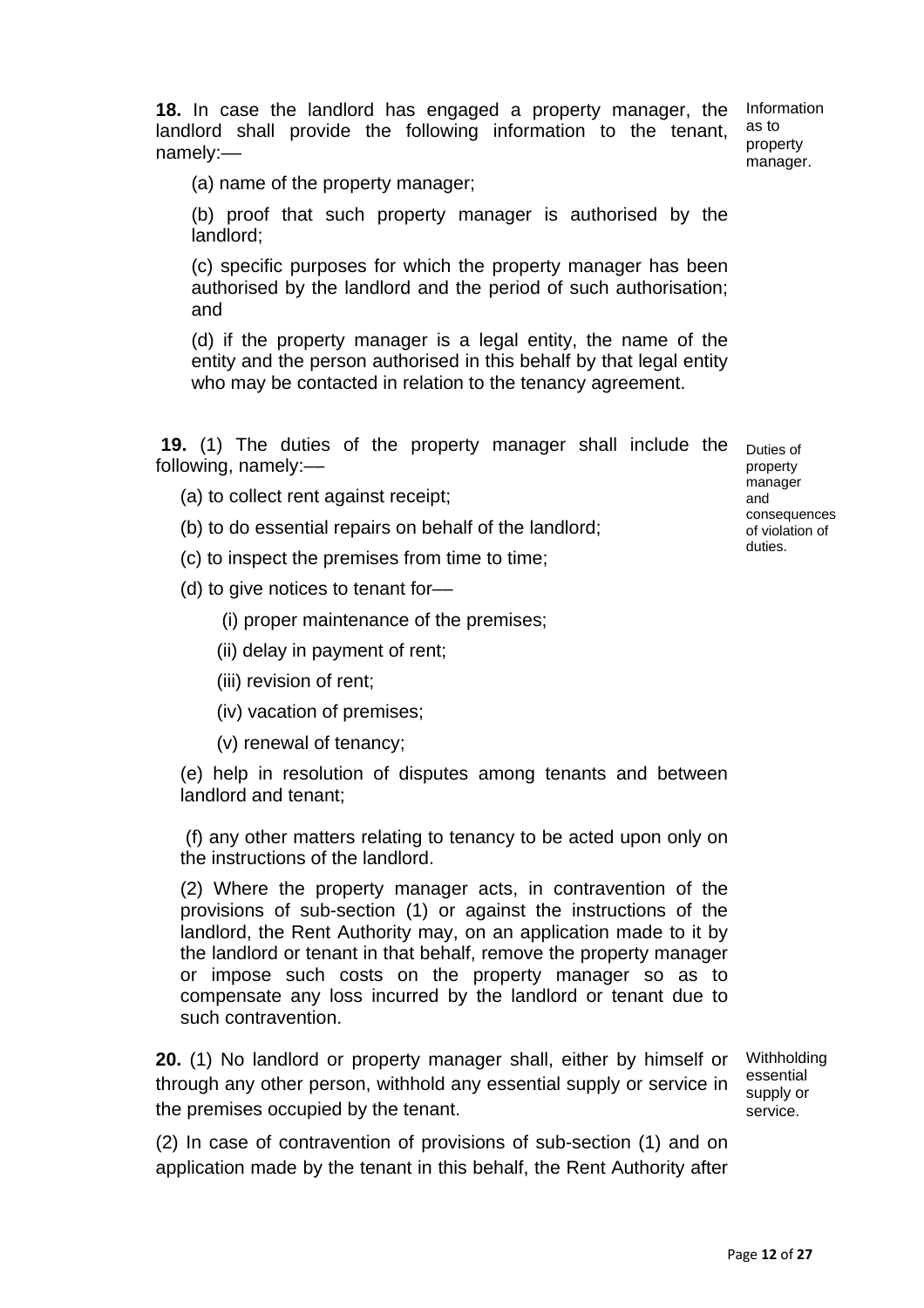examining the matter, may pass an interim order directing the restoration of supply of essential services immediately on service of such order upon the landlord or property manager, as the case may be, pending the inquiry referred to in sub-section (3).

(3) The Rent Authority shall conduct an enquiry in respect of the application made by the tenant under sub-section (2), and complete the inquiry within one month of filing such application.

(4) The Rent Authority may, after giving a reasonable opportunity of being heard, award a compensation not exceeding two months rent to be paid by the person responsible for withholding the essential supply, so as to compensate the loss incurred.

(5) The Rent Authority may levy a penalty of a sum not exceeding twice the monthly rent to the tenant, if it finds that the application was frivolous or vexatious.

 *Explanation.––* For the purposes of this section, essential services includes supply of water, electricity, piped cooking gas supply, lights in passages, lifts and on staircase, conservancy, parking, communication links and sanitary services.

#### **CHAPTER V**

### **EVICTION AND RECOVERY OF POSSESSION OF PREMISES BY LANDLORD**

**21.** (1) A tenant shall not be evicted during the continuance of Eviction and tenancy agreement unless otherwise agreed to in writing by the landlord and tenant, except in accordance with the provisions of subsection (2) or in accordance with the provisions of section 22.

(2) The Rent Court may, on an application made to it by the landlord in such manner as may be prescribed, make an order for eviction and recovery of possession of the premises on one or more of the following grounds, namely: -

(a) that the tenant does not agree to pay the rent payable under section 8;

(b) that the tenant has not paid the arrears of rent and other charges payable in full as specified in sub-section (1) of section 13 for two consecutive months, including interest for delayed payment as may be specified in the tenancy agreement within a period of one month from the date of service of notice of demand for payment of such arrears of rent and other charges payable to the landlord in the manner provided in sub-section (4) of section 106 of the Transfer of Property Act, 1882;

(c) that the tenant has, after the commencement of this Act, parted with the possession of whole or any part of the premises without obtaining the written consent of the landlord;

4 of 1882

(d) that the tenant has continued to misuse the premises even

recovery of possession of premises by landlord.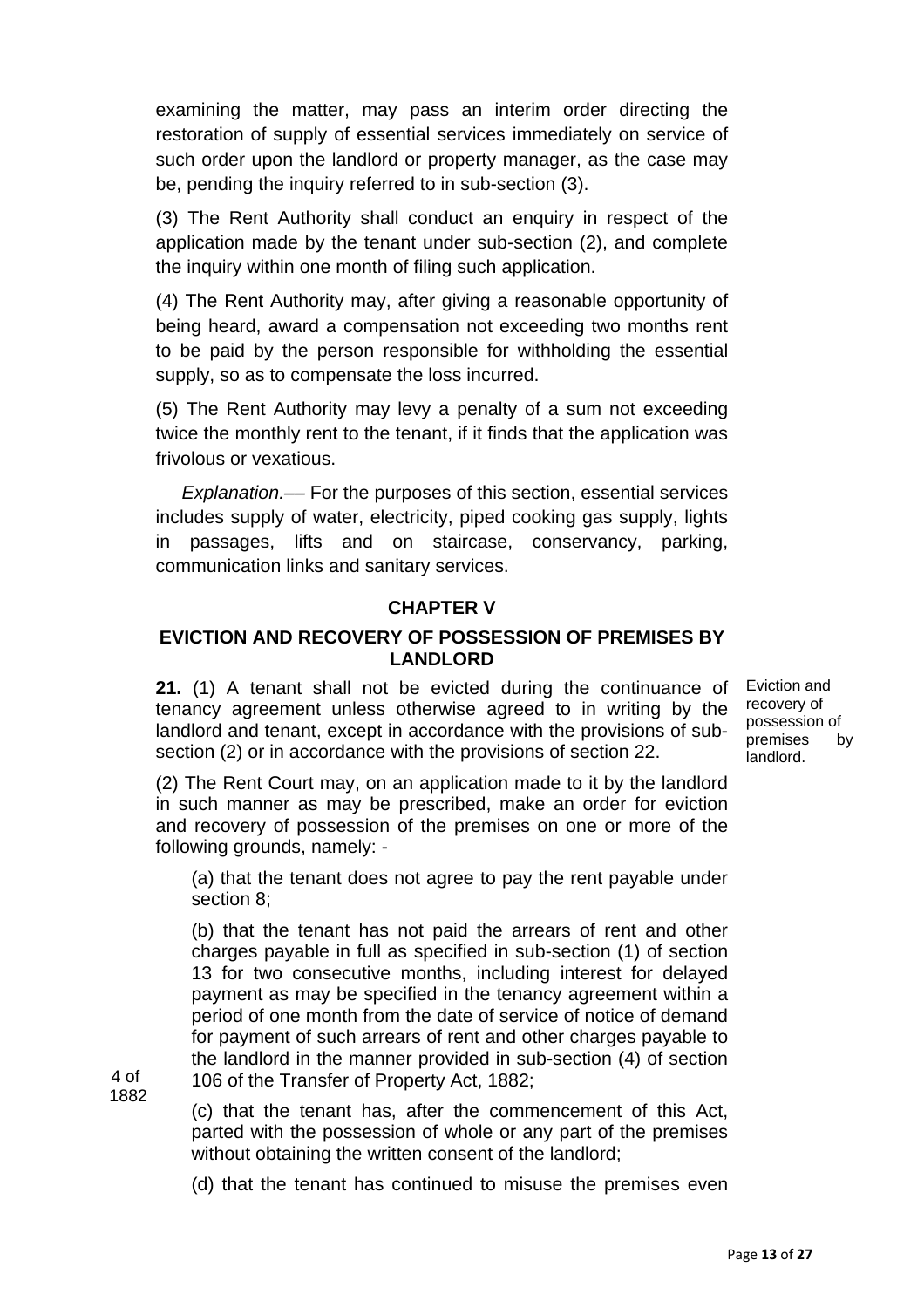after receipt of notice from the landlord to desist from such misuse.

 *Explanation*.–– For the purposes of this clause, "misuse of premises" means encroachment of additional space by the tenant or use of premises which causes public nuisance or causes damage to the property or is detrimental to the interest of the landlord or for immoral or illegal purposes;

(e) where it is necessary for the landlord to carry out any repair or construction or rebuilding or addition or alteration or demolition in respect of the premises or any part thereof, which is not possible to be carried out without the premises being vacated:

 Provided that after such repair, construction, rebuilding, addition or alteration, the tenant may be allowed to reoccupy the premises only when it has been mutually agreed to between the landlord and the tenant and a new tenancy agreement has been submitted with the Rent Authority:

 Provided further that the tenant shall not be allowed to reoccupy the premises––

 (i) in the absence of submission of such mutual tenancy agreement with the Rent Authority; and

 (ii) in cases where the tenant has been evicted under the orders of a Rent Court;

(f) that the premises or any part thereof is required by the landlord for carrying out any repairs, construction, rebuilding, additions, alterations or demolition, for change of its use as a consequence of change of land use by the competent authority.

 *Explanation.––* For the purposes of this clause, the expression "competent authority" means the Municipal Corporation or the Municipality or the Development Authority or any other authority, as the case may be, which provides permission on matters relating to repair or redevelopment or demolition of building or permission for change in land use:

(g) that the tenant has given written notice to vacate the premises let out on rent and in consequence of that notice the landlord has contracted to sell the said premises or has taken any other step, as a result of which his interests would seriously suffer if he is not put in possession of that premises;

(h) that the tenant has carried out any structural change or erected any permanent structure in the premises let out on rent without the written consent of the landlord.

(3) No order for eviction of the tenant on account of failure to pay the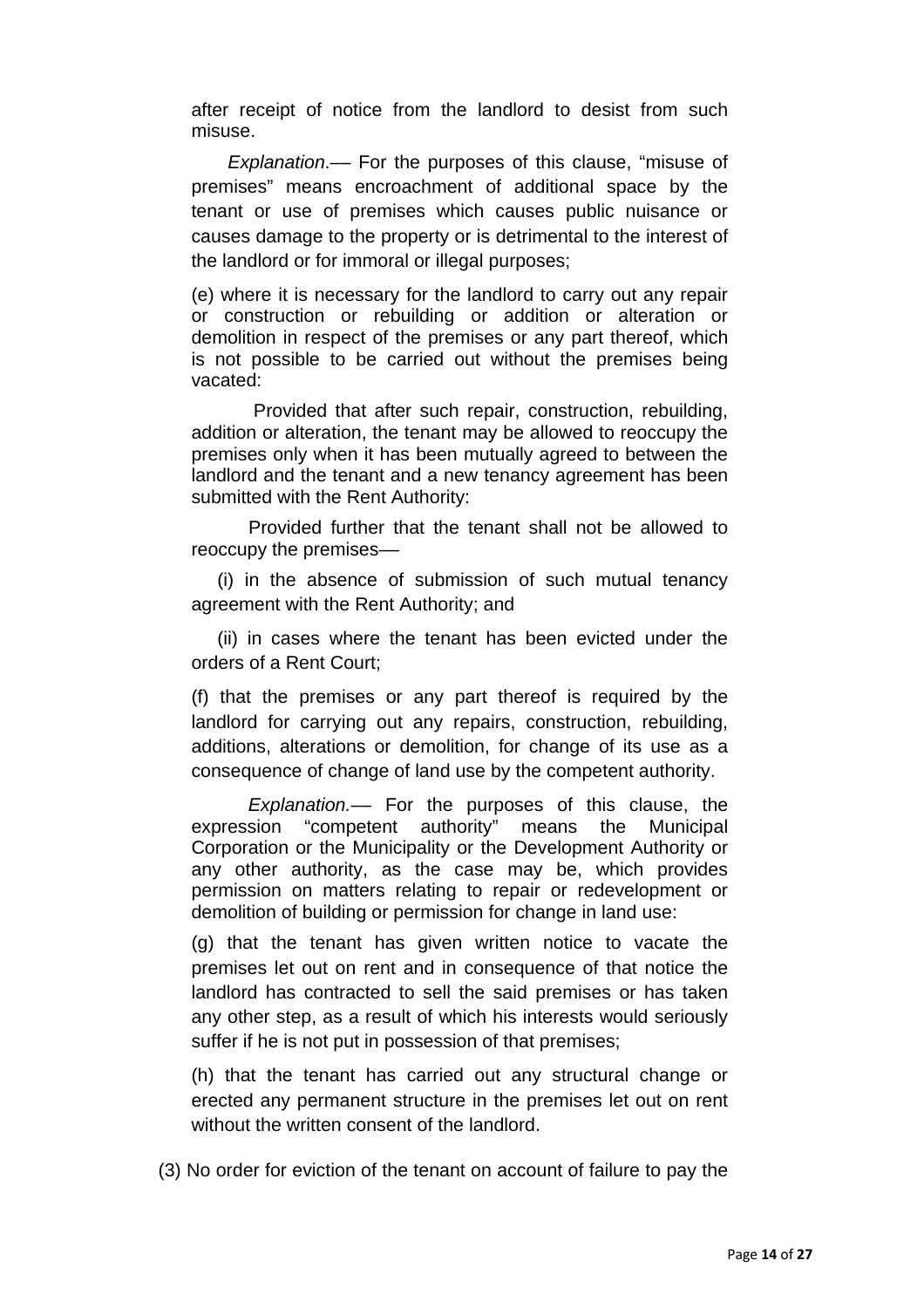rent specified in clause (b) of sub-section (2) shall be made, if the tenant makes payment to the landlord or deposits with the Rent Court the arrears of rent and other charges payable, if any, including interest within one month from the date of service of the said demand notice upon him.

(4) Where the tenant fails to pay rent consecutively for two months subsequent to the grant of the relief specified in sub-section (3) in any one year, then the tenant shall not be entitled to such relief again.

(5) In any proceedings for eviction under clause (e) of sub-section (2), the Rent Court may allow eviction from only a part of the premises, if the landlord agrees for the same.

22. (1) Notwithstanding anything contained in this Act or any other law for the time being in force, in case of death of the landlord, where there is a bonafide requirement of the premises let out on rent by the legal heirs of the landlord during the period of tenancy, such legal heirs may file an application in this behalf for eviction and recovery of landlord. possession of the said premises before the Rent Court in such form and manner, as may be prescribed.

(2) The Rent Court may, on an application made to it under subsection (1), if it is satisfied that the legal heirs of the deceased landlord are in bonafide requirement of the premises let out on rent, pass necessary orders against the tenant for handing over vacant possession of the said premises to the legal heirs of the deceased landlord.

**23.** Where the tenant fails to vacate the premises let out on rent in Enhancement of accordance with the tenancy agreement on the expiration of the period of tenancy or termination of tenancy by an order or notice to vacate. under the provisions of this Act, such tenant shall be liable to pay the landlord ––

(a) twice the monthly rent for the first two months; and

(b) four times the monthly rent thereafter till the tenant continues to occupy the said premises.

**24.** (1) Where a landlord exercises the right of recovery of possession under sub-section (2) of section 21 or under section 22, and he had received any rent or any other payment in advance from the tenant, he shall before recovery of possession, refund to the tenant such amount after deducting the rent and other charges due to him.

(2) If the landlord fails to make any refund, he shall be liable to pay simple interest to the tenant at such rate as may be prescribed from

Eviction and recovery of possession of premises in case of death of

rent in case of refusal by tenant

Refund of advance rent by landlord.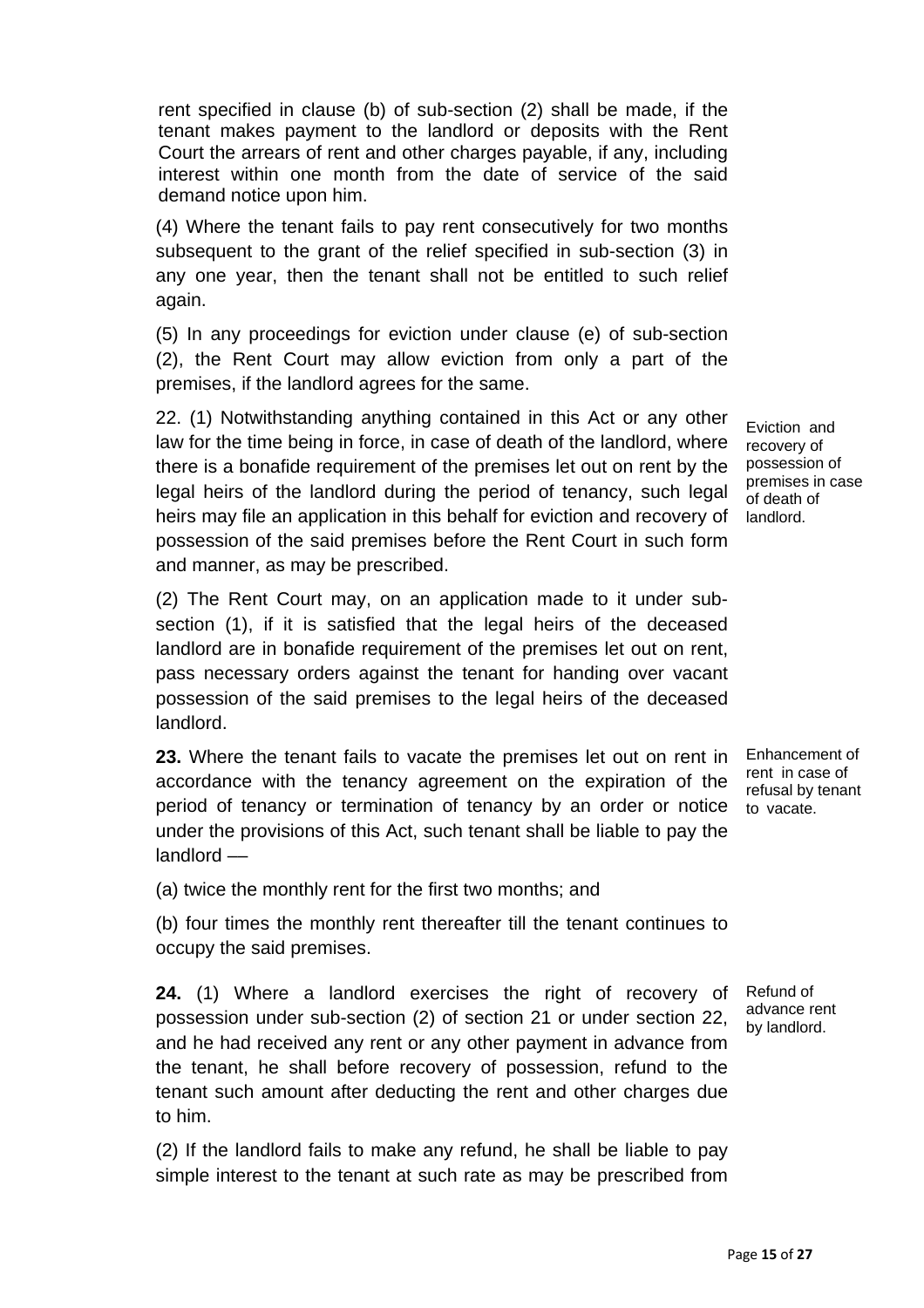time to time on the amount which he has omitted or failed to refund.

**25.** In any proceedings for recovery of possession on any ground other than that referred to in clause (a) or clause (b) of sub-section (2) of section 21, where the tenant contests the claim for eviction, the proceedings. landlord may at any stage of the proceedings apply to the Rent Court to direct the tenant to pay him the rent payable, as under section 8, and the Rent Court may order the tenant to make such payment and all other charges due from the tenant along with penal charges, if any, due to delay in payment, in accordance with the provisions of sub-section (1) of section 14.

**26.** (1) Tenant shall not carry out any structural change or erect any permanent structure in the premises let out on rent without the written consent of the landlord.

(2) Where the landlord proposes to make any improvement in or construct any additional structure on any premises which has been let out to a tenant and the tenant refuses to allow the landlord to make such improvement or construct such additional structure, the landlord may make an application in this behalf to the Rent Court.

(3) On an application made by the landlord under sub-section (2), if the Rent Court is satisfied that the landlord is ready and willing to commence the work which is necessary, the Rent Court may permit the landlord to do such work and may make such other order as it may deem fit:

 Provided that such improvement or additional structure shall not decrease or diminish or deteriorate the accommodation or housing services in the premises which may cause undue hardship to the tenant.

**27.** (1) Notwithstanding anything contained in section 21 or section 22, where any premises let out for rent comprises vacant land, upon which it is permissible under the municipal bye-laws for the time being in force to erect any building whether for residence or for any other purpose, and the landlord who intends to erect such building is unable to obtain possession of the same from the tenant on the basis of the tenancy agreement, the landlord or, in case of death of the landlord, his legal heirs, may file an application in this behalf, in such form and manner as may be prescribed, before the Rent Court.

(2) The Rent Court may, on receipt of the application referred to in sub-section (1), if it is satisfied that the landlord is or, as the case

Special provision regarding vacant land.

Permission to build additional structures.

Payment of rent during eviction

Page **16** of **27**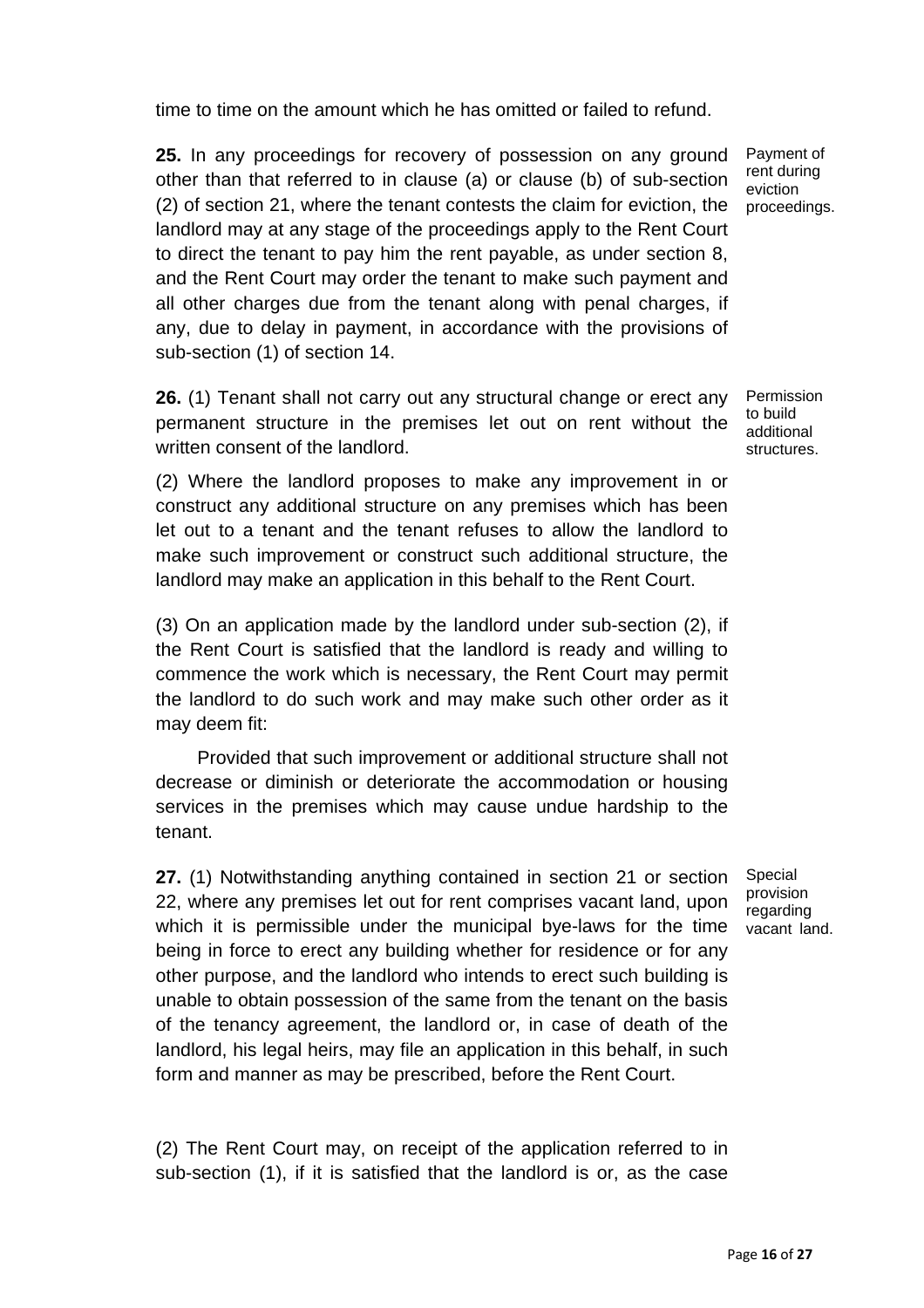may be, his legal heirs are ready and willing to commence the work and that the severance of the vacant land from the rest of the premises shall not cause undue hardship to the tenant,––

(a) direct such severance after such enquiry as it may deem fit;

(b) place the landlord in possession of the vacant land;

(c) determine the rent payable by the tenant in respect of the rest of the premises; and

(d) make such other orders as it may deem fit in the circumstances of the case.

**28.** Notwithstanding anything contained in any other law for the time being in force, where the interest, of a landlord or in case of death of the landlord, of his legal heirs in any premises is determined for any reason whatsoever and any order is made by the Rent Court under this Act for the recovery of possession of such premises, such order shall, subject to the provisions of sub-section (3) of section 21, be binding on all occupants who may be in occupation of the premises and vacant possession thereof shall be given by all such occupants to the landlord or to the legal heirs of the landlord.

**29.** Notwithstanding anything contained in this Act or any other law for the time being in force, a tenant may give up possession of the premises on giving such written notice as is required under the possession by tenancy agreement and in the absence of any stipulation relating to tenant. such notice, the tenant shall give notice to the landlord of at least one month before giving up possession of the premises.

Vacant possession to landlord.

Provisions regarding notice of giving up

#### **CHAPTER VI**

#### **RENT AUTHORITIES, THEIR POWERS AND APPEALS**

**30.** The District Collector or District Magistrate shall, with the Rent Authority. previous approval of the State Government/Union territory Administration, appoint an officer, not below the rank of Deputy Collector, to be the Rent Authority within his jurisdiction.

**31.** The Rent Authority shall have all the powers as are vested in a Rent Court under this Act in respect of any proceedings initiated under sections 4, 9, 10, 14, 15, 19 or section 20 and the procedure as laid down in sections 35 and 36 shall apply in such proceedings.

Power and procedure of Rent Authority.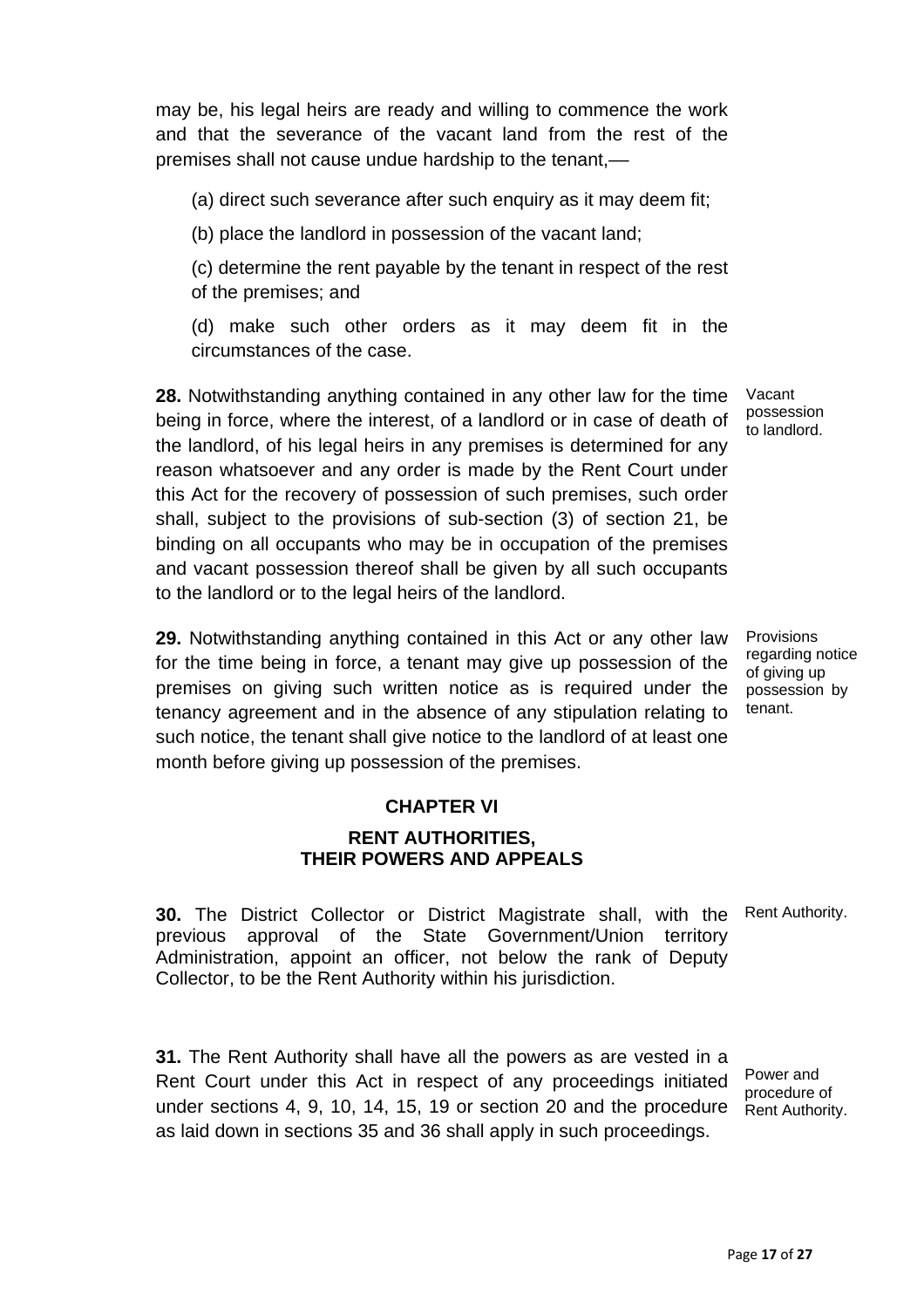**32.** (1) Any person aggrieved by the order of the Rent Authority may prefer an appeal to the Rent Court having territorial jurisdiction. Appeals.

(2) The appeal under sub-section (1) shall be preferred within a period of thirty days from the date of the order of the Rent Authority.

### **CHAPTER VII**

### **RENT COURTS AND RENT TRIBUNALS**

**33.** The District Collector or District Magistrate shall, with the Rent Court previous approval of the State Government/ Union territory Administration, appoint Additional Collector or Additional District Magistrate or an officer of equivalent rank, to be the Rent Court for the purposes of this Act, within his jurisdiction.

**34.** The State Government/ Union territory Administration may, in Rent Tribunal consultation with the jurisdictional High Court, may by notification, appoint District Judge or Additional District Judge as Rent Tribunal in each district.

5 of 1908 **35.** (1) Save as provided in this section, nothing contained in the Code of Civil Procedure, 1908 shall apply to the Rent Courts and Rent Tribunals, which shall be guided by the principles of natural Tribunal. justice and shall have power to regulate their own procedure in the following manner, namely:-

Procedure to be followed in Rent Court and Rent

(a) the landlord or the tenant may file an application or appeal before the Rent Court or, as the case may be, the Rent Tribunal accompanied by affidavit and documents, if any;

(b) the Rent Court or, as the case may be, the Rent Tribunal shall then issue notice to the opposite party, accompanied by copies of application or appeal, affidavit and documents;

(c) the opposite party shall file a reply accompanied by affidavit and documents, if any, after serving a copy of the same to the applicant;

(d) the applicant may file a rejoinder, if any, after serving the copy to the opposite party;

(e) the Rent Court or, as the case may be, the Rent Tribunal shall fix a date of hearing and may hold such summary inquiry as it deems necessary.

(2) The Rent Court or, as the case may be, the Rent Tribunal shall endeavor to dispose the case as expeditiously as possible, not exceeding a period of sixty days from the date of receipt of the application or appeal: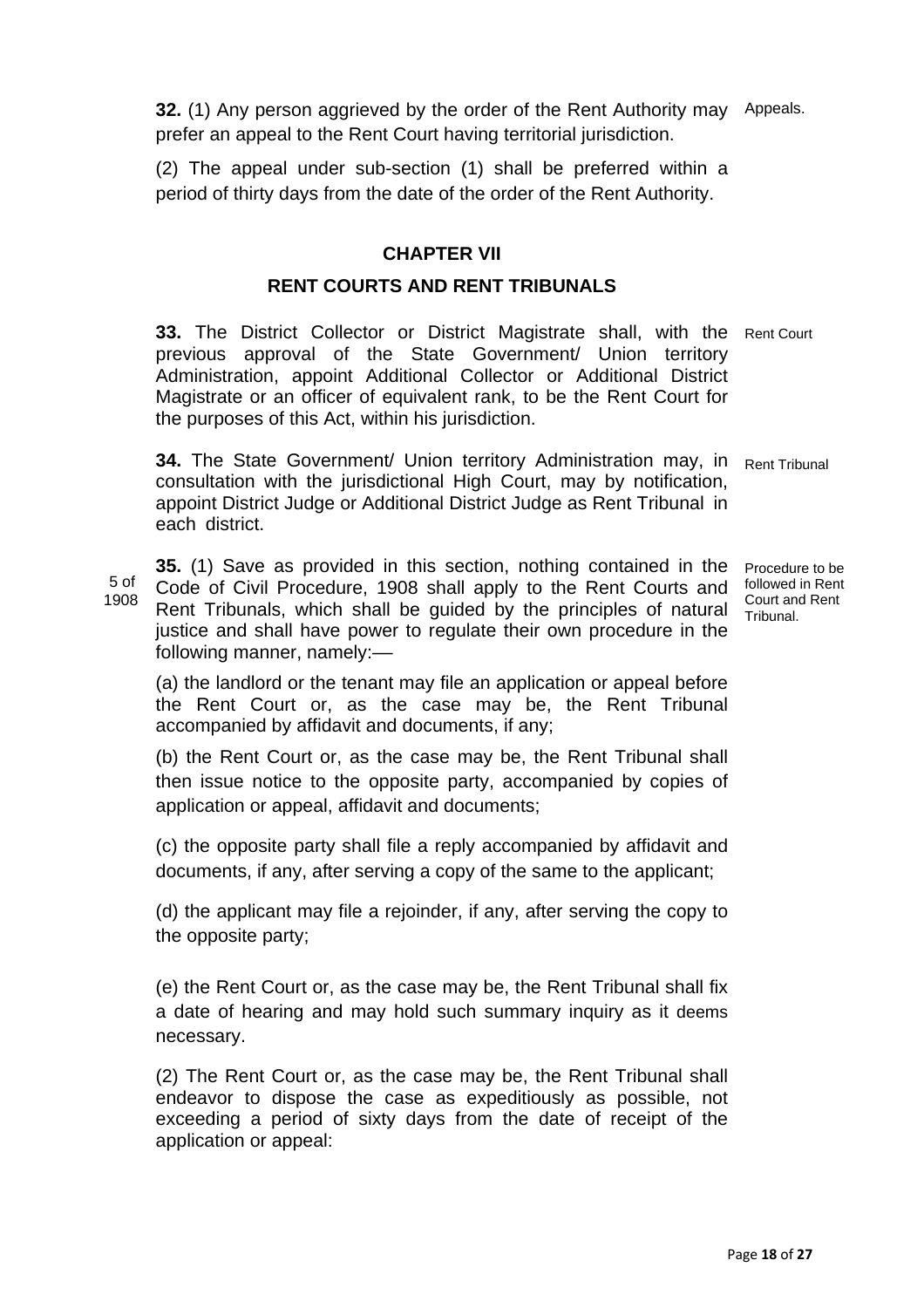Provided that where any such application or, as the case may be, appeal could not be disposed of within the said period of sixty days, the Rent Court or the Rent Tribunal shall record its reasons in writing for not disposing of the application or appeal within that period.

(3) In every application or appeal, before the Rent Court or the Rent Tribunal, the evidence of a witness shall be given by affidavit:

Provided that the Rent Court or, as the case may be, the Rent Tribunal may, where it appears to it that it is necessary in the interest of justice to call a witness for examination or cross-examination, order attendance of such witness to be present for examination or cross-examination.

5 of 1908 (4) The provisions of the Code of Civil Procedure, 1908 regarding service of summons shall be applicable *mutatis mutandis* for service of notice by the Rent Court or Rent Tribunal.

(5) Every application or appeal shall be in such form as may be prescribed.

(6) The Rent Authority or Rent Court or the Rent Tribunal as the case may be, shall not allow more than three adjournments at the request of a party throughout the proceedings and in case of reasonable and sufficient cause to do so, it shall record the reasons for the same in writing and order the party requesting adjournment to pay a reasonable cost.

(7) Every application under clauses (a), (b), (e), (f) and (g) of subsection (2) of section 21 or under section 22 shall be decided within ninety days from the date of filing of such application in the Rent Court.

(8) The Rent Court shall decide every application filed under clause (c) and (d) of sub-section (2) of section 21 within thirty days from the date of filing of such application.

5 of 1908 a civil court under the Code of Civil Procedure, 1908 for the purposes **36.** (1) The Rent Court and the Rent Tribunal shall, for discharging their functions under this Act, have the same powers as are vested in  $of. -$ Powers of Rent Court and Rent Tribunal.

- (a) summoning and enforcing the attendance of any person and examining him on oath;
- (b) requiring the discovery and production of documents;
- (c) issuing commissions for examination of the witnesses or documents;
- (d) issuing commission for local investigation;
- (e) receiving evidence on affidavits;
- (f) dismissing an application or appeal for default or deciding it *exparte*;
- (g) setting aside any order of dismissal of any application or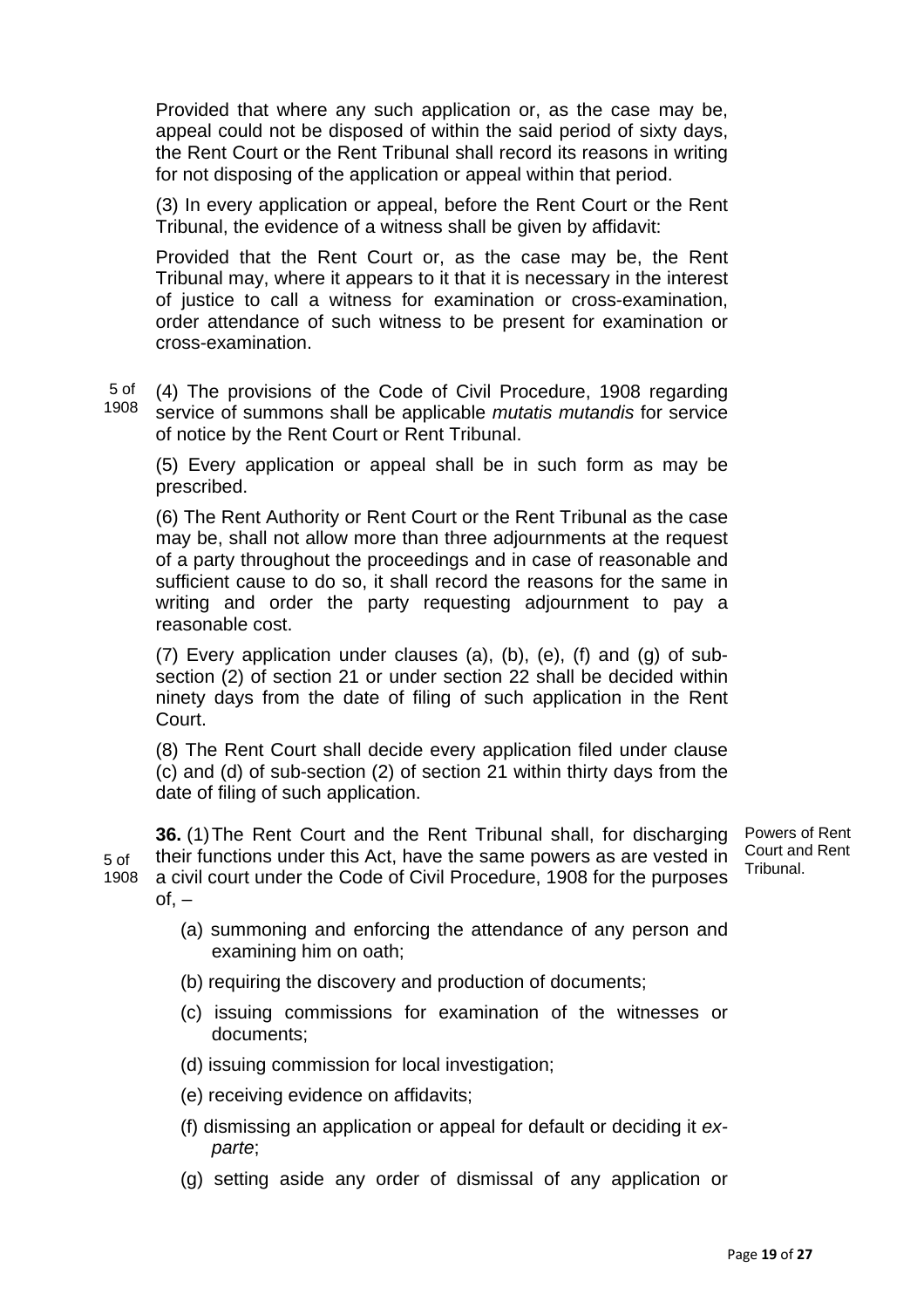appeal for default or any other order passed by it *ex-parte*;

- (h) execution of its orders and decisions under this Act without reference to any civil court;
- (i) reviewing its orders and decisions;
- (j) revision of orders and decisions of Rent Authority and Rent Court and;
- (k) any other matter, which may be prescribed.

(2) Any proceedings before the Rent Court or Rent Tribunal shall be deemed to be a judicial proceeding within the meaning of section 193 and 228, and for the purpose of section 196, of the Indian Penal Code; and the Rent Court and the Rent Tribunal shall be deemed to be a civil court for the purposes of section 195 and Chapter XXVI of the Code of Criminal Procedure, 1973.

45 of 1860.

(3) For the purposes of holding any inquiry or discharging any duty under this Act, the Rent Court may,––

 $2<sub>0</sub>$ 1974

2 of 1974

(a) after giving not less than twenty-four hours notice in writing, enter and inspect or authorise any officer, subordinate to it, to enter and inspect, any premises at any time between sunrise and sunset;

(b) by written order, require any person to produce for its inspection such books or documents relevant to the inquiry, at such time and at such place as may be specified in the order.

(4) The Rent Court may, if it thinks fit, appoint one or more persons having special knowledge of the matter under consideration as an assessor or valuer to advise it in the proceeding before it.

(5) Any clerical or arithmetical mistake in any order passed by the Rent Court or any other error arising out of any accidental omission may, at any time, be corrected by the Rent Court on an application received by it in this behalf from any of the parties or otherwise.

(6) The Rent Court may exercise the powers of a Judicial Magistrate of the first class for the recovery of the fine under the provisions of the Code of Criminal Procedure, 1973 and the Rent Court shall be deemed to be a Magistrate under the said Code for the purposes of such recovery.

(7) An order made by a Rent Court or an order passed in appeal or revision, or review under this Chapter shall be executable by the Rent Court as a decree of a civil court and for this purpose, the Rent Court shall have the powers of a civil court.

(8) The Rent Court may set aside any order passed *ex-parte* if the aggrieved party files an application and satisfies it that notice was not duly served or that he was prevented by any sufficient cause from appearing when the case was taken up for hearing.

(9) Save as otherwise expressly provided in this Act, every order made by the Rent Court shall, subject to decision in appeal, be final

Page **20** of **27**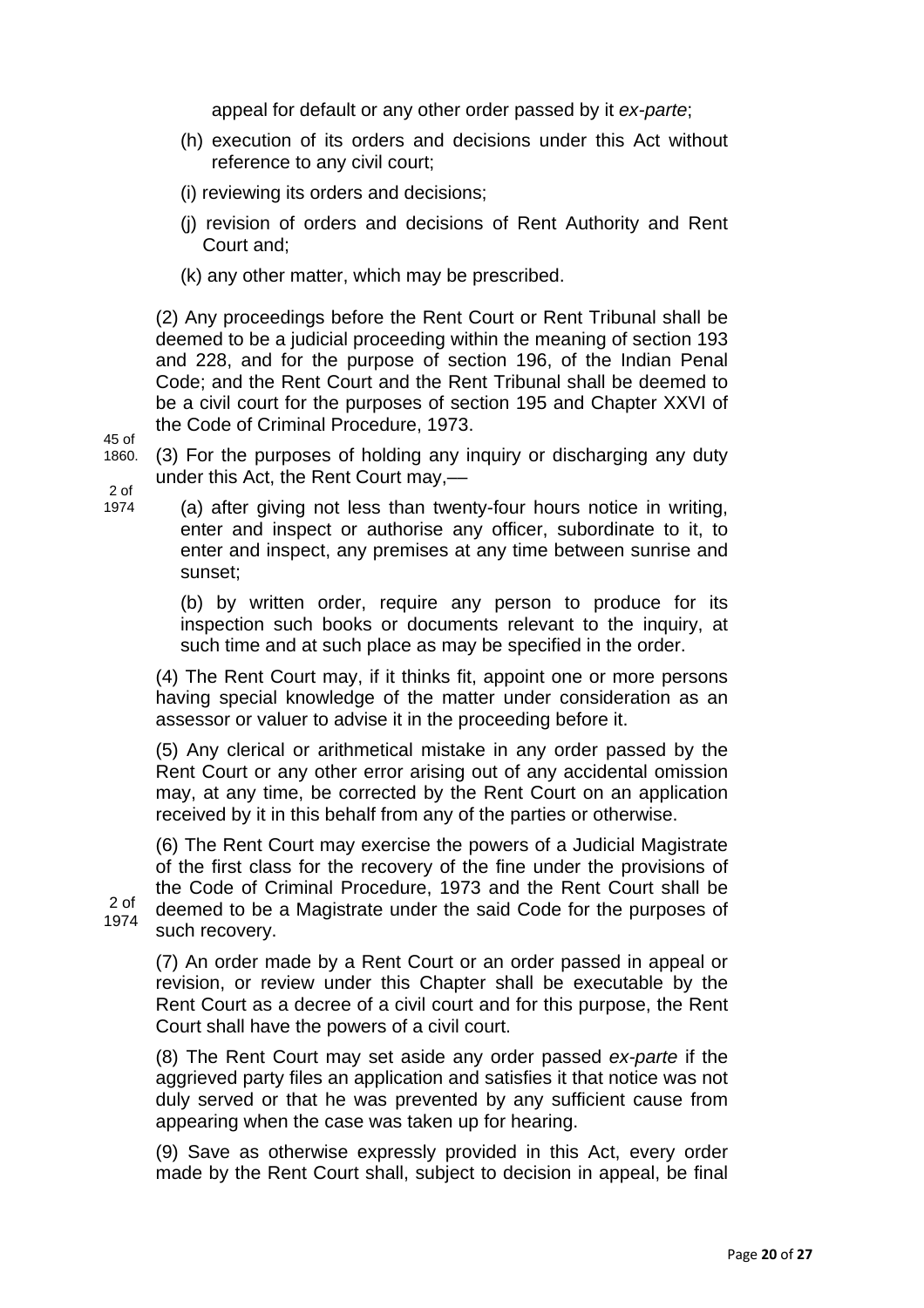and shall not be called in question in any original suit, application or execution proceedings.

**37.** (1) Any person aggrieved by an order passed by the Rent Court, Appeal to Rent may prefer an appeal along with a certified copy of such order to the Tribunal. jurisdictional Rent Tribunal within the local limits of which the premises is situated, within a period of thirty days from the date of that order.

(2) The Rent Tribunal, upon filing an appeal under sub-section (1) shall serve notice, along with a copy of appeal to the respondent and fix a hearing not later than thirty days from the date of service of notice of appeal on the respondent and the appeal shall be disposed of within a period of sixty days from such date of service.

(3) Where the Rent Tribunal considers it necessary in the interest of arriving at a just and proper decision, it may allow documents at any stage of the proceedings in appeal:

 Provided that no such document shall be allowed more than once during the hearing.

(4) The Rent Tribunal may, in its discretion, pass such interlocutory order during the pendency of the appeal, as it may deem fit.

(5) While deciding the appeal, the Rent Tribunal may, after recording reasons therefor, confirm, set aside or modify the order passed by a Rent Court.

**38.** (1) The Rent Court shall, on an application filed by any party, execute an order of a Rent Court or a Rent Tribunal or any other order made under this Act, in such manner as may be prescribed,  $bv$ —–

**Execution** of order

- (a) delivering possession of the premises to the person in whose favour the decision has been made; or
- (b) attaching one or more bank accounts of the opposite party for the purpose of recovering the amount specified in such order; or
- (c) appointing any advocate or any other competent person including officers of the Rent Court or local administration or local body for the execution of such order.

 (2) The Rent Court may take the help from the Local Government or local body or the local police for the execution of the final orders:

 Provided that no applicant shall obtain police help unless he pays such costs as may be decided by the Rent Court.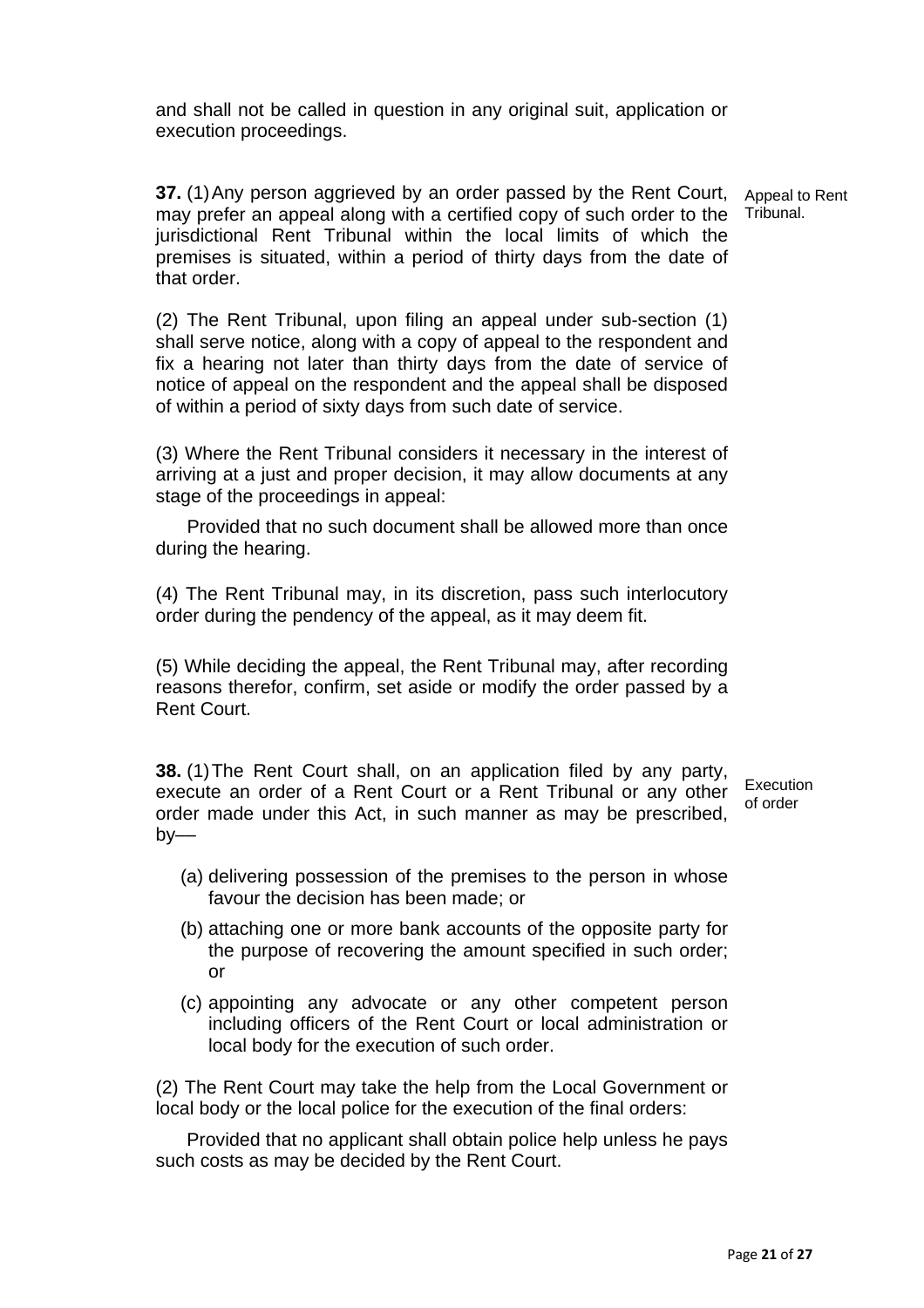(3) The Rent Court shall conduct the execution proceedings, in relation to its order or an order of a Rent Tribunal or any other order passed under this Act, in a summary manner and dispose of the application for execution made under this section within a period of thirty days from the date of service of notice on opposite party.

#### **CHAPTER VIII**

#### **MISCELLANEOUS**

**39.** The State Government/Union territory Administration may, in consultation with the Rent Authority or Rent Court or Rent Tribunal, determine the nature and categories of officers and other employees as it considers necessary and appoint such officers and other employees for the efficient discharge of their functions under this Act.

**40.** (1) Save as otherwise provided in this Act, no civil court shall entertain any suit or proceeding in so far as it relates to the provisions of this Act.

Officers and other employees of Rent Authority, Rent Court and Rent Tribunal.

Jurisdiction of civil courts barred in respect of certain matters.

(2) The jurisdiction of the Rent Court shall be limited to tenancy agreement submitted to it as specified in the First Schedule and shall not extend to the question of title or ownership of premises.

7 of 1870 **41.** (1) The provisions of the Court Fees Act, 1870 shall apply in Court fees. respect of applications or appeals to be presented before the Rent Authority or Rent Court or Rent Tribunal, as the case may be.

(2) For the purposes of computation of court fees, the application for recovery of possession made to the Rent Court and the memorandum of appeals presented before the Rent Tribunal, shall be deemed to be a suit between the landlord and the tenant.

(3) The court fees for the application filed before the Rent Authority shall be same as that of an interlocutory application presented in a civil court.

45 of 1860 **42.** Every member of Rent Authority, Rent Court and Rent Tribunal appointed under this Act shall be deemed to be a public servant within the meaning of section 21 of the Indian Penal Code. be public servants.

**43.** No suit, prosecution or other legal proceeding shall lie against any person, Rent Authority, Rent Court or Rent Tribunal in respect of anything which is in good faith done or intended to be done in pursuance of this Act.

Members, etc., to

Protection of action taken in good faith.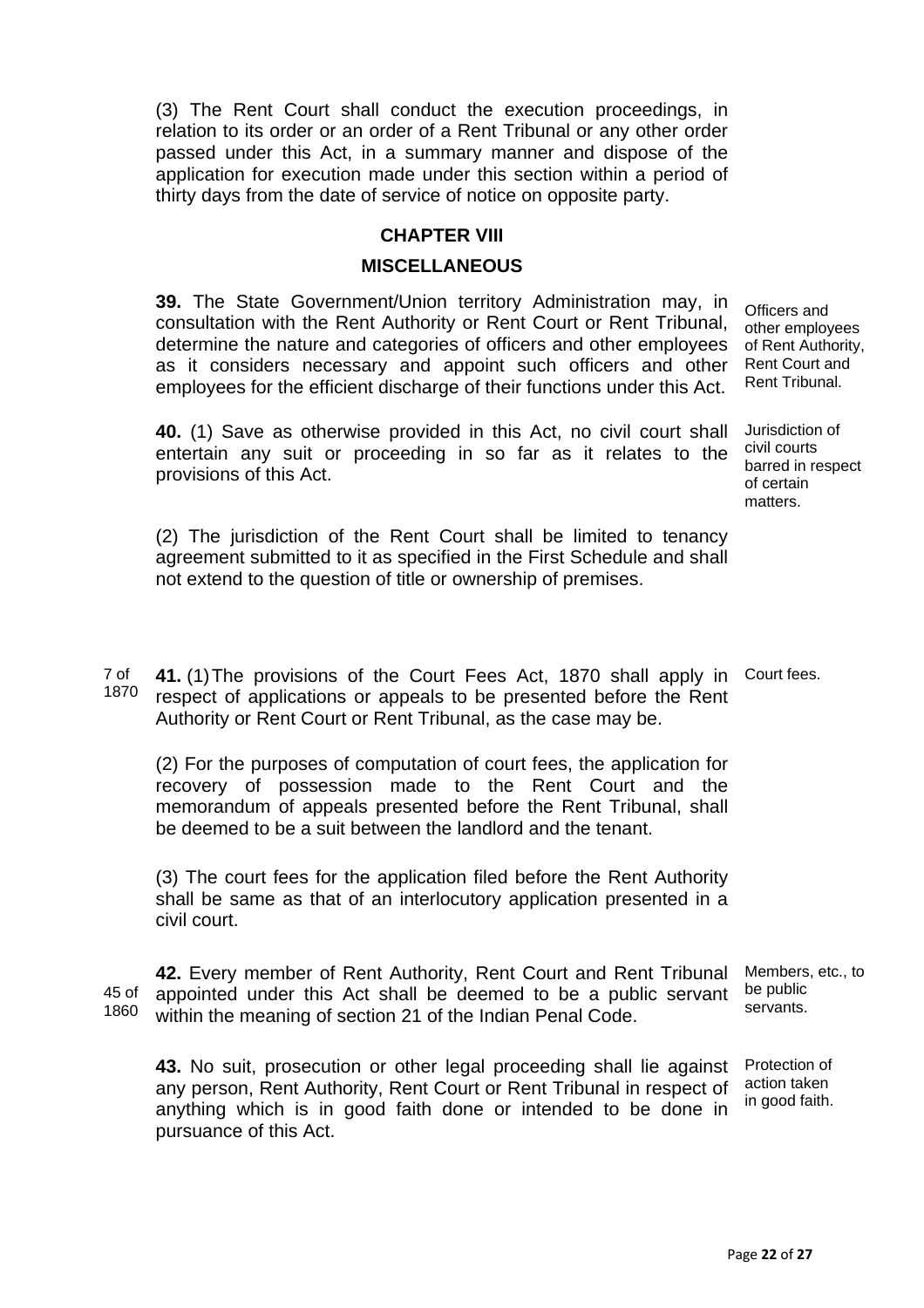**44.** (1) The State Government/Union territory Administration may, subject to the condition of previous publication, make rules for carrying out the provisions of this Act.

Power to make rules.

(2) In particular and without prejudice to the generality of the foregoing power, such rules may provide for all or any of the following matters, namely:-

- (a) the form and manner of digital platform to be put in place by the Rent Authority in the local vernacular language or the language of the State/Union territory for enabling submissions of documents under subsection (3) of section 4;
- (b) the manner of payment of rent and other charges to the landlord by the tenant by postal money order or any other method and the manner of deposit of rent and other charges with the Rent Authority on refusal by landlord to accept the same under sub-section (1) and the manner of deposit of rent with the Rent Authority under sub-section (2), of section 14;
- (c) manner of making an application for the recovery of possession of the premises under sub-section (2) of section 21;
- (d) form and manner of making an application for the recovery of possession of the premises under subsection (1) of section 22;
- (e) rate of interest payable to the tenant where the landlord fails to make refund under sub-section (2) of section 24;
- (f) the form and manner of filing application by the landlord before the Rent Court for obtaining possession of the premises let out on rent for erecting building under subsection (1) of section 27;
- (g) the form of filing application before Rent Court and appeal before the Rent Tribunal under sub-section (5) of section 35;
- (h) any other matter to be provided under clause (k) of subsection (1) of section 36;
- (i) the manner of execution of an order of a Rent Court or a Rent Tribunal or any other order made under this Act under sub-section (1) of section 38;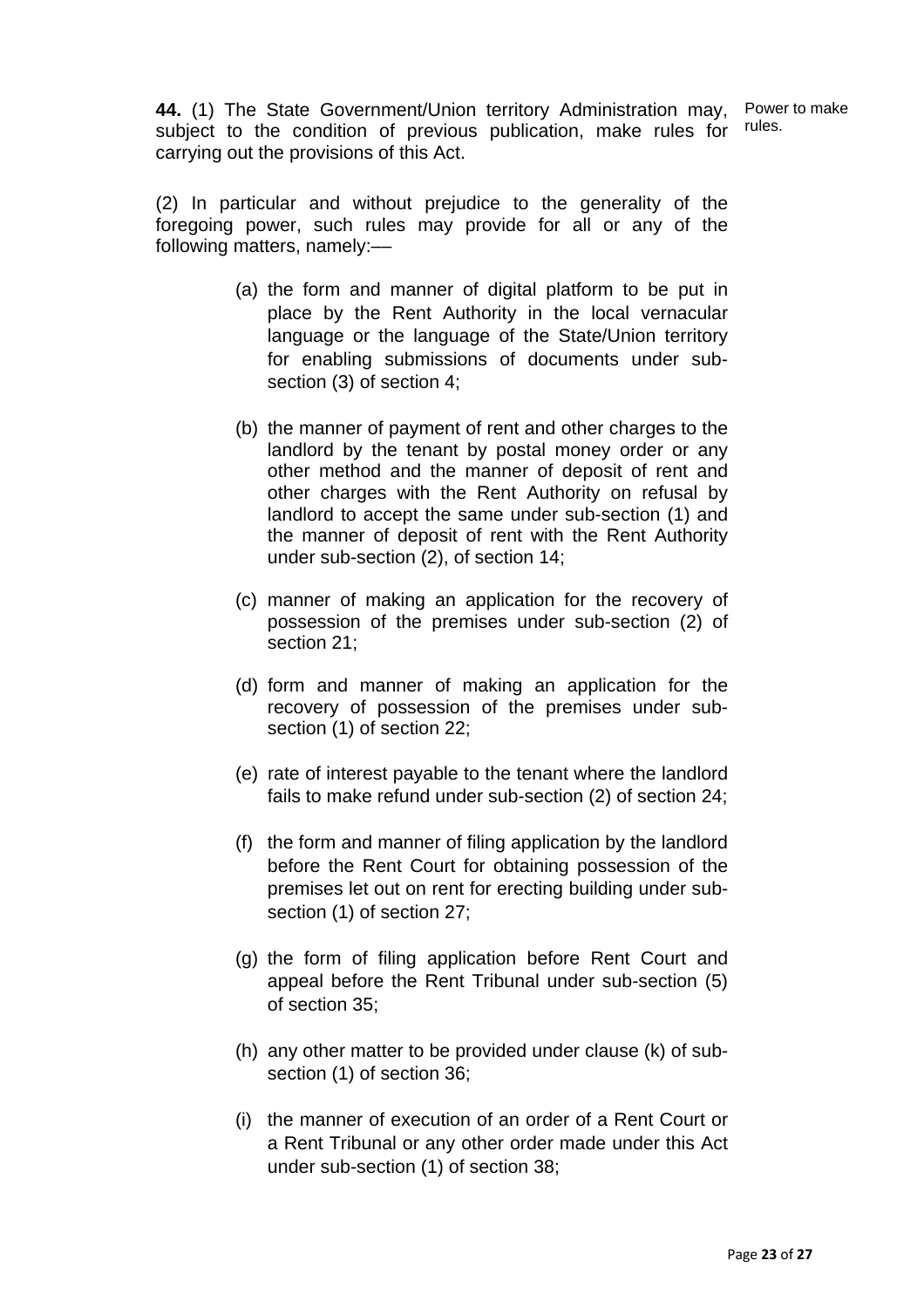(j) any other matter which is required to be, or may be, prescribed under the provisions of this Act.

45. Every rule made by the State Government/Union territory Laying of rules. Administration under this Act shall be laid as soon as may be, after it is made, before the State Legislature/Union territory Legislature where it consists of two Houses, or where such Legislature consists of one House, before that House.

**46.** (1) If any difficulty arises in giving effect to the provisions of this Act, the State Government/Union territory Administration may, by order published in the Official Gazette, not inconsistent with the provisions of this Act, remove the difficulty: Power to remove

 Provided that no such order shall be made after the expiry of a period of two years from the commencement of this Act.

(2) Every order made under this section shall, as soon as may be after it is made be laid before each House of State Legislature/Union territory Legislature.

**47.** (1) The State/Union territory Rent Control Act, which is in force immediately before the commencement of this Act, is hereby repealed. Repeal and savings.

(2) Notwithstanding such repeal, all cases and other proceedings under the said State/Union territory Rent Control Act pending, at the commencement of this Act, shall be continued and disposed of in accordance with the provisions of the said State/Union territory Rent Control Act, as if that Act had continued to be in force and this Act had not been enacted.

difficulties.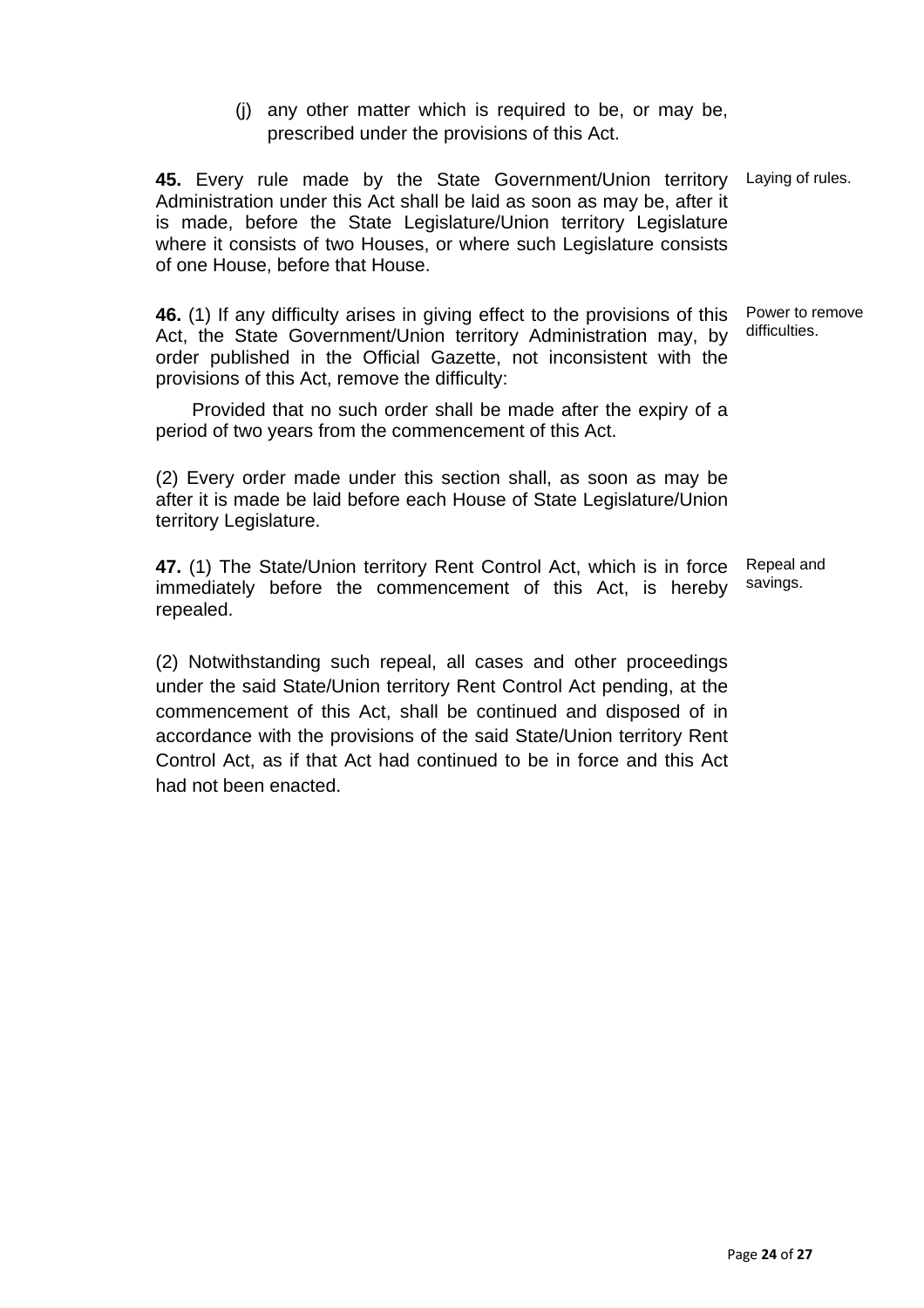### **THE FIRST SCHEDULE**

### *[See section 4(1)]*

### **FORM FOR INFORMATION OF TENANCY**

To,

The Rent Authority

\_\_\_\_\_\_\_\_\_\_\_\_\_\_\_\_\_\_\_ \_\_\_\_\_\_\_\_\_\_\_\_\_\_\_\_ (*Address)*  **1.** Name and address of the landlord  $\qquad$ : **2.** Name and address of the Property Manager : \_\_\_\_\_\_\_\_\_\_\_\_\_\_\_\_\_\_\_\_\_\_\_\_\_\_\_\_\_\_\_\_\_ (if any) **3.** Name(s) and address of the tenant, including : \_\_\_\_\_\_\_\_\_\_\_\_\_\_\_\_\_\_\_\_\_\_\_\_\_\_\_\_ email and contact details, **4.** Description of previous tenancy, if any  $\cdot$   $\cdot$  \_\_\_\_\_\_\_\_\_\_\_\_\_\_\_\_\_\_\_\_\_\_\_\_\_ **5.** Description of premises let to the tenant : \_\_\_\_\_\_\_\_\_\_\_\_\_\_\_\_\_\_\_\_\_\_\_\_\_\_\_\_\_\_\_\_ including appurtenant land, if any **6.** Date from which possession is given to the : \_\_\_\_\_\_\_\_\_\_\_\_\_\_\_\_\_\_\_\_\_\_\_\_\_\_\_\_\_\_\_ tenant **7.** Rent payable as in section 8 : \_\_\_\_\_\_\_\_\_\_\_\_\_\_\_\_\_\_\_\_\_ **8.** Furniture and other equipment provided to the : \_\_\_\_\_\_\_\_\_\_\_\_\_\_\_\_\_\_\_\_\_\_\_\_\_\_\_ tenant **9.** Other charges payable  $\qquad$  : a. Electricity : \_\_\_\_\_\_\_\_\_\_\_\_\_\_\_\_\_\_\_\_\_ b. Water : \_\_\_\_\_\_\_\_\_\_\_\_\_\_\_\_\_\_\_\_\_ c. Extra furnishing, fittings and fixtures : d. Other services **10.** Attach rent or lease or tenancy agreement : \_\_\_\_\_\_\_\_\_\_\_\_\_\_\_\_\_\_\_\_\_\_\_\_\_\_\_\_\_\_\_ **11.** Duration of tenancy (Period for which let) : \_\_\_\_\_\_\_\_\_\_\_\_\_\_\_\_\_\_\_\_\_ **12.** Permanent Account Number (PAN) of landlord: : \_\_\_\_\_\_\_\_\_\_\_\_\_\_\_\_\_\_\_\_\_\_\_\_\_\_\_\_ **13.** Aadhaar number of landlord:  $\qquad \qquad$ : **14.** Mobile Number & E-mail id of landlord  $\qquad \qquad : \qquad \qquad$ (if available) **15. Permanent Account Number (PAN) of tenant : \_\_\_\_\_\_\_\_\_\_\_\_\_\_\_\_\_\_\_\_\_\_\_\_\_\_\_**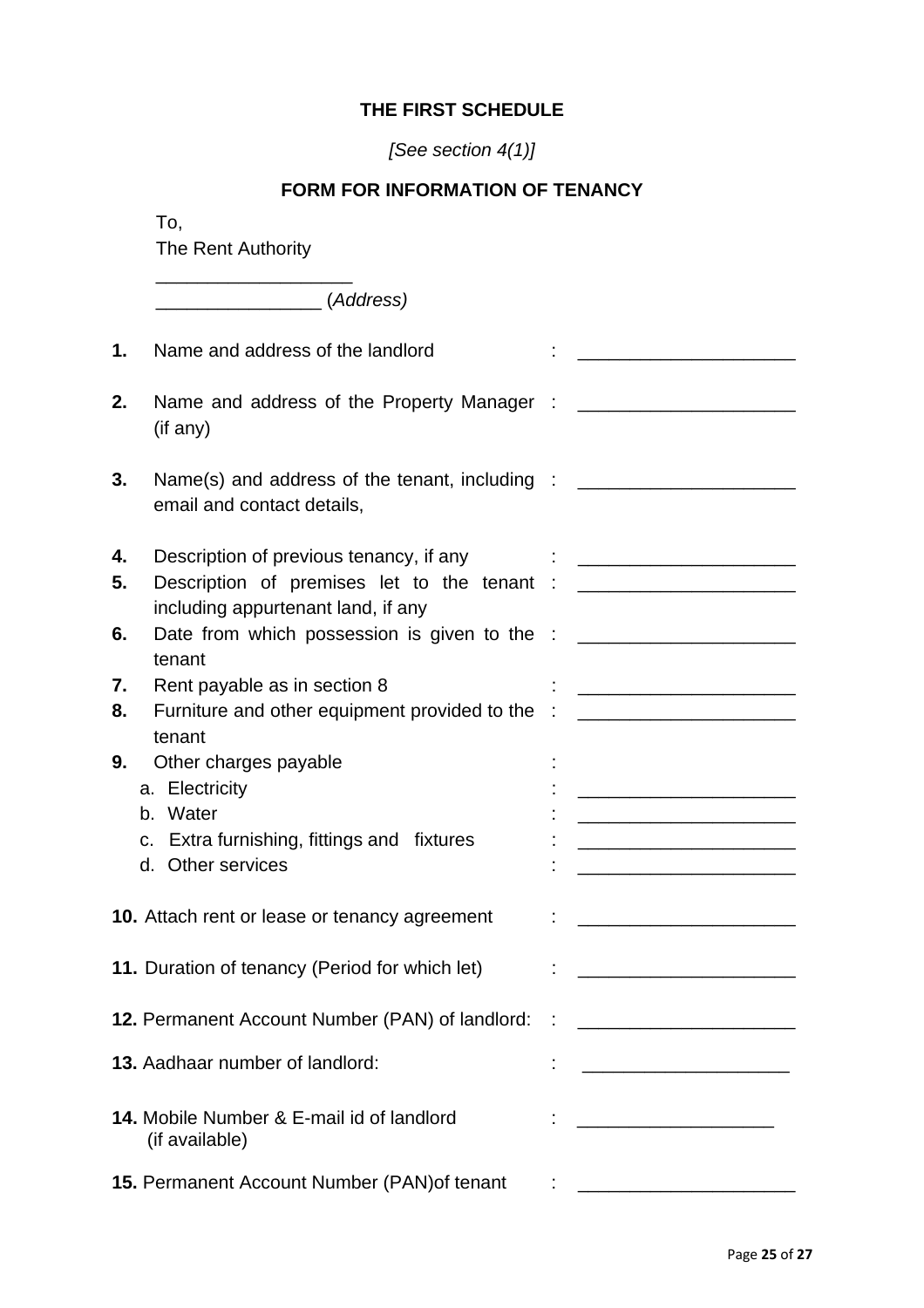### **16.** Aadhaar number of tenant

 **17.** Mobile Number & E-mail id of tenant

 **18.** Permanent Account Number (PAN)of Property Manager (if any)

**19.** Aadhaar number of Property Manager (if any)

**20.** Mobile Number & E-mail id of Property Manager (if any)

Name and signature of landlord Name and signature of tenant

Photograph of

landlord

### **Enclosed**:

- 1. Tenancy Agreement.
- 2. Self-attested copies of PAN and Aadhaar of landlord.
- 3. Self-attested copies of PAN and Aadhaar of tenant.

Photograph of

tenant

: **\_\_\_\_\_\_\_\_\_\_\_\_\_\_\_\_\_\_\_\_\_\_\_\_\_\_\_\_\_** : **\_\_\_\_\_\_\_\_\_\_\_\_\_\_\_\_\_\_\_\_\_\_\_\_\_\_\_\_\_** : **\_\_\_\_\_\_\_\_\_\_\_\_\_\_\_\_\_\_\_\_\_\_\_\_\_\_\_\_\_**

**: \_\_\_\_\_\_\_\_\_\_\_\_\_\_\_\_\_\_\_\_\_\_\_\_\_\_\_\_\_**

:  $\mathbf{r}$  and  $\mathbf{r}$  and  $\mathbf{r}$  and  $\mathbf{r}$  and  $\mathbf{r}$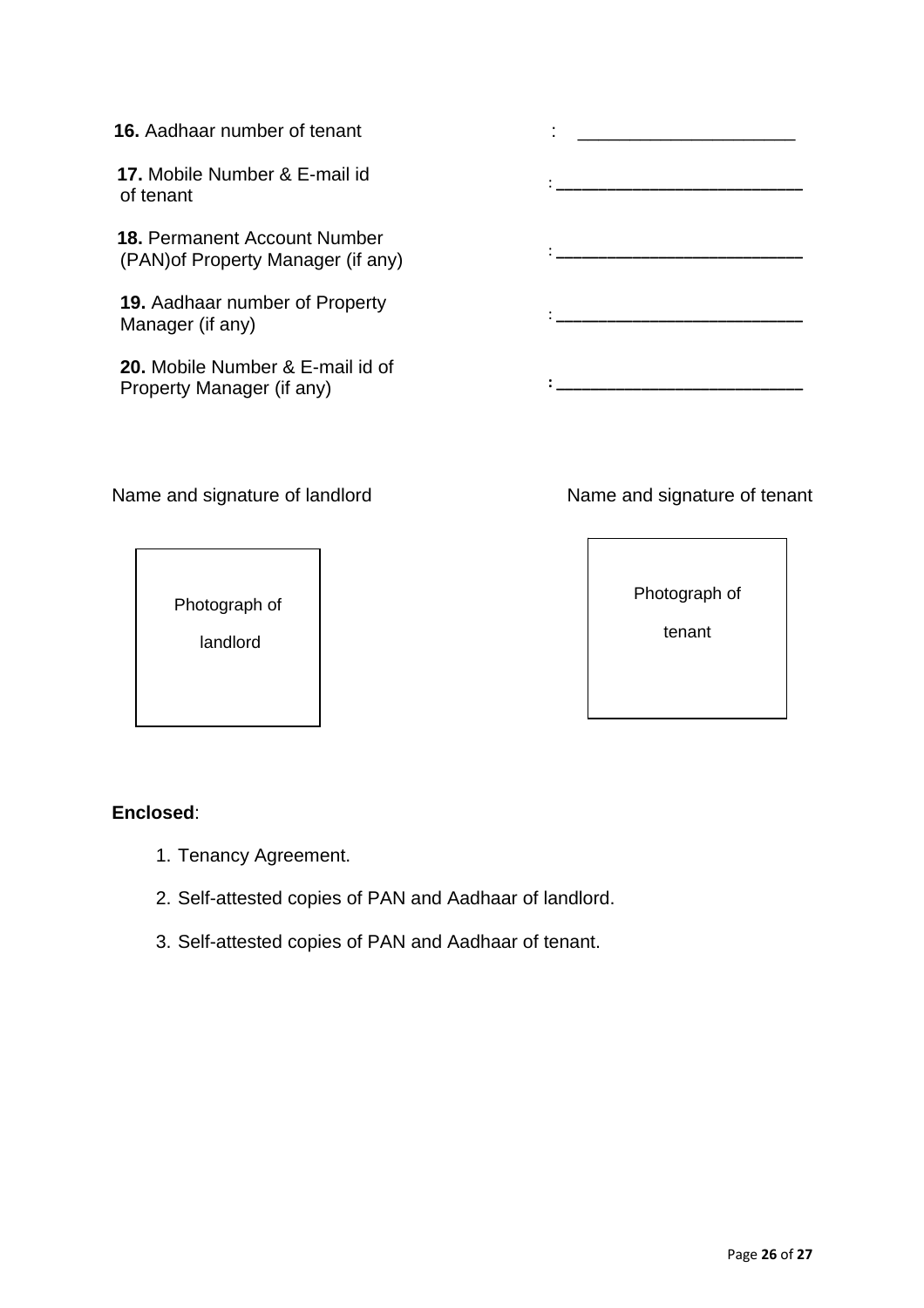### **THE SECOND SCHEDULE**

### *[See section 15 (1)]*

### **DIVISION OF MAINTENANCE RESPONSIBILITY BETWEEN THE LANDLORD AND THE TENANTS**

Unless otherwise agreed in the tenancy agreement, the landlord shall be responsible for repairs relating to matters falling under **Part A** and the tenant shall be responsible for matters falling under **Part B**.

### **Part A:**

### **Responsibilities of the Landlord**

- 1. Structural repairs except those necessitated by damage caused by the tenant.
- 2. Whitewashing of walls and painting of doors and windows.
- 3. Changing and plumbing pipes when necessary.
- 4. Internal and external electrical wiring and related maintenance when necessary.

#### **Part B:**

### **Periodic repairs to be got done by the tenant**

- **1.** Changing of tap washers and taps.
- **2.** Drain cleaning.
- **3.** Water closet repairs.
- **4.** Wash Basin repairs.
- **5.** Bath tub repairs.
- **6.** Geyser repairs.
- **7.** Circuit breaker repairs
- **8.** Switches and socket repairs.
- **9.** Repairs and replacement of electrical equipment except major internal and external wiring changes.
- **10.** Kitchen fixtures repairs.
- **11.** Replacement of knobs and locks of doors, cupboard, windows etc.
- **12.** Replacement of fly-nets.
- **13.** Replacement of glass panels in windows, doors etc.
- **14.** Maintenance of gardens and open spaces let out to or used by the tenant.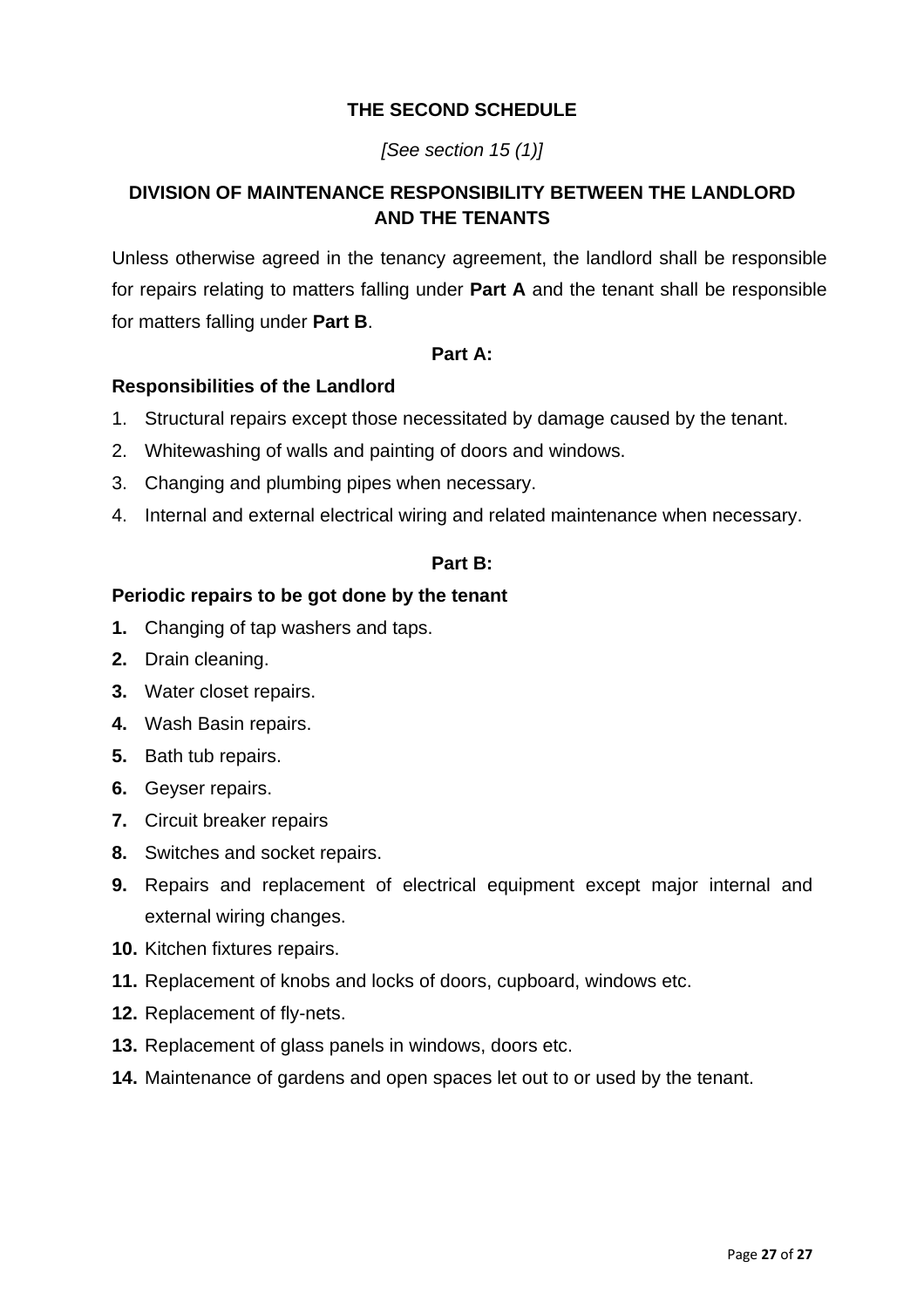# **आदशर् िकराएदारी अिधिनयम (एमटीए) - पçठभ ृ ू िम**

2011 की जनगणना के अनुसार शहरी क्षेत्रों में लगभग 110 लाख आवास खाली पड़े थे। इन आवासों के किराए के प्रयोजन हेतु उपलब्ध न होने का एक मुख्य कारण राज्यों/संघ राज्य क्षेत्रों का मौजूदा किराया कानून है जो आवासो को किराए पर देने को हतोत्साहित करता है। आबादी का एक भाग, विशेषतः प्रवासियों का है जो किराए पर लिए गए आवास को वरीयता देते हैं, क्योंकि इससे आने-जाने पर कम व्यय करना पडता है और 'कार्य-स्थल' के पास रहने का विकल्प मिल जाता है। शहरी आबादी का अनुपात 2001 के 27.82% से 2011 में बढ़कर 31.16% हो गया है और 2050 में शहरी आबादी 50% से भी जायदा होने का अनुमान है। इस बढ़ती हुई शहरी आबादी का एक महत्वपूर्ण हिस्सा शिक्षा, रोजगार, व्यापार, स्वास्थ सेवाओं तथा बेहतर जीवनयापन हेत्, शहरी क्षेत्रों की ओर पलायन करता है। पलायन एक ही शहर में एक हिस्से से दूसरे हिस्से में भी होता है।

तदनुसार, माननीय प्रधानमंत्री के 2022 तक 'सबके लिए आवास' के उद्देश्य के अनुरूप, एमटीए को भू-स्वामी और किराएदार दोनों के हितों और अधिकारों में सतुलन स्थापित करने और अनुशासित और कुशल तरीके से परिसरों को किराए पर देने हेतु जवाबदेह और पारदशी पारिस्थितिकी तंत्र बनाने के लिए तैयार किया गया है। एमटीए प्रवासियों, औपचारिक और अनौपचारिक क्षेत्र के कामगारों, पेशेवरों, छात्रों आदि सहित समाज के विभिन्न आय वर्गों के लिए पर्याप्त किराया आवासीय स्टॉक उपलब्ध कराने में सक्षम होगा; गुणवत्तापूर्ण किराया आवास को उपलब्ध कराने को बढ़ावा देने; और किराया आवास बाजार क्रमिक रुप से बनाने में सक्षम होगा। यह देश भर में किराया आवास के सबंध में कानूनी ढांचे में आमूल-चूल परिवर्तन लाने में सहायक होगा। इससे किराया आवास क्षेत्र में निजी भागीदारी को बढ़ावा मिलने की उम्मीद है जिससे आवासों की भारी कमी को दूर किया जा सकेगा ।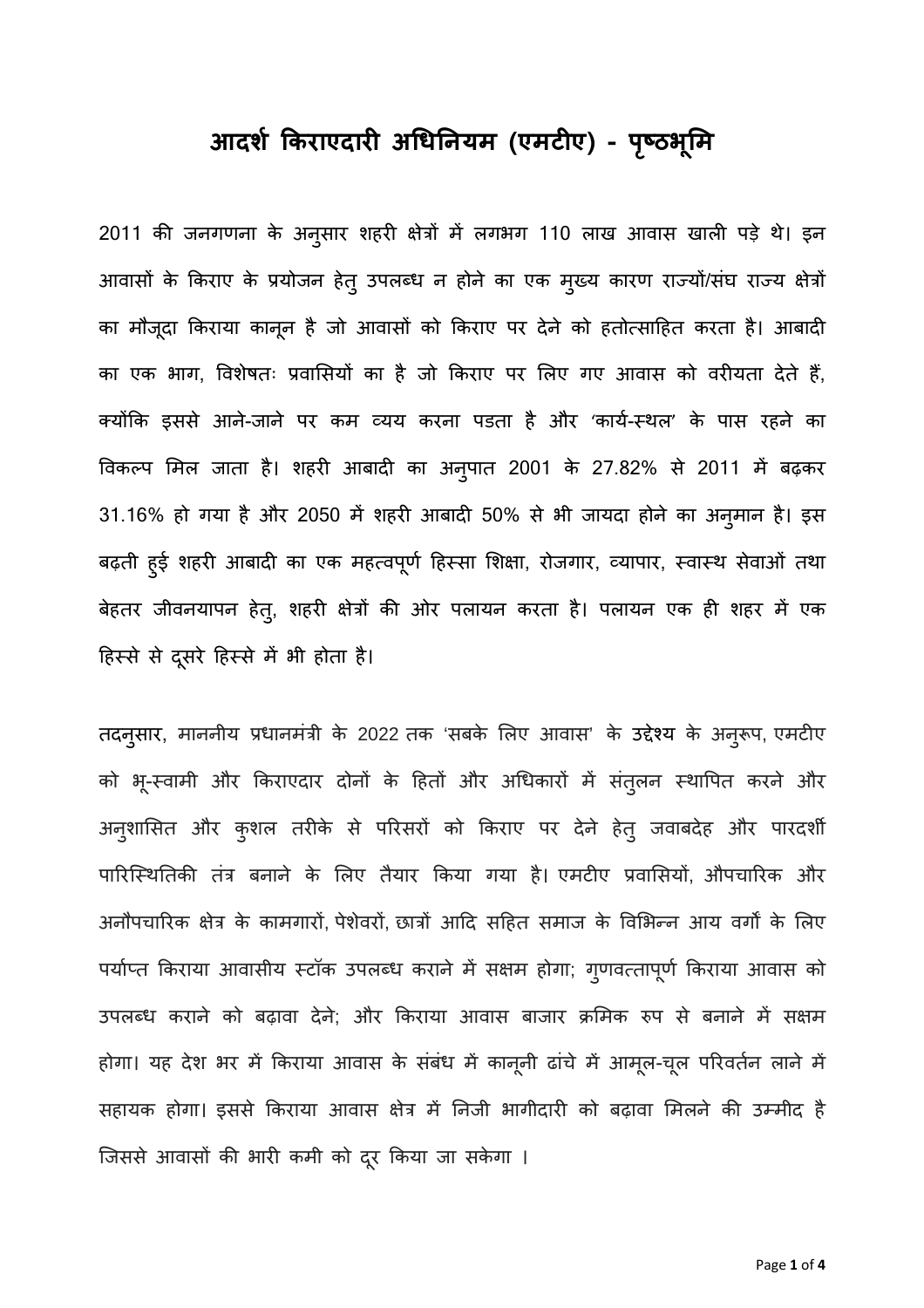विभिन्न राज्यो/संघ राज्य क्षेत्रों में किराएदारी उनके संबंधित वर्तमान किराया कानूनो द्वारा अभिशासित है, जो अधिकांशतः किराएदारों के पक्ष में है। साथ ही किराए की अधिकतम सीमा से किराए के आवासों की गुणवत्ता और सख्या में भी कमी आई है, जिससे किराए की राशि में कमी आई है, जिसके कारण आवास मालिक परिसरों को किराए पर देने हेतु हतोत्साहित हुए हैं। इसके कारण किराए के आवास वित्तीय रूप से अनाकर्षक हुए हैं, जिसके परिणामस्वरूप किराए का बाजार बुनियादी सुविधाओं के अभाव में अनौपचारिक व कम गुणवत्ता वाला समझा जाने लगा है। इसके अतिरिक्त, किसी घर का मालिक होने के लिए खर्च करने में समर्थ होना एक चुनौती है, विशेष कर कम आय वर्ग के परिवारो के लिए। अतः किराए पर आवास लेने को बढ़ावा देना अत्यावश्यक है, जो इस अंतराल को भरने में सहायक होगा।

एमटीए किराये के प्रयोजन के लिए रिक्त परिसरों का उपयोग करने और किराया बाजार को आकर्षक, सुस्थिर एंव समावेशी बनाने में सक्षम होगा। एमटीए किराया बाजार के विकास को प्रोत्साहित करेगा जिससे निवेश को आकर्षित करेगा और किराया आवास क्षेत्र में उद्यमशीलता के अवसरों को बढ़ावा मिलेगा।

### **आदशर् िकराएदारी अिधिनयम की मख्यु िवशेषताएं:**

- (i) एमटीआर के आरंभ होने के पश्चात्, परस्पर सहमत शर्तों के आधार पर लिखित रूप से करार के िबना कोई पिरसर िकराए पर नहीं िदया जाएगा;
- **(ii)** एमटीए िरहायशी तथा åयावसाियक िकराएदारɉ पर लागूहोगा;
- (iii) एमटीए समस्त राज्य/संघ राज्य क्षेत्र अर्थात् शहरी एवं ग्रामीण क्षेत्रों पर लागू होगा;
- **(iv)** िकराया, भू-मािलक (पट्टादाता) तथा िकराएदार (पट्टाधारी) के बीच िकए गए पारस्परिक करार दवारा तय किया जाएगा;
- (v) एमटीए भावी रूप से लागू होगा और मौजूदा किराएदार राज्यों/संघ राज्य क्षेत्रों के सर्बाधेत मौजूदा किराया कानूनो द्वारा अधिशासित होते रहेगे;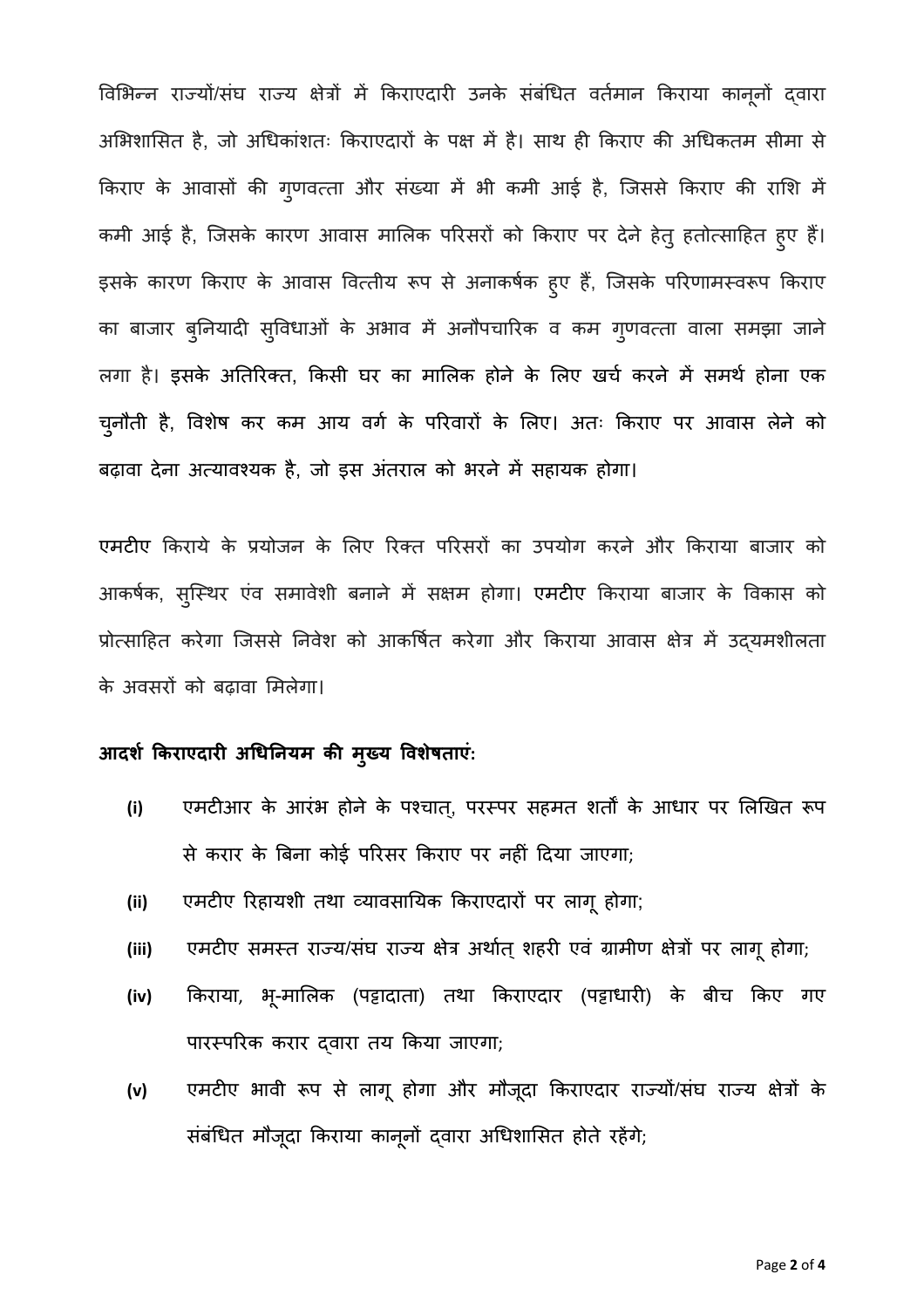- (vi) एमटीए विवादों के अधिनिर्णन हेत् एक फास्ट ट्रैक अर्ध न्यायिक तंत्र का प्रावधान करेगा;
- **(vii)** एमटीए िबना िकसी आिथकर् सीमा के सभी िकराएदारɉ पर लागूहोगा;
- (viii) किराएदारी की बकाया अवधि के लिए किराएदारी करार की शर्ते भू-स्वामी के उत्तराधिकारियों के साथ-साथ किराएदार पर भी बाध्यकारी होंगी;
- $(ix)$ -्स्वामी और किराएदार के मध्य अनुपूरक करार किए बिना उप किराएदारी के लिए अनु मित नहीं है;
- **(x)** यिद िकराएदारी की अविध के समाÜत होते समय िकसी क्षेत्र मɅ (जहां िकराए के परिसर स्थित हैं) अनिवार्य बाध्यता की स्थिति हो, तो भू- स्वामी अनिवार्य बाध्यता की समाप्ति के एक महीने के बाद तक किरायेदार को परिसर में मौजूदा किराया करार की शर्तों के अनुसार ही रहने की अनुमति देगा;
- **(xi)** आवासीय परिसर के लिए सुरक्षा जमा राशि जमा दो महीने के किराए से अधिक नहीं होगा और गैर आवासीय परिसर के मामले में किराया करार की शर्तों के अनुसार होगा, जो कि अधिकतम 6 महीने का किराया होगा। भू-स्वामी द्वारा खाली परिसर को अधिकार में लेने के समय यदि कोई कटौती देय है तो उसे काटने के पश्चात् सरक्षा ु जमा रािश जमा वािपस कर िदया जाएगा;
- **(xii)** एमटीए मɅ विणतर् कुछ आधारɉ पर भ- ूèवामी ɮवारा पिरसर का पु नः कÞजा;
- $(xiii)$ भू-स्वामी प्रथम दो माह के लिए दोहरे मासिक किराए का हकदार है और तत्पश्चात् किराएदारी की अवधि समाप्त होने पर परिसर को खाली करने के लिए किराएदार द्वारा चूक किए जाने की स्थिति में चार गुणा मासिक किराए का हकदार है;

ऐसी अपेक्षा है कि आदर्श किराएदारी अधिनियम पर आधारित राज्यों के किराया कानून भू-स्वामी एवं किरायेदार दोनों के लिए लाभप्रद होंगे, जिससे कि दोनों के लिए फायेदेमंद स्थिति होगी। एमटीए के प्रावधानों के तहत किराया करार को वरीयता दी गयी है जिससे विवाद की संभावना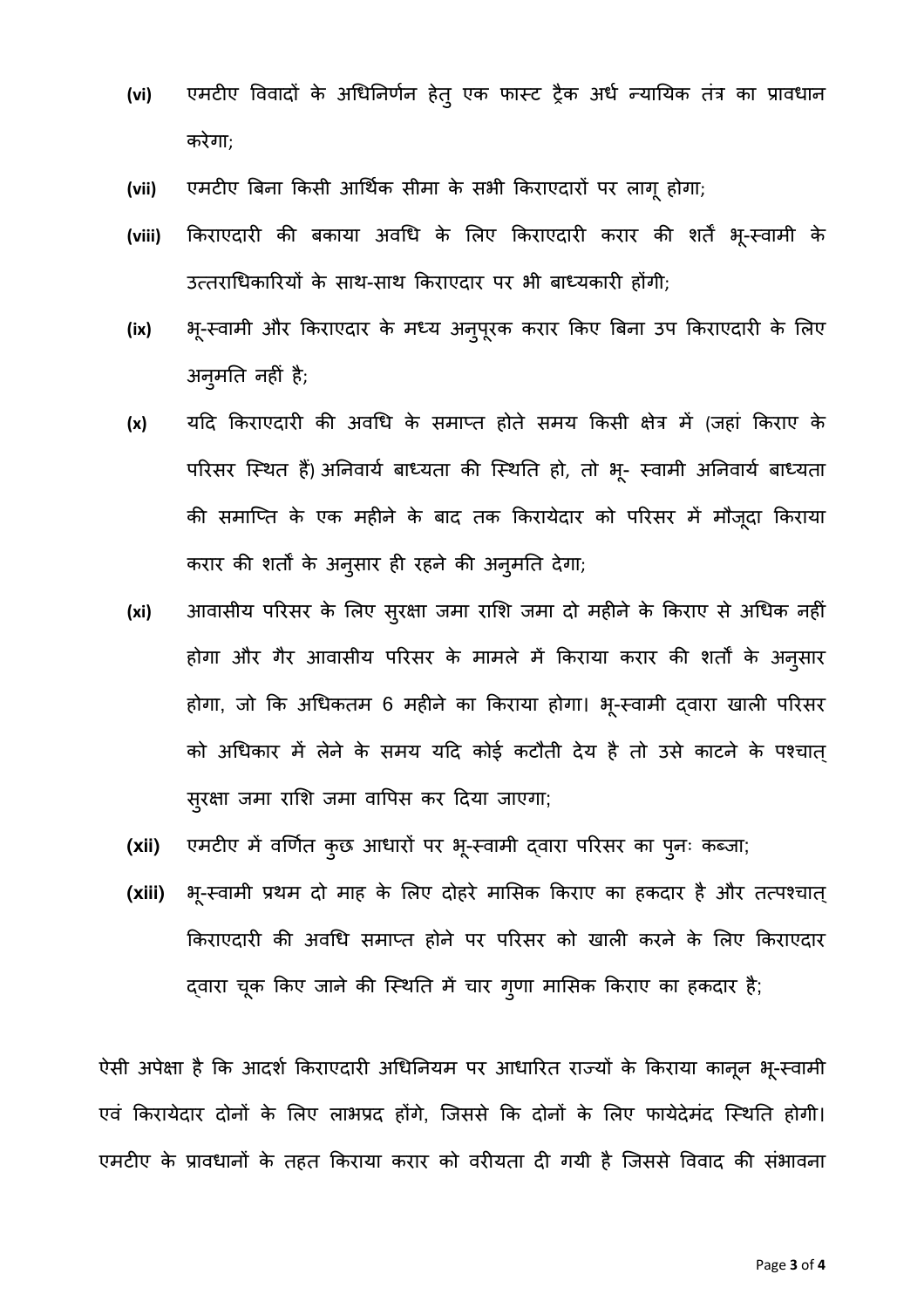कम होगी तथा विवाद की स्थिति में, उसको तत्परता पूर्वक प्रस्तावित कानून में विहित त्वरित निष्पादन प्रक्रिया के अंतर्गत निष्पादित किया जाएगा।

प्रस्तावित कानून के दूरगामी परिणाम को देखते हुए, जनसामान्य एव अन्य भागीदारो से निवेदित है कि वे आदर्श किराएदारी अधिनियम (संलग्न) पर अपने टिप्पणियों/सुझावों को प्रकाशन के 31 अक्तूबर 2020 तक भेज दे।

**\*\*\*\*\*\*\*\***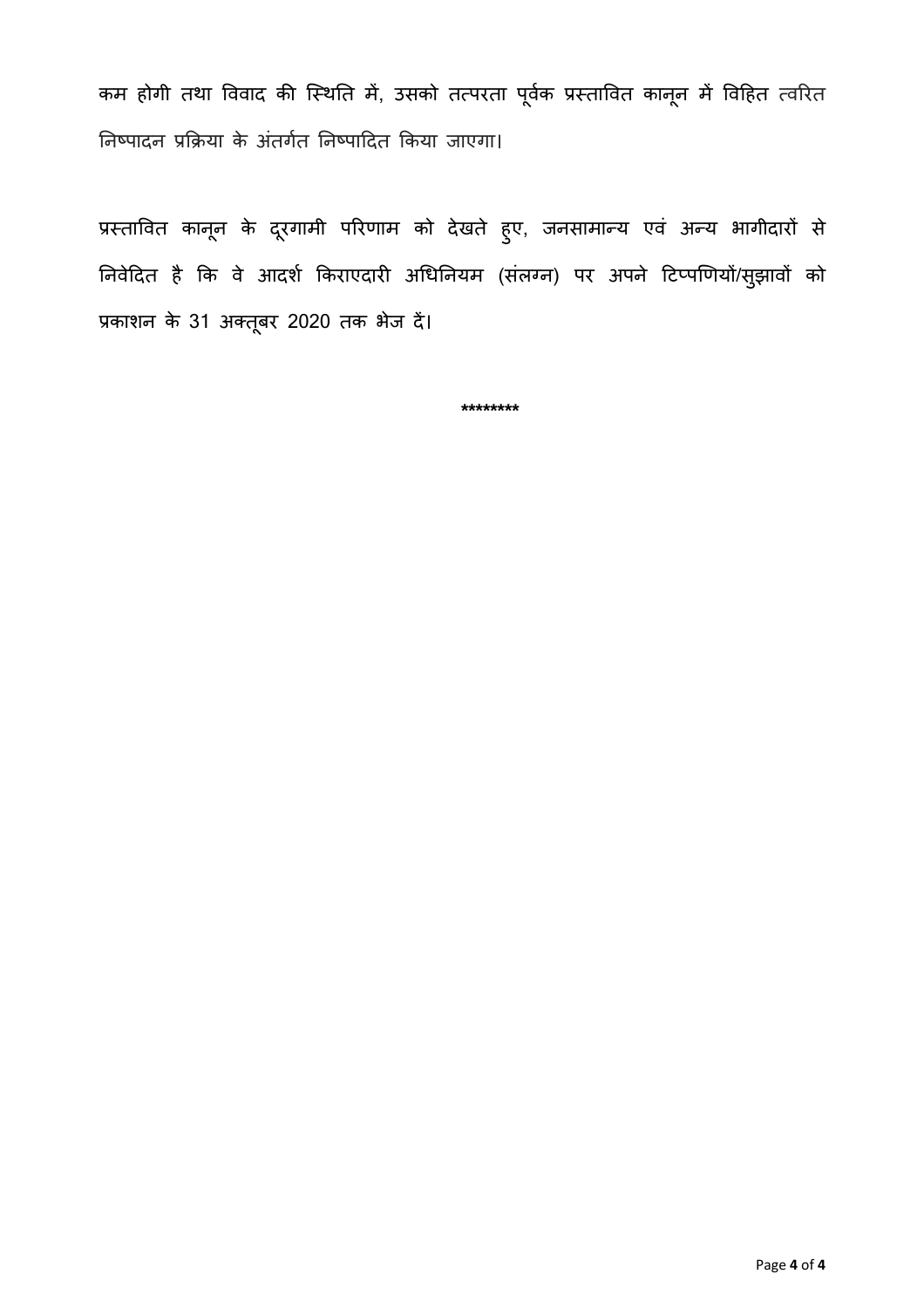# **आदशर् िकराएदारी अिधिनयम, 2020**

खंडों का क्रम

**खडं**

#### **अÚयाय 1**

### **प्रारंिभक**

- 1. संक्षिप्त नाम, विस्तार और प्रारंभ ।
- 2. पिरभाषाएं ।
- 3. अधिनियम का कतिपय परिसरों पर लागू न होना ।

#### **अÚयाय 2**

#### **िकराएदारी**

- 4. िकराएदारी करार ।
- 5. िकराएदारी की अविध ।
- 6. मृत्यु की दशा में उत्तरवर्ती के अधिकार और कर्तव्य ।
- 7. उप िकराएदारी पर िनबंधन ।

#### **अÚयाय 3**

#### **िकराया**

- 8. संदेय किराया ।
- 9. किराये का पुनरीक्षण ।
- 10. विवाद की स्थिति में किराया प्राधिकरण द्वारा किराया प्*नरीक्षित किया जाना ।*
- 11. सुरक्षा जमाराशि ।

#### **अÚयाय 4**

#### **भèवामी ू और िकरायेदार के अिधकार और कतåयर्**

- 12. भूस्वामी और किरायेदार द्वारा मूल किरायेदारी का रखा जाना ।
- 13. संदेय किराया एवं अन्य शुल्क और उसके संदाय के लिए रसीद ।
- 14. िकराया प्रािधकरण के पास िकराया जमा करना ।
- 15. संपत्ति की मरम्मत और रख-रखाव ।
- 16. किरायेदार द्वारा परिसर की देखभाल किया जाना ।
- 17. परिसर में प्रवेश ।
- 18. सर्पात्त प्रबंधक के बारे में सूचना ।
- 19. संपत्ति प्रबंधक के कर्तव्य और उल्लंघन करने का परिणाम ।
- 20. आवश्यक आपूर्ति या सेवा रोकना ।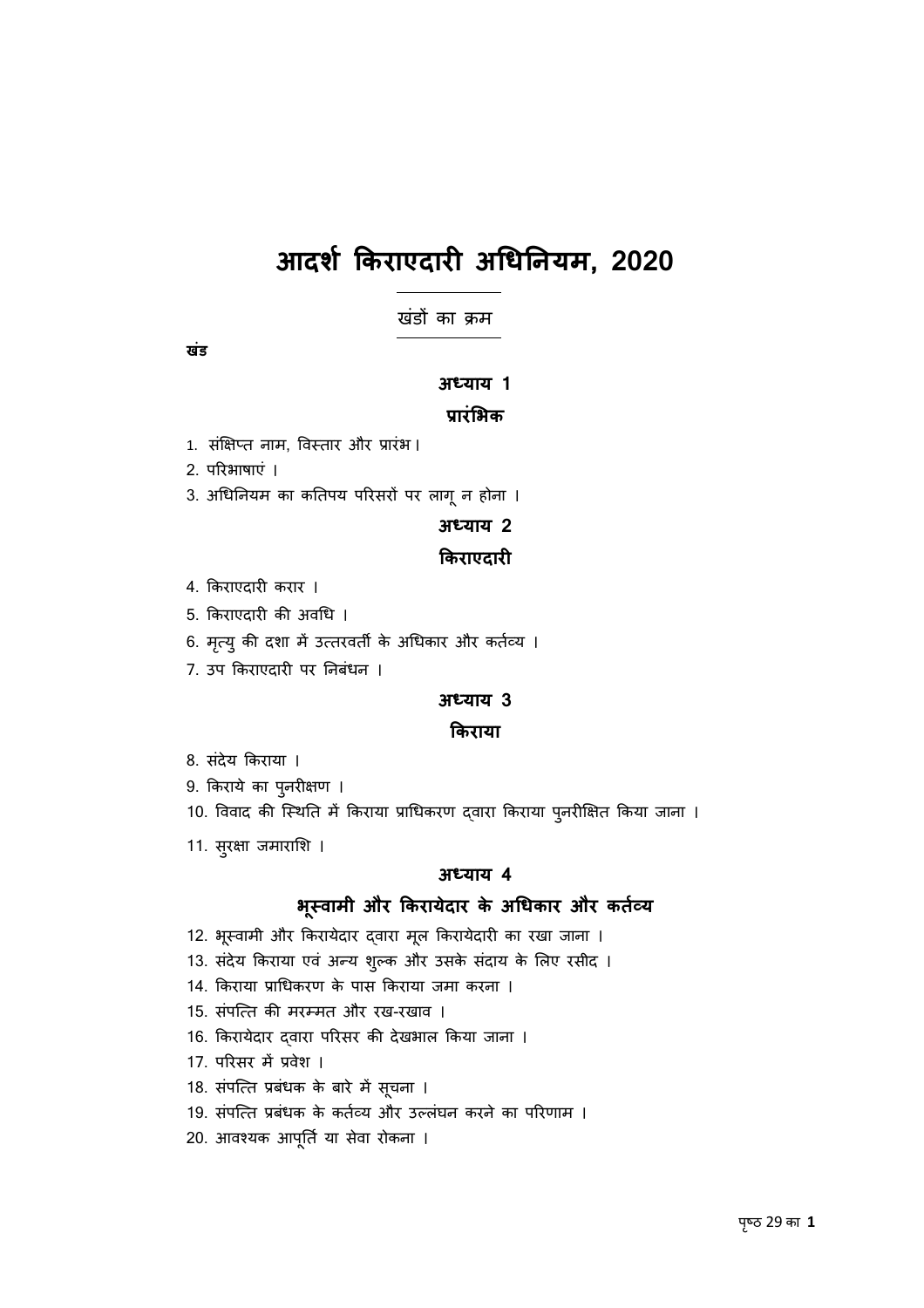#### **अÚयाय 5**

#### **िनçकासन एवं भèवामी ू ɮवारा पिरसर का पु नः कÞजा**

- 21. निष्कासन एवं भूस्वामी द्वारा परिसर का पुनः कब्जा ।
- 22. भू- स्वामी की मृत्यु की स्थिति में निष्कासन एवं परिसर का पुनः कब्जा
- 23. किरायेदार द्वारा खाली करने से इकार करने के मामले में बढ़ा हुआ किराया।
- 24. भूस्वामी द्वारा अग्रिम किराये को वापस करना ।
- 25. बेदखली की कार्यवाहियों के दौरान किराए का संदाय ।
- 26. अतिरिक्त सरचनाओं के निर्माण की अनुज्ञा ।
- 27. रिक्त स्थल के संबंध में विशिष्ट उपबंध ।
- 28. भू-स्वामी को रिक्त कब्जा ।
- 29. किराएदार द्वारा कब्जा त्यागने की सूचना के संबंध में उपबंध ।

#### **अÚयाय 6**

### **िकराया प्रािधकारी उनकी शिक्तयां और अपीलɅ**

- 30. िकराया प्रािधकारी ।
- 31. िकराया प्रािधकारी की शिक्तयां और प्रिक्रया ।
- $32 \times 10^2$  ।

#### **अÚयाय 7**

#### **िकराया Ûयायालय और िकराया अिधकरण**

- 33. किराया न्यायालय ।
- 34. िकराया अिधकरण ।
- 35. किराया न्यायालयो और किराया अधिकरणो द्वारा अनुसरण की जाने वाली प्रिक्रया ।
- 36. किराया न्यायालय और किराया अधिकरण की शक्तियां ।
- 37. िकराया अिधकरण को अपील ।
- 38. आदेश का निष्पादन ।

#### **अÚयाय 8**

#### **प्रकीणर्**

- 39. किराया न्यायालय, किराया प्राधिकरण और किराया अधिकरण के अधिकारी और अन्य कर्मचारी।
- 40. कतिपय मामलों के संबंध में सिविल न्यायालय की अधिकारिता का वर्जन ।
- 41. न्यायालय फीस ।
- 42. सदस्य, आदि का लोकसेवक होना।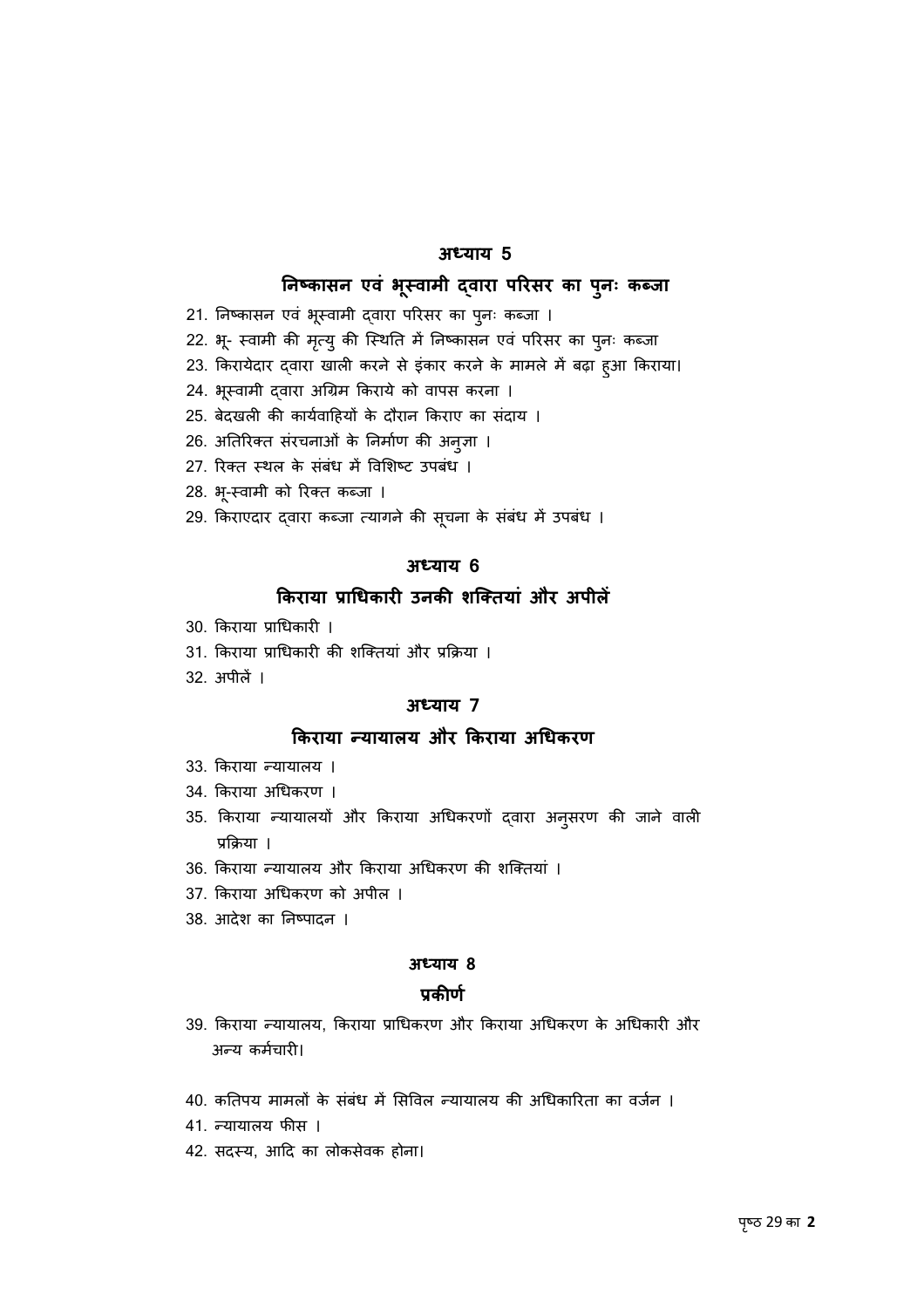- 43. सद्भावपूर्वक की गई कार्यवाही के लिए संरक्षण ।
- 44. िनयम बनाने की शिक्त ।
- 45. िनयमɉ का रखा जाना ।
- 46. कठिनाइयों को दूर करने की शक्ति ।
- 47. निरसन और व्यावृत्तियां ।

**पहली अनसु ू ची**

**दसरी ू अनु सू ची**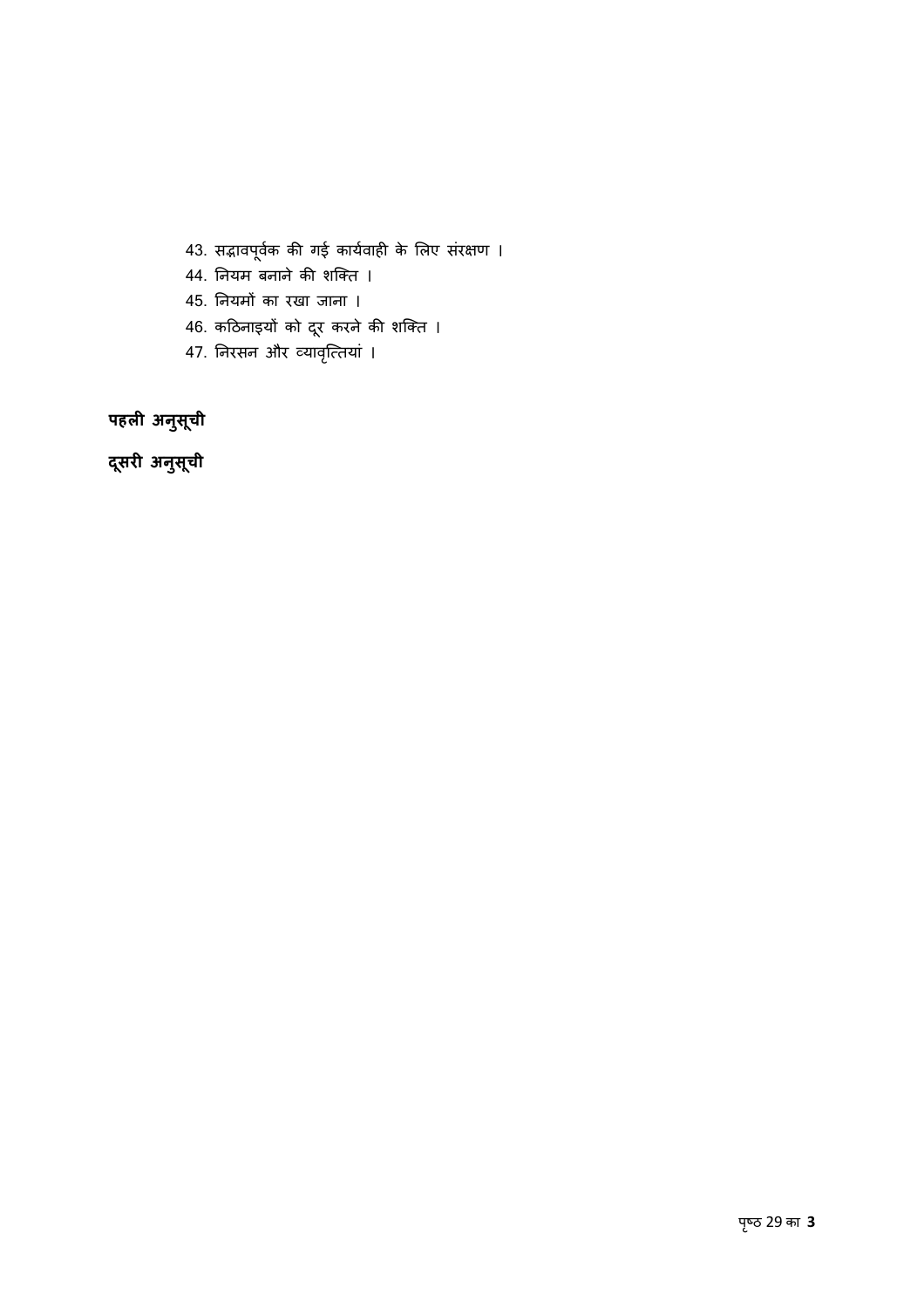# **आदशर् िकराएदारी अिधिनयम, 2020**

**पिरसरɉ की िकरायेदारी को िविनयिमत करने के िलए और भ- ूèवािमयɉ तथा िकराएदारɉ के िहतɉ का सरक्षण ं करने के िलए और इससे सबं िधत ं या उससे आनु षिगक ं िववादɉ और मामलɉ के समाधान के िलए शीघ्र Ûयायिनणयनर् तंत्र का उपबधं करने के िलए अिधिनयम**

भारत गणराज्य के सत्तरवें वर्ष में (राज्य /संघ राज्य क्षेत्र विधान-मंडल) दवारा निम्नलिखित रुप में यह अधिनियमित हो :-

#### **अÚयाय 1**

#### **प्रारंिभक**

1. (1) इस अधिनियम का संक्षिप्त नाम (राज्य/संघ राज्य क्षेत्र का नाम) किराएदारी अधिनियम, 2020 हैं।

संक्षिप्त नाम, िवèतार और प्रारंभ ।

(2) इसका विस्तार सम्पूर्ण राज्य/संघ राज्यक्षेत्र (राज्य/संघ राज्यक्षेत्र का नाम) पर है ।

(3) यह उस तारीख को प्रवृत्त होगा जिसे राज्य सरकार/संघ राज्यक्षेत्र प्रशासन राजपत्र में अधिसूचना दवारा नियत करें और इस अधिनियम के विभिन्न उपबंधों के निए विभिन्न तारीखें नियत की जा सकेगी ।

**2.** इस अधिनियम में, जब तक कि संदर्भ से अन्यथा अपेक्षित न हो, —

पिरभाषाएं ।

(क) "भू-स्वामी" चाहे वह मकान मालिक या पट्टाकर्ता या किसी अन्य नाम से ज्ञात हो, से एक ऐसा व्यक्ति जो किसी भी परिसर का किराया अपने वास्ते प्राप्त करता है या प्राप्त करने का हकदार है, यदि परिसरों को किसी किरायेदार को दिया गया था अभिप्रेत है, और इसके अंतर्गत निम्नलिखित है—

(i) उसके िहत उ×तरािधकारी; और

(ii) किसी न्यासी या संरक्षक या रिसीवर को किसी भी परिसर का किराया प्राप्त करने या उसके हक में या उसकी ओर से या उसके लाभ के लिए, किसी अन्य व्यक्ति जैसे कि अवयस्क या विकृत्तचित व्यक्ति, जो संविदा नहीं कर सकते है;

(ख) "èथानीय प्रािधकारी" से ग्राम पंचायत या पंचायत सिमित या िजला पंचायत या नगर िनगम या नगर पिरषद या नगर पंचायत या िनयोजन या िवकास प्रािधकरण चाहे िकसी भी नाम से ज्ञात हो, या छावनी बोड, र् जैसा भी मामला हो, छावनी अधिनियम, 2006 की धारा 47 के अधीन नियुक्त की जाती है या तत्समय प्रवृत्त किसी विधि के अधीन गठित किसी शहर या कस्बे में स्थानीय प्राधिकारी के रुप में कार्य करने के लिए हकदार ऐसे अन्य निकाय अिभप्रेत है;

2006 का 41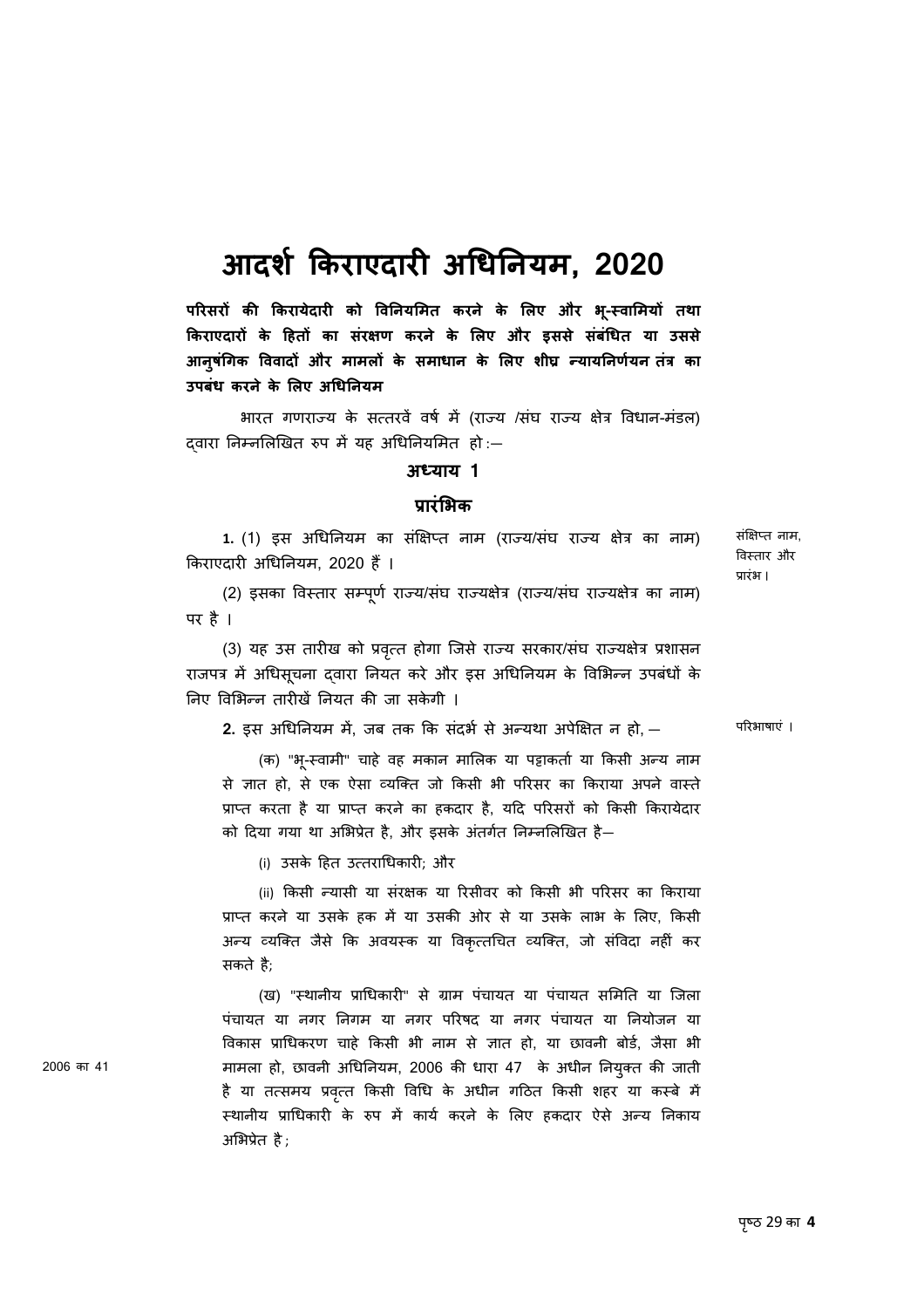(ग) "अधिसूचना" से राज्य के राजपत्र या सघ राज्यक्षेत्र के राजपत्र मे प्रकाशित अधिसूचना अभिप्रेत है और 'अधिसूचित' अभिव्यक्ति उसके व्याकरणिक रुपातरो और संज्ञानात्मक अभिव्यक्ति के साथ तदानुसार अर्थ लगाया जायेगा ;

(घ) ''परिसर'' से किसी भी भवन या भवन का भाग, औदयौगिक उपयोग के सिवाय, अधिवास के प्रयोजन के लिए या वाणिज्यिक के लिए या शैक्षणिक उपयोग के लिए किराये या भाट पर दिया है या देने के लिए आिशयत है, अिभप्रेत है, और इसके अंतगतर् आता है—

(i) ऐसे भवन या भवन के भाग से संबद्ध उद्यान, गेराज या बंद पािकर्ंग क्षेत्र, खाली जमीन, मैदान और आउट हाउस, यिद कोई हो;

(ii) ऐसे भवन या भवन के भाग की कोई िफिटगं जो उसका अिधक लाभ लेने के िलए हो;

परन्तु होटल, वासा, धर्मशाला या सराय जैसे परिसर इसमें सम्मिलित नहीं है;

(ङ) "विहित" से अधिनियम के अधीन राज्य सरकार/संघ राज्यक्षेत्र प्रशासन दवारा बनाये गये नियम अभिप्रेत है;

(च) "सम्पत्ति प्रबंधक" से अभिप्रेत है, ऐसा व्यक्ति या कानूनी इकाई, जिसमें किराया एजेंट भी सम्मिलित है जो परिसरों का प्रबंध करने के लिए भू-स्वामी दवारा प्राधिकृत है और जो किरायेदार के साथ अपने व्यवहार में भू-स्वामी का प्रतिनिधित्व करता है:

(छ) "किराया एजेंट" से कोई ऐसा व्यक्ति अभिप्रेत है, जो किसी परिसर के किराये के सव्यवहार में भू-स्वामी या किरायेदार या दोनों की ओर से बातचीत करता है या कार्य करता है और अपनी सेवाओं के लिए पारिश्रमिक या फीस या कोई अन्य प्रभार प्राप्त करता है चाहे वह कमीशन के रुप में हो या अन्यथा और इसमें ऐसे व्यक्ति भी सम्मिलित है, जो परिसर को किराये पर देने के लिए हेतु संभावित भू-स्वामी और किरायेदार के माध्यम से एक-दुसरे से बातचीत के लिए परिचय देता है और संपत्ति डीलर, दलालों या िवचौिलयɉ, चाहे िजस नाम से ज्ञात हो, सिàमिलत करता है;

(ज) "किराया प्राधिकारी" से धारा 30 के अधीन नियुक्त अधिकारी अिभप्रेत है;

(झ) "किराया न्यायालय" से धारा 33 के अधीन गठित किराया Ûयायालय अिभप्रेत है;

(ञ) "संदेय किराया" से धारा 8 में विनिर्दिष्ट किसी परिसर के संबंध में िकराया अिभप्रेत है;

1996 का 1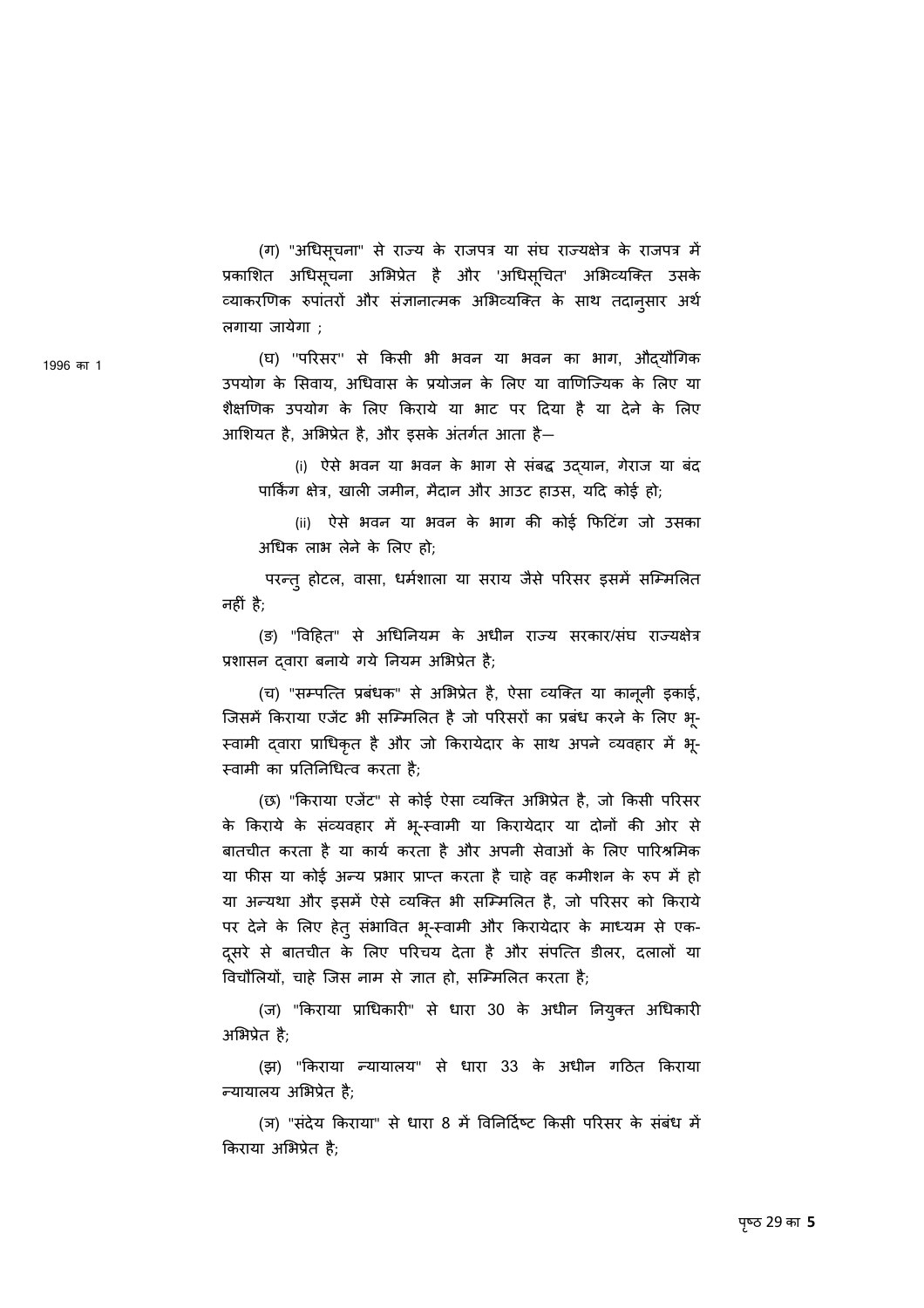(ट) "िकराया अिधकरण" से धारा 34 के अधीन गिठत िकराया अधिकरण अभिप्रेत है;

(ठ) "अनुसूची" से इस अधिनियम से उपाबद्ध अनुसूची अभिप्रेत हैं;

(ड) "उप-किरायेदार" से ऐसा व्यक्ति अभिप्रेत है, जिसको किरायेदार परिसर को संपूर्ण या उसके भाग को उप किराये पर देता है या किरायेदारी करार के अधीन अर्जित अपने अधिकारों को अंतरित करता है या सौपता है या उसके किसी भाग के रुप में किसी विदयमान किरायेदारी करार का पूरक करार करता है ;

(ढ़) "किरायेदार" से चाहे पट्टेदार या किसी अन्य नाम से ज्ञात हो, िजसके ɮवारा या िजसकी ओर से, िकराया करार के अधीन भ-èवामी को किसी परिसर का किराया संदेय है और इसमें उप-किरायेदार के रुप में कब्जा करने वाला व्यक्ति भी सम्मिलित है और कोई व्यक्ति चाहे इस अधिनियम के प्रारंभ के पूर्व या पश्चात् अपनी किरायेदारी की समाप्ति के पश्चात् सतत् कब्जे में भी है, परन्तु ऐसा व्यक्ति सम्मिलित नहीं होगा, जिसके विरूद्ध बेदखली के िलए कोई आदेश या िडक्री पािरत की गई हो।

**3.** (1) इस अधिनियम में अंतर्विष्ट कोई बात–

अिधिनयम का कतिपय परिसरों पर लागून होना ।

(क) केंद्रीय सरकार या राज्य सरकार या संघ राज्यक्षेत्र प्रशासन या स्थानीय प्राधिकरण या किसी सरकारी उपक्रम या उद्यम या किसी कानूनी निकाय या छावनी बोर्ड के स्वामित्वाधीन या उसके दवारा संवर्धित किसी पिरसर;

(ख) किसी कंपनी, विश्वविदयालय या संगठन के स्वामित्वाधीन किसी परिसर को अपने कर्मचारियों को सेवा संविदा के एक भाग के रूप में दिए गए परिसरों:

(ग) धार्मिक या पूर्ते संस्थाओं के स्वामित्व में परिसर, जैसा कि राज्य सरकार/संघ राज्यक्षेत्र प्रशासन दवारा अधिसूचित किया जाए;

(घ) वक्फ अधिनियम, 1995 के अधीन रजिस्ट्रीकृत या राज्य/संघ राज्यक्षेत्र प्रशासन की तत्समय प्रवृत्त लोक न्यास विधि के अधीन रजिस्ट्रीकृत न्यास के èवािम×वाधीन पिरसर;

(ङ) अन्य भवन या भवनों का प्रवर्ग, जिसे विनिर्दिष्ट रूप से राज्य सरकार/संघ राज्यक्षेत्र प्रशासन द्वारा अधिसूचना द्वारा लोकहित मे छूट प्रदान की गई है, पर लागूनहीं होगी ।

(2) उपधारा (1) में अंतविष्ट किसी बात के होते हुए भी, उक्त उपधारा के खंड (क) से खंड (ड.) में निर्दिष्ट परिसरों का स्वामी और किराएदार सहमत होते हैं िक ऐसे भू-èवामी और िकराएदार के बीच िकए गए िकराएदारी करार को इस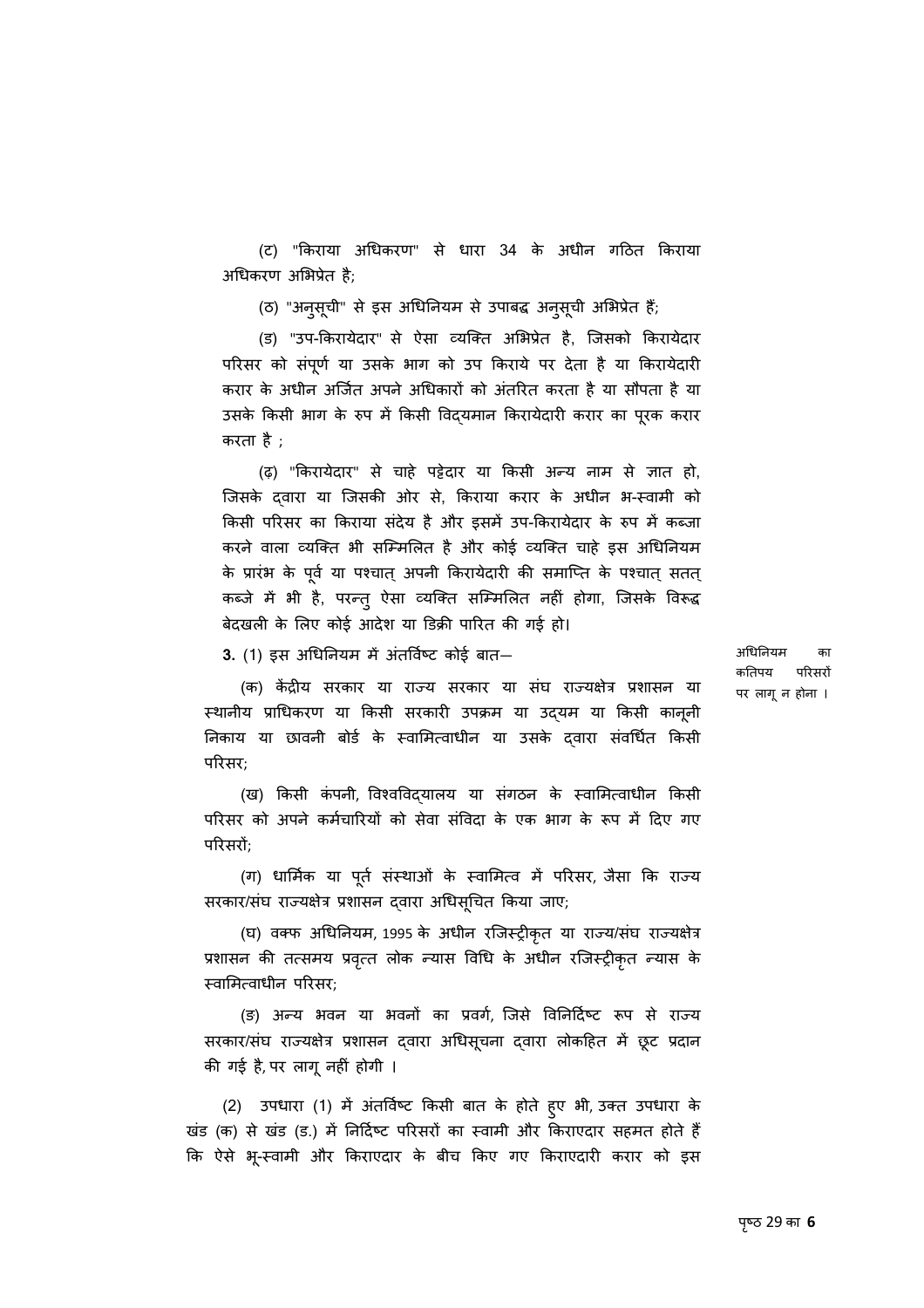अधिनियम के उपबंधों के अधीन विनियमित किया जाना चाहिए, ऐसा भू-स्वामी किराया प्राधिकारी को ऐसा करने के करार के संबंध में धारा 4 के अधीन किराएदारी करार के समय सूचित करेगा ।

#### **अÚयाय 2**

#### **िकराएदारी**

किराएदारी करार । **4.** (1) इस अधिनियम या तत्समय प्रवृत्त किसी अन्य विधि में अंतर्विष्ट किसी बात के होते हुए भी, कोई व्यक्ति इस अधिनियम के प्रारंभ होने के पश्चात् िकसी पिरसर को िसवाय िलिखत करार पर िकराए पर नहीं देगा या नहीं लेगा, जिसके सबंध में भू-स्वामी या किराएदार द्वारा सयुक्त रूप से पहली अनुसूची में विनिर्दिष्ट प्ररूप में किराएदारी करार की तारीख से दो मास की अवधि के भीतर सूचित किया जाएगा ।

> (2) जहां भू-स्वामी और किराएदार उपधारा (1) में निर्दिष्ट किराएदारी करार को निष्पादित करने की सयुक्त रूप से सूचना देने में असफल रहते हैं, तो भू-स्वामी और किराएदार पृथक् रूप से किराएदारी करार के निष्पादन की किराया प्राधिकारी को उपधारा (1) में विनिर्दिष्ट अवधि के अवसान की तारीख से एक मास की अवधि के भीतर सूचित करेंगे ।

> (3) िकराया प्रािधकारी अपनी िनयुिक्त की तारीख से तीन मास के भीतर स्थानीय बोलचाल की भाषा या राज्य/संघ राज्यक्षेत्र की भाषा में दस्तावेजों को ऐसे प्रारूप और रीति में, जो विहित की जाए, प्रस्तुत करना समर्थ बनाने के लिए एक िडिजटल Üलेटफामर् बनाएगा।

> (4) किराया प्राधिकारी पहली अनुसूची में विनिर्दिष्ट दस्तावेजों के साथ किराया करार के निष्पादन के विषय में सूचना प्राप्त करने के पश्चात् ऐसी सूचना की प्राप्ति की तारीख से सात कार्य दिवसों के अंदर ऐसे दस्तावेजों सहित, जो वह ठीक समझे, —

> > (क) पक्षकारों को एक विशिष्ट पहचान संख्या प्रदान करेगा; और

(ख) अपनी वेबसाइट में स्थानीय बोलचाल की भाषा या राज्य/संघ राज्यक्षेत्र की भाषा में किराएदारी करार के ब्यौरों को अपलोड करेगा ।

(5) भूस्वामी द्वारा किरायेदार से सबर्धित लेनदेन के लिए, सपोत्ते प्रबंधक के अधिकरन की शर्तें, यदि कोई हो तो, आपसी सहमति से निर्दिष्ट किराएदारी करार के अनुसार ही होगी।

(6) उपधारा (1) और उपधारा (2) के अधीन उपलÞध कराई गई सचना ू किराएदारी और उससे सबद्ध विषयों का निश्चायक सबूत होगी और सूचना के अभाव में भू-स्वामी और किराएदार इस अधिनियम के उपबधों के अधीन किसी अनुतोष के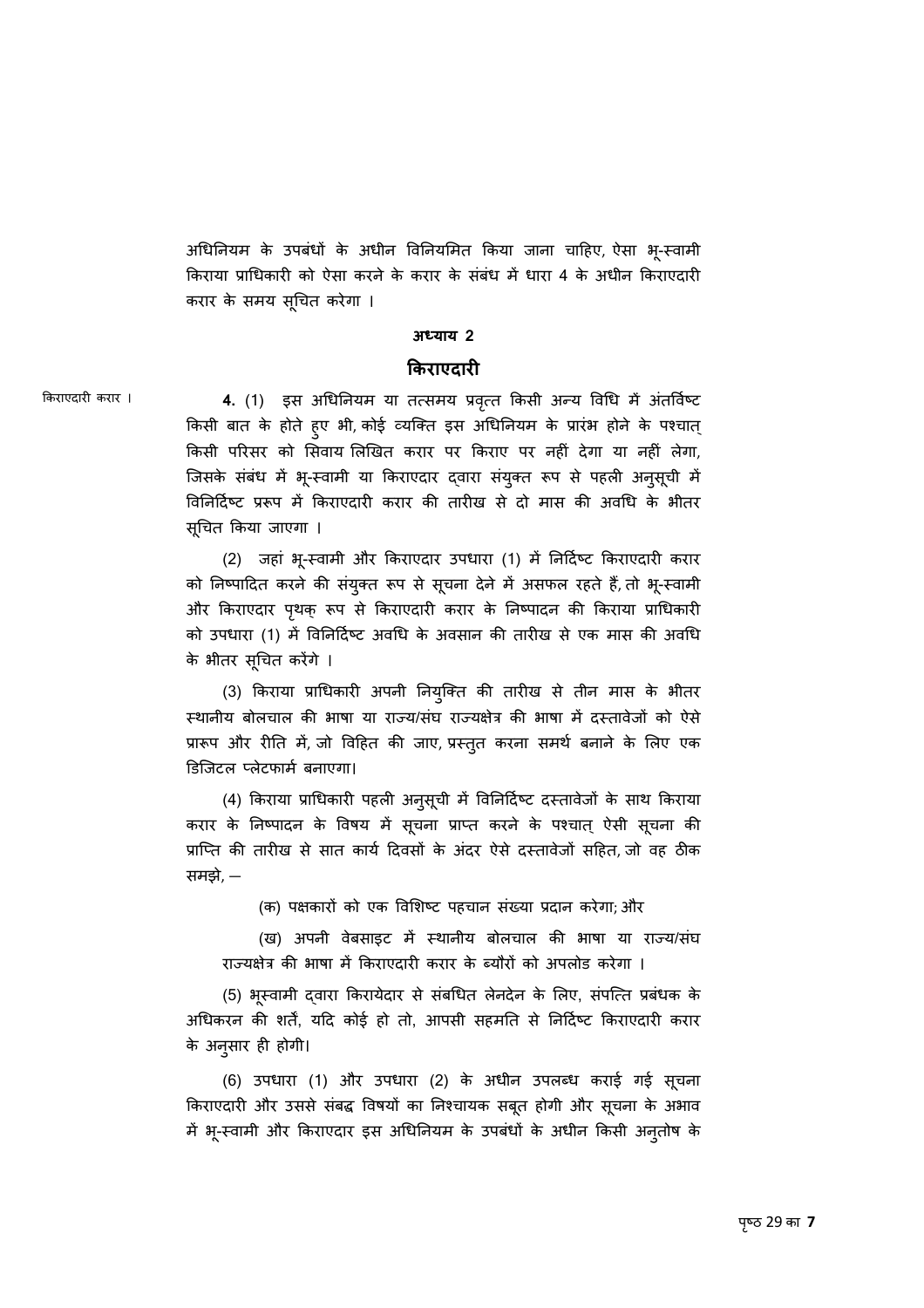हकदार नहीं होंगे ।

**5.** (1) इस अधिनियम के प्रारंभ होने के पश्चात् प्रत्येक किराएदारी, भू-स्वामी और किराएदार के बीच सहमत अवधि तथा जैसा कि किराएदारी करार में विनिर्दिष्ट िकया जाए, के िलए होगी ।

(2) किराएदार भू-स्वामी को किराएदारी के नवीनीकरण या विस्तार के लिए किराएदारी करार में सहमत अवधि के भीतर अनुरोध करेगा और यदि भू-स्वामी सहमति दे तो वह भू-स्वामी के साथ पारस्परिक सहमत निबंधनों और शर्तों पर नया िकराएदारी करार कर सकेगा ।

(3) यदि किराएदारी नियत अवधि पर समाप्त हो जाती है और उसका नवीकरण नहीं किया गया है या ऐसी किराएदारी की समाप्ति पर किराएदार दवारा परिसरों को खाली नहीं किया गया है तो ऐसा किराएदार धारा 23 में यथा उपबंधित बढ़े हु ए िकराये का दायी होगा।

तथापि, इस अधिनियम में किसी प्रावधान के होते हुए भी, यदि किराएदारी की अवधि के समाप्त होते समय परिसर के आसपास के क्षेत्र में अनिवार्य बाध्यता की स्थिति हो, तो ऐसी स्थिति में किरायेदार की प्रार्थना पर, भू- स्वामी अनिवार्य बाध्यता की समाप्ति के एक महीने के बाद तक किरायेदार को परिसर में मौजूदा किराया करार की शर्तों के अनुसार ही रहने की अनुमति देगा।

**स्पष्टीकरण**- इस धारा के प्रयोजन के लिए, 'अनिवाये बाध्यता' पद से, कोई युद्ध, बाढ़, सूखा, अग्नि, तूफान, भूकम्प या प्रकृति द्वारा कारित अन्य आपदा अभिप्रेत है, जो कि किरायेदार के परिसर में निवास को प्रभावित करती हो ।

**6.** भू-स्वामी और किराएदार के बीच निष्पादित करार के निबधन, यथास्थिति, भू-स्वामी या किराएदार की मृत्यु की दशा में उनके उत्तरवर्तियों पर बाध्यकर होंगे और ऐसी दशा में मृतक भू-स्वामी या किराएदार के उत्तरवर्तियों के ऐसी किराएदारी की शेष अवधि के लिए वहीं अधिकार और बाध्यताएं होंगी, जैसा कि किराएदारी करार में सहमति दी गई थी । उत्तरवर्ती के अिधकार और कर्तव्य ।

मृत्यु की दशा में

उप िकराएदारी पर िनबंधन ।

**7.** (1) इस अिधिनयम के प्रारंभ होने के पæचात् कोई िकराएदार िसवाय विद्यमान किराएदारी करार के लिए अनुपूरक करार किए बिना–

(क) किराएदार के रूप में उसके दवारा धृत संपूर्ण परिसरों या उनके िकसी भाग को उप िकराए पर नहीं देगा;

(ख) किराएदारी करार या उसके किसी भाग में अपने अधिकारों का अतरण नहीं करेगा या उन्हें समनुर्देशित नहीं करेगा ।

िकराएदारी की अविध ।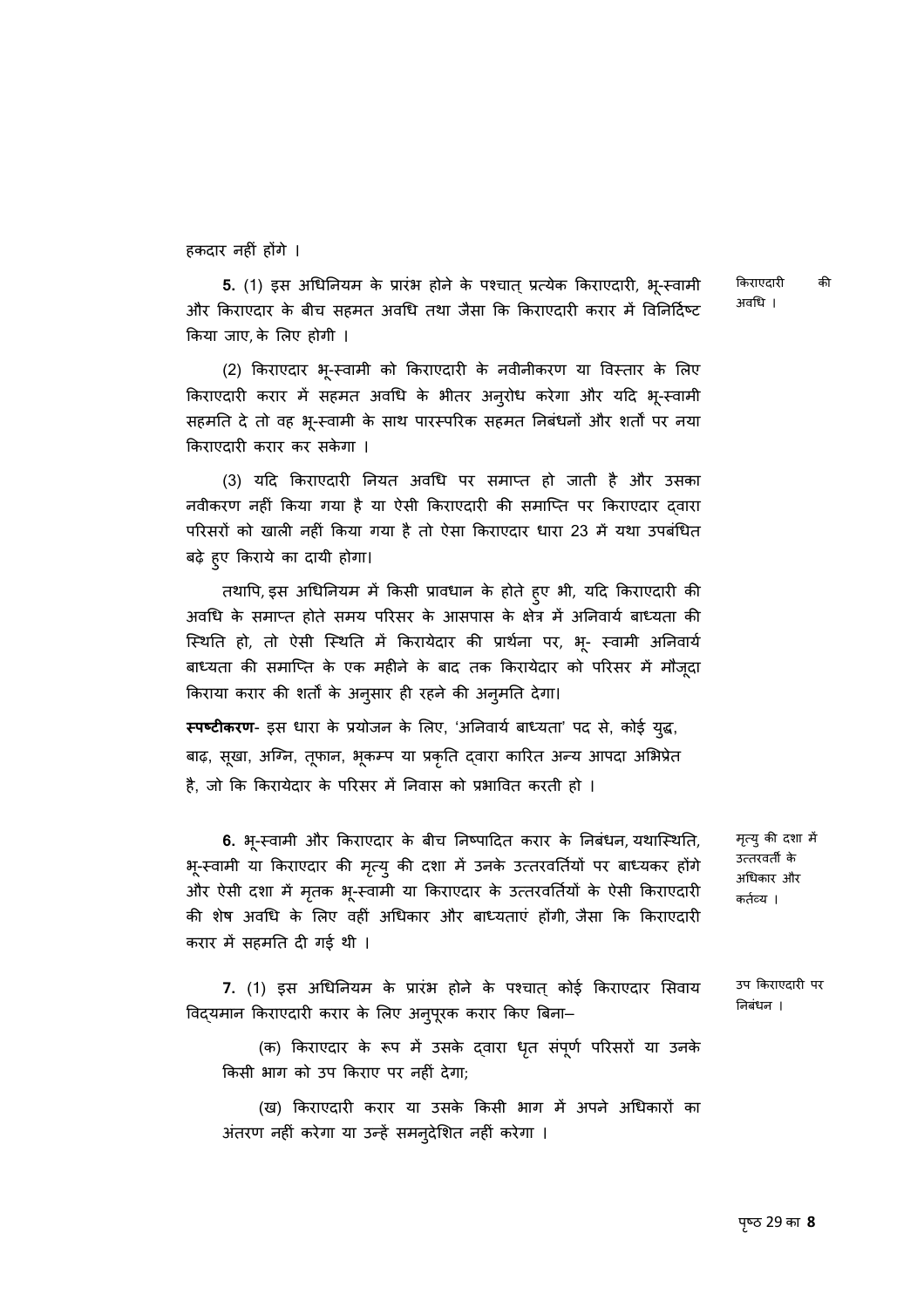(2) जहां उपधारा (1) में, यथाविनिर्दिष्ट विदयमान किरायेदारी करार का अनु पू रक करार करके पिरसर उपिकरायेदारी पर िदया जाता है, वहां भू èवामी और किरायेदार पहली अनुसूची में विनिदिष्ट प्ररूप में ऐसे करार के निष्पादन की तारीख से दो मास की अवधि के भीतर उपकिरायेदारी के बारे में किराया प्राधिकरण को सयुक्त रूप से सूचित करेंगे ।

#### **अÚयाय 3**

#### **िकराया**

| संदेय किराया ।           | 8. (1) परिसर के संबंध में संदेय किराया किरायेदारी करार के निबंधनों के                        |
|--------------------------|----------------------------------------------------------------------------------------------|
|                          | अन्सार भूस्वामी तथा किरायेदार के बीच सहमत हुआ किराया होगा ।                                  |
| किराये का<br>पुनरीक्षण । | 9. (1) भूस्वामी तथा किरायेदार के बीच किराये का पुनरीक्षण किरायेदारी<br>करार के अनुसार होगा । |
|                          |                                                                                              |

(2) जहां किरायेदारी के आरंभ के पश्चात्, भूस्वामी काये आरंभ होने के पूर्व किरायेदार के साथ लिखित में करार कर चुका है और किरायेदार द्वारा कब्जा किए गए परिसर में सुधार, जोड़ या संरचनात्मक परिवर्तन करने के लिए व्यय उपगत कर चुका है, जो धारा 15 के अधीन कार्योन्वित की जाने वाली मरम्मत को सम्मिलित नहीं करता है तो भूस्वामी परिसर का किराया उतनी रकम से बढ़ा सकेगा जो भूस्वामी और किरायेदार के बीच सहमत हुई हो, और किराये में ऐसी वृद्धि ऐसे कार्य के पूर्ण होने के एक मास के पश्चात् प्रभावी होगी ।

10. भूस्वामी और किरायेदार के बीच पुनरीक्षित किराये सबन्धित विवाद की स्थिति में किराया प्राधिकरण, भूस्वामी या किरायेदार द्वारा आवेदन किए जाने पर, किरायेदार दवारा संदेय किराया और अन्य प्रभार नियत कर सकेगा तथा वह तारीख भी नियत करेगा जिससे ऐसा पुनरीक्षित किराया सदेय हो जाता है ।

सुरक्षा जमाराशि ।

जाना ।

विवाद की स्थिति में िकराया प्रािधकरण ɮवारा िकराया िनयत या पु नरीिक्षत िकया

रक्षा जमाराशि । **11.** (1) किरायेदार द्**वारा अग्रिम में संदत्त्त की जाने वाली सुरक्षा** जमाराशि ऐसी होगी जो किरायेदारी करार में भूस्वामी और किरायेदार द्वारा सहमत हो जो—

> (क) आवासीय परिसर के मामले में 2 महीने के किराये से अधिक नहीं होगी; और

> (ख) गैर-आवासीय परिसर के मामले में 6 महीने के किराये से अधिक नहीं होगी ।

(2) सुरक्षा जमाराशि को किरायेदार के किसी दायित्व की सम्यक् कटौती करने के पश्चात्, किरायेदार से परिसर का खाली कब्जा लिए जाने की तारीख को किरायेदार को सुरक्षा जमाराशि वापस कर दी जाएगी ।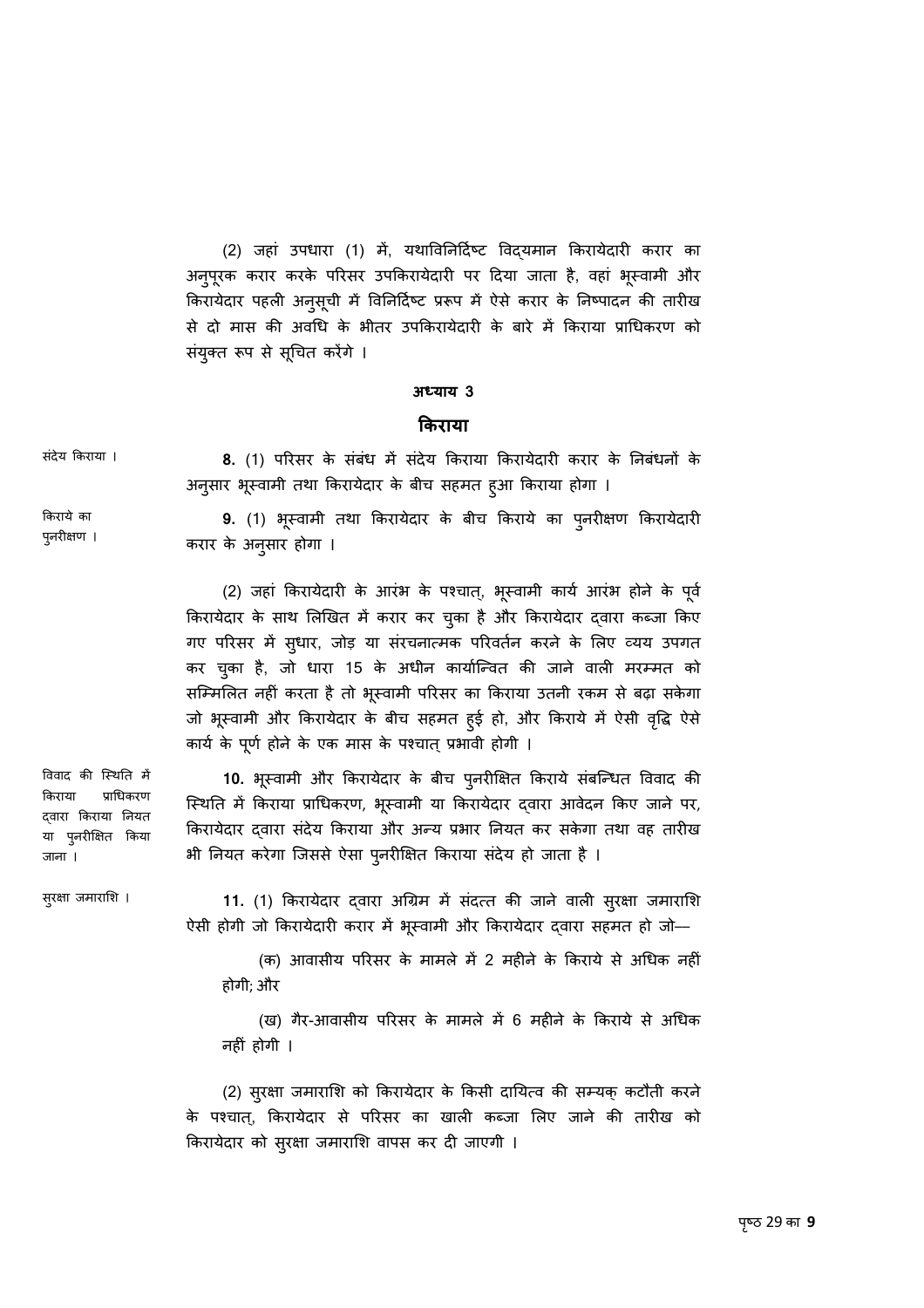#### **अÚयाय 4**

#### **भू èवामी और िकरायेदार के अिधकार और कतåयर्**

**12.** किरायेदारी करार, भूस्वामी और किरायेदार दोनों द्**वारा दो प्रतियों** में हस्ताक्षर किया जाएगा और ऐसे मूल हस्ताक्षरित किरायेदारी करार की एक-एक प्रति भूस्वामी और किरायेदार द्वारा रखी जाएगी ।

13. (1) प्रत्येक किरायेदार ऐसी अवधि के भीतर, जो किरायेदारी करार में सहमत की जाए, किराया और अन्य संदेय प्रभारों को संदाय करेगा ।

(2) प्रत्येक भूस्वामी और उसका सपोत्त प्रबंधक अधिकथित अवधि, जो किरायेदार से किरायेदारी करार में तय की कई है, के भीतर किराये और अन्य संदेय प्रभारों के संदाय की प्राप्ति पर उसके दवारा प्राप्त रकम के लिए सम्यक रूप से हस्ताक्षरित रसीद अभिस्वीकृत करेगा:

परंतु जहां किरायेदार द्वारा भूस्वामी को किराये और अन्य प्रभारों का सदाय इलेक्ट्रॉनिक ढंग से किया जाता है, वहां उसकी बैंक अभिस्वीकृति ऐसे संदाय का संपूर्ण सबूत होगी ।

**14.** (1) जहां भूस्वामी सदेय किराया और अन्य प्रभारों को स्वीकार करने से इंकार कर देता है या रसीद देने से इंकार कर देता है, वहां किराया और अन्य प्रभार भूस्वामी को डाक, मनीऑर्डर या किसी अन्य ढंग से ऐसी रीति में, जो विहित की जाए, लगातार दो मास के लिए सदत्त किए जाएंगे, और यदि भूस्वामी ऐसी अवधि के भीतर किराया और अन्य प्रभार स्वीकार करने से इंकार कर देता है तो किरायेदार उसे किराया प्राधिकरण में, ऐसी रीति में, जो विहित की जाए, जमा कर सकेगा ।

(2) जहां करार की अवधि के दौरान, किरायेदार यदि यह सुनिश्चित नहीं कर पाता है कि किराया किसको देय है तो ऐसी स्थिति में किरायेदार अपना देय किराया, किराया प्राधिकरण में जमा कर सकेगा, जैसा कि विहित किया जाए।

(3) जहां उपधारा (1) अथवा उपधारा (2) के अधीन िकराया जमा िकया जाता है तो प्राधिकरण उस मामले में जांच करेगा और मामलों के तथ्यों के आधार पर ऐसे आदेश पािरत कर सकेगा जो वह ठीक समझे ।

(4) उपधारा (1) अथवा उपधारा (2) के अधीन जमा किराये और अन्य संदेय प्रभारों को निकालना स्वयं ही भूस्वामी द्वारा स्वीकृत या किरायेदार द्वारा किए गए किसी अन्य दावे के विरूद्ध प्रचालित नहीं होगा, यदि भूस्वामी किरायेदारी करार के अधीन सहमत िकराये की सीमा तक इसे िनकालता है ।

िकरायेदार ɮवारा मू ल िकरायेदारी करार का रखा जाना ।

भू èवामी और

संदेय िकराया एवं अन्य शुल्क और उसके संदाय के िलए रसीद।

िकराया प्रािधकरण के पास िकराया जमा करना ।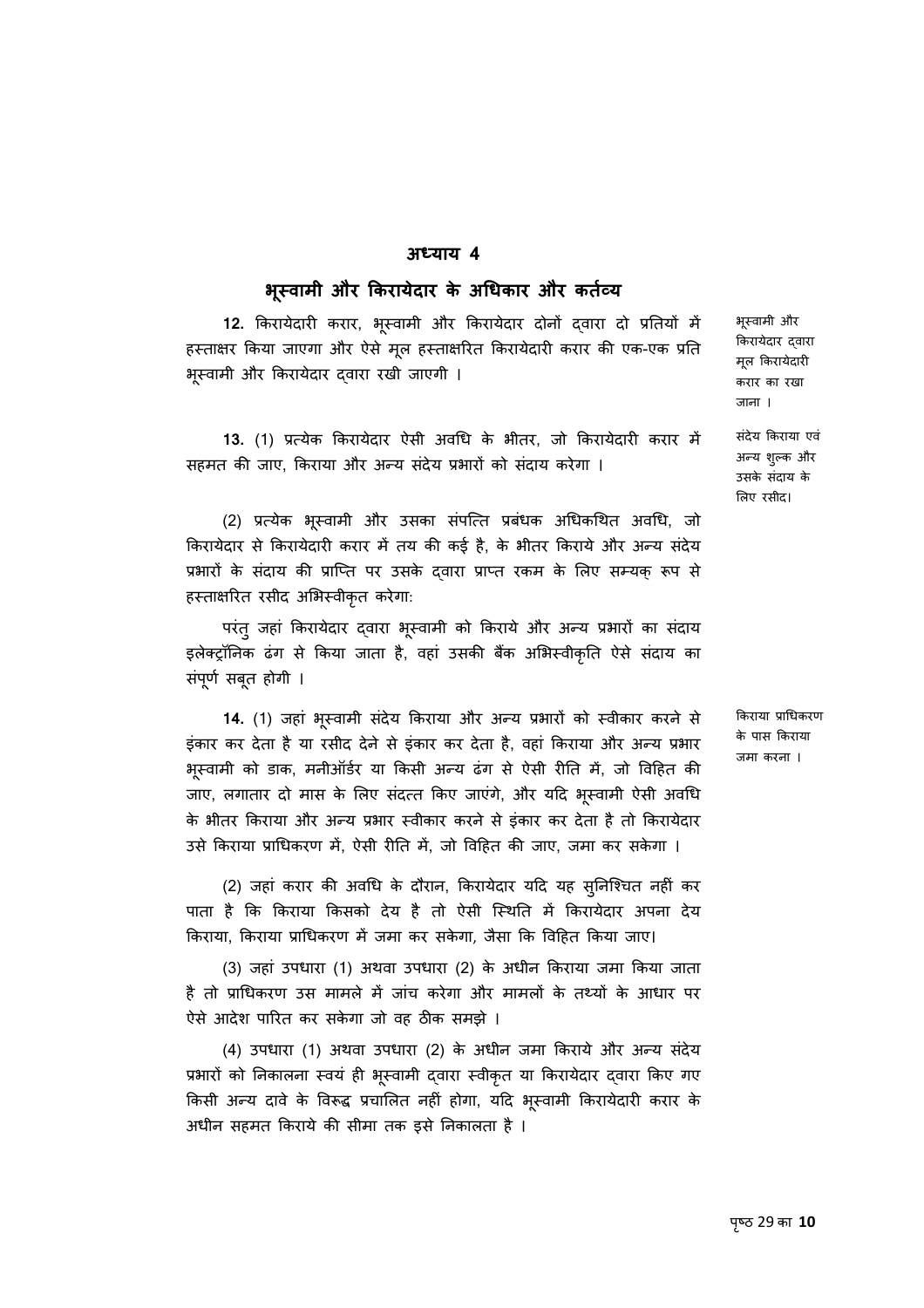**15.** (1) किसी करार में लिखित में विपरीत होते हुए भी, भूस्वामी और किरायेदार परिसर को, सामान्य टूट-फूट के सिवाय, ऐसी अच्छी दशा में रखेंगे जो किरायेदारी के आरंभ के समय थी और उक्त परिसर को दूसरी अनुसूची मे यथाविनिर्दिष्ट या किरायेदारी करार में यथा सहमत अनुसार परिसर की मरम्मत और रख-रखाव के लिए क्रमशः उत्तरदायी होंगे ।

(2) किरायेदारों के बीच या भूस्वामी के साथ साझा सामान्य प्रसुविधाओं के मामले में किरायेदार और भूस्वामी के उन प्रसुविधाओं की मरम्मत और रख-रखाव के क्रमिक उत्तरदायित्व ऐसे होंगे जो किरायेदारी करार में विनिर्दिष्ट किए जाएं ।

(3) यदि किरायेदार उपधारा (1) या उपधारा (2) में निर्दिष्ट मरम्मत को करने से इकार कर देता है तो भूस्वामी मरम्मत करवा सकेगा और ऐसी मरम्मत के लिए उपगत रकम को सुरक्षा जमाराशि में से काट सकेगा और भूस्वामी द्वारा नोटिस दिये जाने के एक महीने के अदर किरायेदार कटी हुई सुरक्षा जमाराशि को देने के िलए दायी होगा:

परंतु यदि ऐसी मरम्मत की लागत सुरक्षा जमाराशि के अधिक है तो किरायेदार भूस्वामी को उस सबंध में भूस्वामी द्वारा नोटिस जारी किए जाने के एक मास की अवधि के भीतर अतिरिक्त लागत कटी हुई सुरक्षा जमाराशि सहित सदाय करने के िलए दायी होगा ।

(4) यदि भूस्वामी उपधारा (1) या उपधारा (2) में निर्दिष्ट मरम्मत को करने में असफल रहता है या उससे इंकार कर देता है तो किरायेदार मरम्मत करवा सकेगा और ऐसी मरम्मत के लिए उपगत रकम को आगामी मासों के लिए संदत्त किए जाने वाले किराये में से काट सकेगा :

परंतु किसी भी मामले में एक मास के किराये से कटौती एक मास के लिए सहमत िकराये के पचास प्रितशत से अिधक नहीं होगी ।

(5) जहां परिसर मरम्मत के बिना निवास योग्य नहीं है और भूस्वामी ू किरायेदार द्वारा लिखित में अन्**रोध के पश्चात् भी अपेक्षित मरम्मत करवाने** से इकार कर देता है, वहां किरायेदार भूस्वामी को लिखित में पद्रह दिन का नोटिस देने के पश्चात्, परिसर का त्याग कर सकेगा ।

(6) जहां अनिवार्य बाध्यता के कारण, किराए पर दिया गया परिसर निवास योग्य नहीं रहता अथवा ऐसी घटना के कारण किराएदार उक्त परिसर में नहीं रह पाता है तो उक्त परिसर का तब तक किराया वसूल नहीं किया जाएगा जब तक कि भू-èवामी ɮवारा इस धारा के प्रावधानɉ के अधीन इसे रहने योग्य नहीं बना िदया जाता।

बशर्ते यदि किराए का परिसर रहने योग्य नहीं होता है जैसाकि उपधारा (5) अथवा इस उपधारा में निर्दिष्ट किया गया है और भूस्वामी इसे रहने योग्य बनाने के लिए अपेक्षित मरम्मत नहीं करता है अथवा उक्त परिसर को रहने योग्य नहीं संपत्ति की मरम्मत और रख-रखाव ।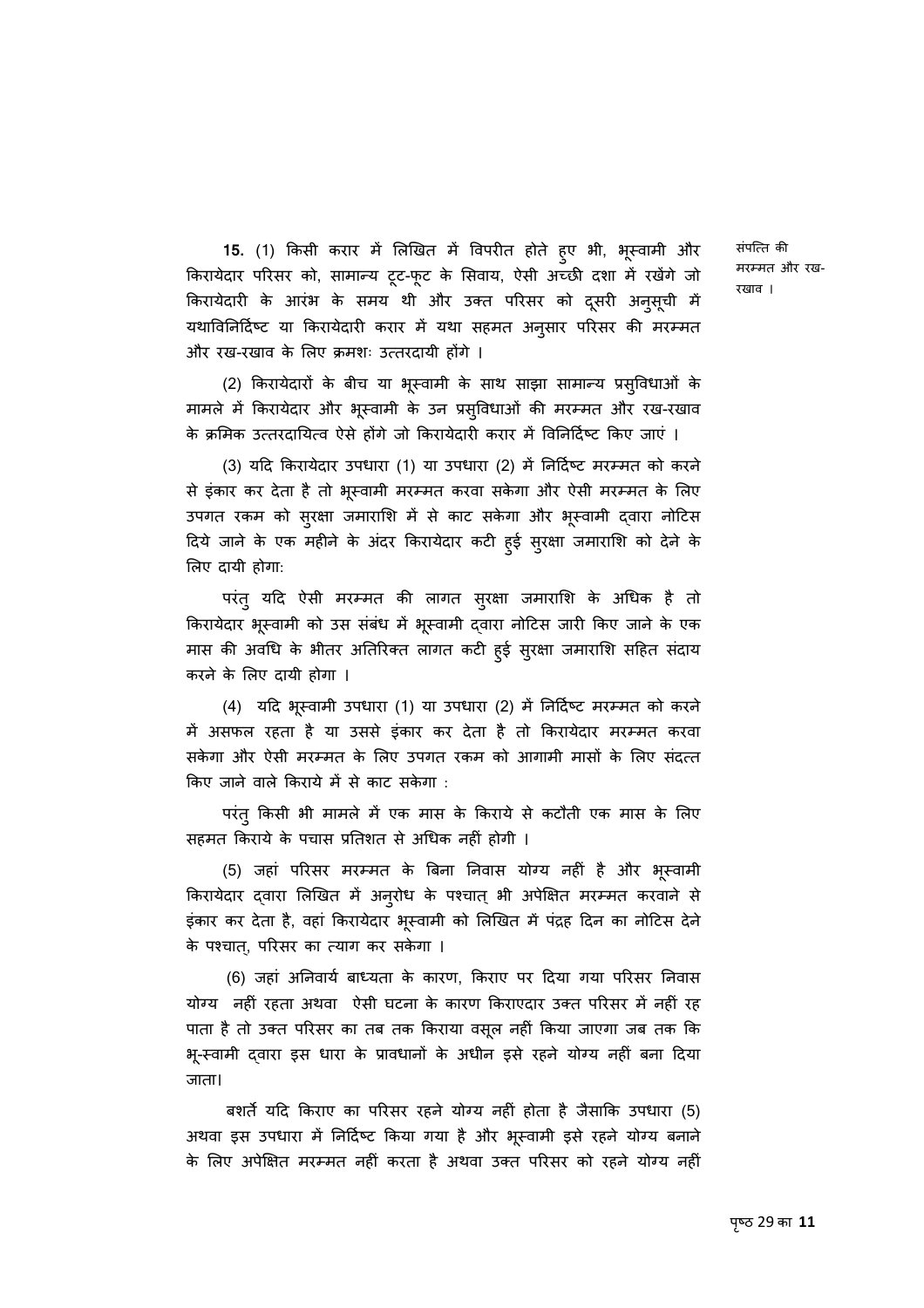बनाया जा सका, तो भूस्वामी दवारा नोटिस अवधि की समाप्ति के 15 दिन के भीतर िकरायेदार की देनदारी की कटौती, यिद कोई हो, करके िकरायेदार को सरक्षा ु िनिध और अिग्रम िकराया रािश को लौटाया जाएगा।

**स्पष्टीकरण**- इस धारा के प्रयोजन के लिए, 'अनिवाये बाध्यता' से तात्पये, युद्ध की स्थिति, बाढ़, सूखा, अग्निकाड, चक्रवात, भूकम्प या प्रकृति द्वारा उत्पन्न कोई अन्य आपदा से अभिप्रेत है, जो कि किरायेदार के परिसर में निवास को प्रभावित करती हो।

िकरायेदार ɮवारा पिरसर की देखभाल िकया जाना ।

**16**. िकरायेदारी के दौरान, िकरायेदार––

 (क) पिरसर को आशयपवूकर् या लापरवाही से क्षितग्रèत नहीं करेगा या ऐसी क्षित अनु ज्ञात नहीं करेगा ;

(ख) भूस्वामी को किसी क्षति के बारे में लिखित में सूचित करेगा ;

(ग) परिसर और उसकी अंतर्वस्त् की उचित देखभाल करेगा जिसके अंतर्गत इसकी फिटिंग और फिक्सचर भी हैं तथा किरायेदारी के आरंभ के समय और रहने के सामान्य अनुक्रम में इसकी दशा को ध्यान में रखते हुए इसे उचित रूप से िनवास योग्य रखेगा ।

परिसर में प्रवेश । **17.** (1) प्रत्येक भूस्वामी और संपत्ति प्रबंधक निम्नलिखित परिस्थितियों के अधीन प्रवेश के समय से कम से कम चौबीस घंटे पहले लिखित में या इलेक्ट्रॉनिक ढंग से किरायेदार को नोटिस देने के पश्चात्, परिसर में प्रवेश कर सकेगा, उसे िकराये पर दे सकेगा, अथार्त्:––

(क) परिसर में मरम्मत या बदलाव करने या करवाने के लिए ; अथवा

(ख) यह अवधािरत करने के प्रयोजन के िलए िक क्या पिरसर िनवास योग्य अवस्था में है, परिसर का निरीक्षण करने के लिए ; अथवा

(ग) किरायेदारी करार में विनिर्दिष्ट प्रवेश के लिए किसी अन्य उचित कारण हेतु।

(2) उपधारा (1) में निर्दिष्ट नोटिस में प्रवेश का दिन, समय और कारण िविनिदर्çट होगा :

परंतु कोई भी व्यक्ति परिसर में सूर्योदय से पूर्व और सूर्यास्त के पश्चात् प्रवेश नहीं करेगा :

परंतु यह और कि इस धारा में अंतविष्ट कोई बात भूस्वामी को आपातकालीन स्थितियो, जैसे - युद्ध, बाढ़, आग, चक्रवात, भूकप या किसी अन्य प्राकृतिक आपदा, जो परिसर को प्रभावित करे, में किरायेदार को पूर्व नोटिस के बिना किराये पर दिए गए परिसर में प्रवेश करने से निवारित नहीं करेगी ।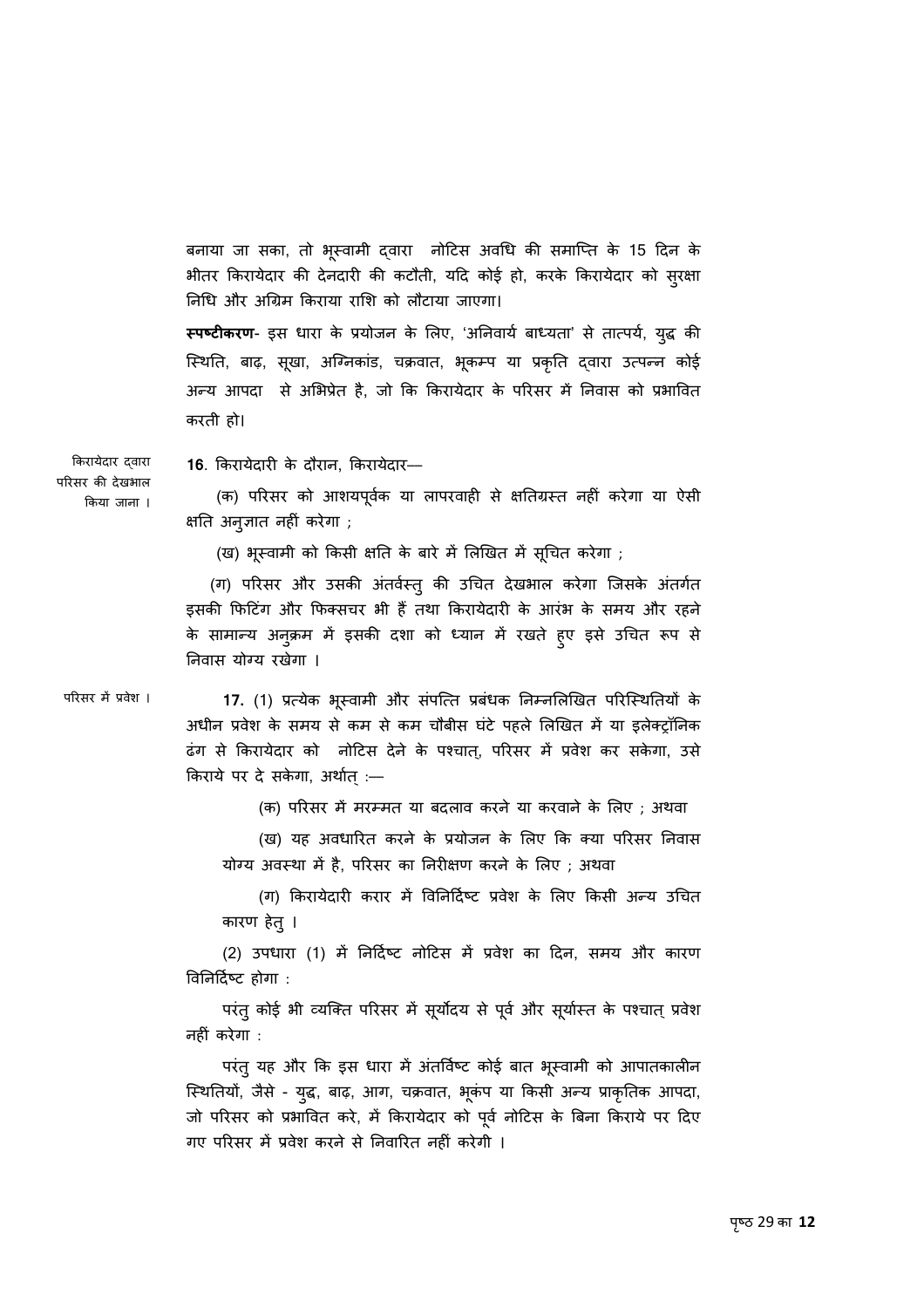**18.** भूस्वामी द्**वारा सपत्ति प्रबंधक लगाए जाने के मामले मे**, भूस्वामी ू किरायेदार को निम्नलिखित सूचना प्रदान करेगा, अथोत् :—

संपत्ति प्रबंधक के बारे मे सूचना ।

- (क) संपत्ति प्रबंधक का नाम;
- (ख) यह सबूत कि भूस्वामी द्वारा सपत्ति प्रबंधक को प्राधिकृत किया गया है;
- (ग) भूस्वामी द्वारा दी गयी प्राधिकृति का विशेष उद्देश्य और उसकी समायाविध;

(घ) यदि सपत्ति प्रबंधक कोई कानूनी इकाई है तो उस इकाई का नाम और उस इकाई दवारा इस निमित्त प्राधिकृत व्यक्ति का नाम, जिससे किरायेदारी के संबंध में संपर्क किया जा सकेगा ।

- 19. (1) संपत्ति प्रबंधक के कर्तव्य निम्निलिखित होंगे, अर्थात :-
	- (क) रसीद देकर किराया संग्रहित करना;
	- (ख) भूस्वामी की ओर से आवश्यक मरम्मत करना;
	- (ग) समय-समय पर पिरसर का िनरीक्षण करना;

(घ) निम्निलिखित के लिए किरायेदार को नोटिस देना––

- (i) पिरसर का उिचत रख-रखाव;
- (ii) किराये के संदाय में देरी;
- (iii) किराये का पुनरीक्षण;
- (iv) पिरसर को खाली करना;
- (v) िकरायेदारी का नवीकरण ।

(ङ) किरायेदारों के बीच तथा भूस्वामी और किरायेदार के बीच विवादों के निपटारे में सहायता करना; और

(च) किरायेदारी से सर्बांधेत कोई अन्य विषय, केवल भूस्वामी के आदेशानु सार।

(2) जहां संपत्ति प्रबंधक उपधारा (1) के उपबंधों का उल्लंघन करता है या फिर भूस्वामी के आदेश के विपरीत कार्य करता है, ऐसी स्थिति में भूस्वामी या किरायेदार दवारा क्षति की स्थिति में आवेदन किए जाने पर, किराया न्यायालय, भूस्वामी या किरायेदार की क्षतिपूर्ति हेतु सपत्ति प्रबंधक को हटाने अथवा सपत्ति प्रबंधक पर विहित शास्ति का अधिरोपण का आदेश पारित कर सकेगा ।

संपत्ति प्रबंधक के कर्तव्य और उãलंघन करने का पिरणाम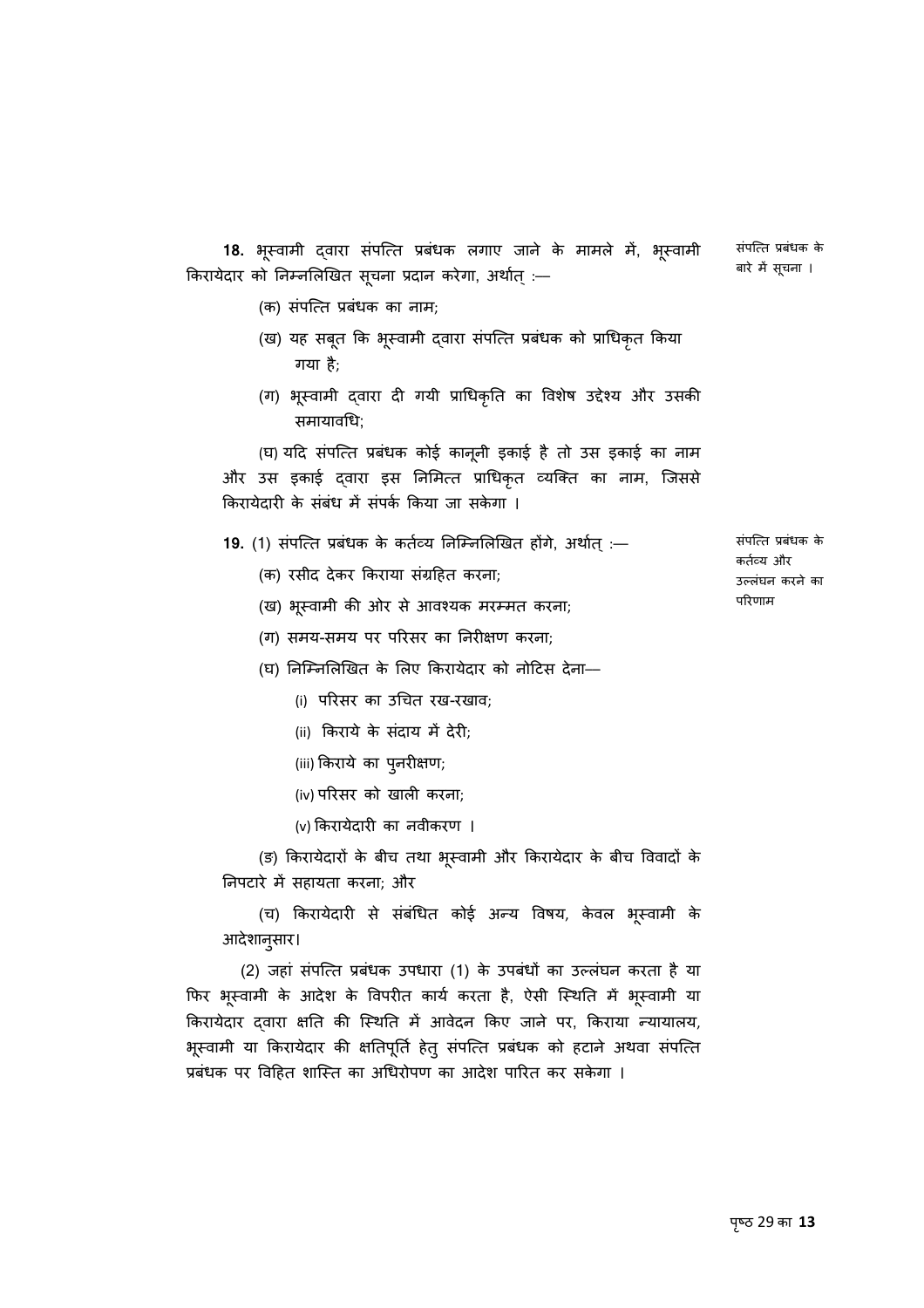**20.** (1) कोई भूस्वामी या सर्पात्ते प्रबंधक स्वयं या किसी अन्य व्यक्ति के माध्यम से किरायेदार द्वारा कब्जाधीन परिसर में कोई आवश्यक आपूर्ति या सेवा नहीं रोकेगा ।

आवश्यक आपूर्ति या सेवा रोकना ।

(2) उपधारा (1) के उपबंधों के उल्लंघन के मामले में और इस निमित्त िकरायेदार ɮवारा आवेदन िकए जाने पर, िकराया प्रािधकरण मामले के परीक्षण के पश्चात्, उपधारा (3) में निर्दिष्ट जाच लबित रहते हुए, यथास्थिति, भूस्वामी या सर्पात्त प्रबंधक को ऐसे आदेश की तामील पर तुरत आवश्यक सेवाओं की आपूर्ति पनः ु आरंभ करने का िनदेश देने वाला अंतिरम आदेश पािरत कर सकेगा ।

(3) किराया प्राधिकरण उपधारा (2) के अधीन किरायेदार दवारा किए गए आवेदन के संबंध में एक जांच करेगा और ऐसे आवेदन फाइल किए जाने के एक मास के भीतर जांच पूर्ण करेगा ।

(4) किराया प्राधिकरण सुनवाई का उचित अवसर दिए जाने के पश्चात् उपगत हुई हानि की क्षतिपूर्ति के लिए आवश्यक आपूर्ति रोकने हेतु उत्तरदायी व्यक्ति दवारा संदत्त दो मास से अनधिक किराये की क्षतिपूर्ति दे सकेगा ।

(5) िकराया प्रािधकरण िकरायेदार ɮवारा िदए जाने वाले दो मास से अनिधक के िकराये की रकम की शािèत अिधरोिपत कर सकेगा, यिद वह यह पाता है िक आवेदन तुच्छ कारणों या तंग करने के लिए किया गया था ।

**स्पष्टीकरण**––इस धारा के प्रयोजनों के लिए, आवश्यक सेवाओं के अंतर्गत जल, विद्युत की आपूर्ति, पाइप कूकिंग गैस की आपूर्ति, मार्ग, लिफ्ट, सीढ़ियों पर प्रकाश, सफाई व्यवस्था, पार्किंग, संचार माध्यम और स्वच्छता सेवाएं हैं ।

#### **अÚयाय 5**

#### **िनçकासन एवं भèवामी ू ɮवारा पिरसर का पु नः कÞजा**

भूस्वामी द्वारा परिसर का पुनः कब्जा ।

**21.** (1) किरायेदार से उपधारा (2) या धारा 22 के उपबधों के अनुसार के सिवाय या किरायेदारी करार में पूर्व सहमति अनुसार, किरायेदारी रहने के दौरान पिरसर खाली नहीं करवाया जाएगा ।

(2) किराया न्यायालय उसको ऐसी रीति मे, जो विहित की जाए, भूस्वामी दवारा दिए गए आवेदन पर निम्निलिखित एक या अधिक आधारों पर निष्कासन एवं परिसर के कब्जे की पुनः प्राप्ति के लिए आदेश कर सकेगा, अथोत् :—

(क) कि किरायेदार धारा 8 अधीन संदेय किराये को देने के लिए राजी नहीं होता;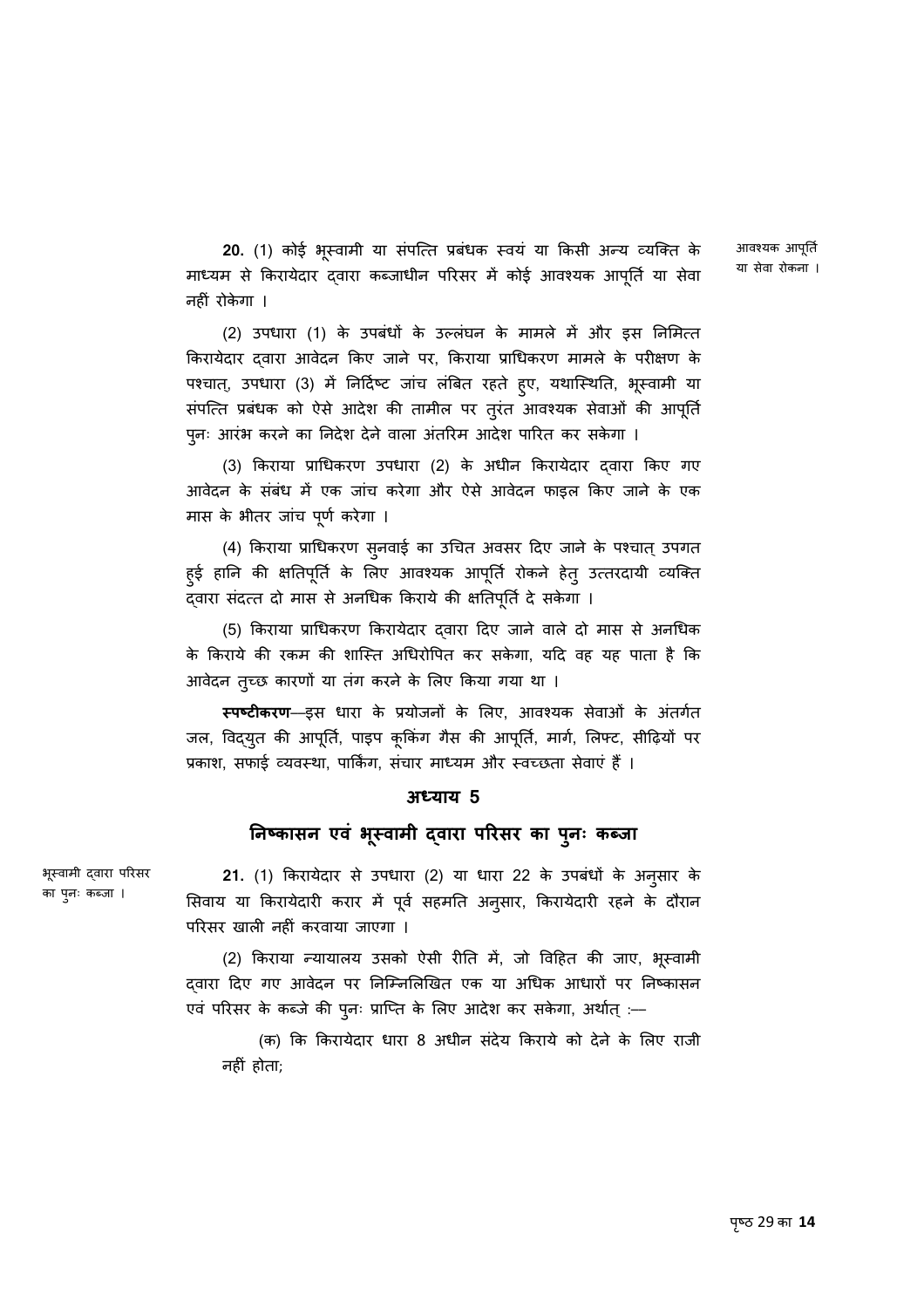(ख) िक िकरायेदार ने धारा 13 की उपधारा (1) के अधीन यथाविनिर्दिष्ट संदेय किराये और अन्य प्रभारों को निरंतर दो मास के लिए पूर्णतः बकाया को संपत्ति अंतरण अधिनियम, 1882 की धारा 106 की उपधारा (4) में उपबंधित रीति में भूस्वामी को सदेय किराये और अन्य प्रभारो के ऐसे बकाया के सदायं के िलए मांग की नोिटस की तारीख से एक मास की अवधि के भीतर जैसा किरायेदारी करार में विनिर्दिष्ट किया जाए संदत्त नहीं किया है, जिसके अंतर्गत विलंबित संदाय के लिए ब्याज भी सम्मिलित है;

(ग) कि किरायेदार ने इस अधिनियम के प्रारंभ के पश्चात्, भूस्वामी की लिखित सहमति प्राप्त किए बिना परिसर के सपूर्ण या किसी भाग का कब्जा छोड़ िदया है;

(घ) कि किरायेदार ने भूस्वामी से दुरुपयोग से विरत रहने की नोटिस की प्राप्ति के पश्चात् भी परिसर का दुरुपयोग जारी रखा है ।

**स्पष्टीकरण**––इस खंड के प्रयोजनों के लिए, "परिसर का दरुपयोग" से िकरायेदार ɮवारा अितिरक्त èथान का अितक्रमण या पिरसर का ऐसा उपयोग, जो लोक अपद्र्षण कारित करता है या संपत्ति को क्षति कारित करता है अथवा भूस्वामी के हित के प्रतिकूल है या अनैतिक अथवा अवैध प्रयोजनों के िलए है, अिभप्रेत है ।

(ङ) जहां भूस्वामी के लिए परिसर या उसके किसी भाग के सबध मे कोई मरम्मत या सनिर्माण या पुनः निर्माण अथवा जोड़ या परिवर्तन अथवा ढहाना आवश्यक है जो परिसर को खाली किए बिना करना संभव नहीं है:

परंतु किरायेदार को निम्नलिखित मामलों में परिसर पर पुनः कब्जा अनु ज्ञात नहीं िकया जाएगा––

(i) िकराया प्रािधकरण को ऐसे पारèपिरक िकरायेदारी करार को प्रस्तुत करने के अभाव में; और

(ii) उन मामलों में, जहां किरायेदार ने किराया न्यायालय के आदेशɉ के अधीन खाली िकया है:

परंतु यह और कि ऐसी मरम्मत, सनिर्माण, पुनः निर्माण, जोड़ या परिवर्तन के पश्चात्, किरायेदार को केवल तभी परिसर पर पुनः कब्जा अनुज्ञात किया जाएगा जब भूस्वामी और किरायेदार आपस में इस पर सहमत हों और किराया प्राधिकरण को एक नया किरायेदारी करार प्रस्तुत कर दिया गया हो;

(च) कि भूस्वामी द्वारा परिसर या उसका कोई भाग मरम्मत, सनिर्माण, पुनः निर्माण, जोड़, परिवर्तन या ढहाने के लिए, सक्षम प्राधिकारी द्वारा इसका भूमि उपयोग परिवर्तित करने के परिणामस्वरूप इसके उपयोग में परिवर्तन के

1882 का 4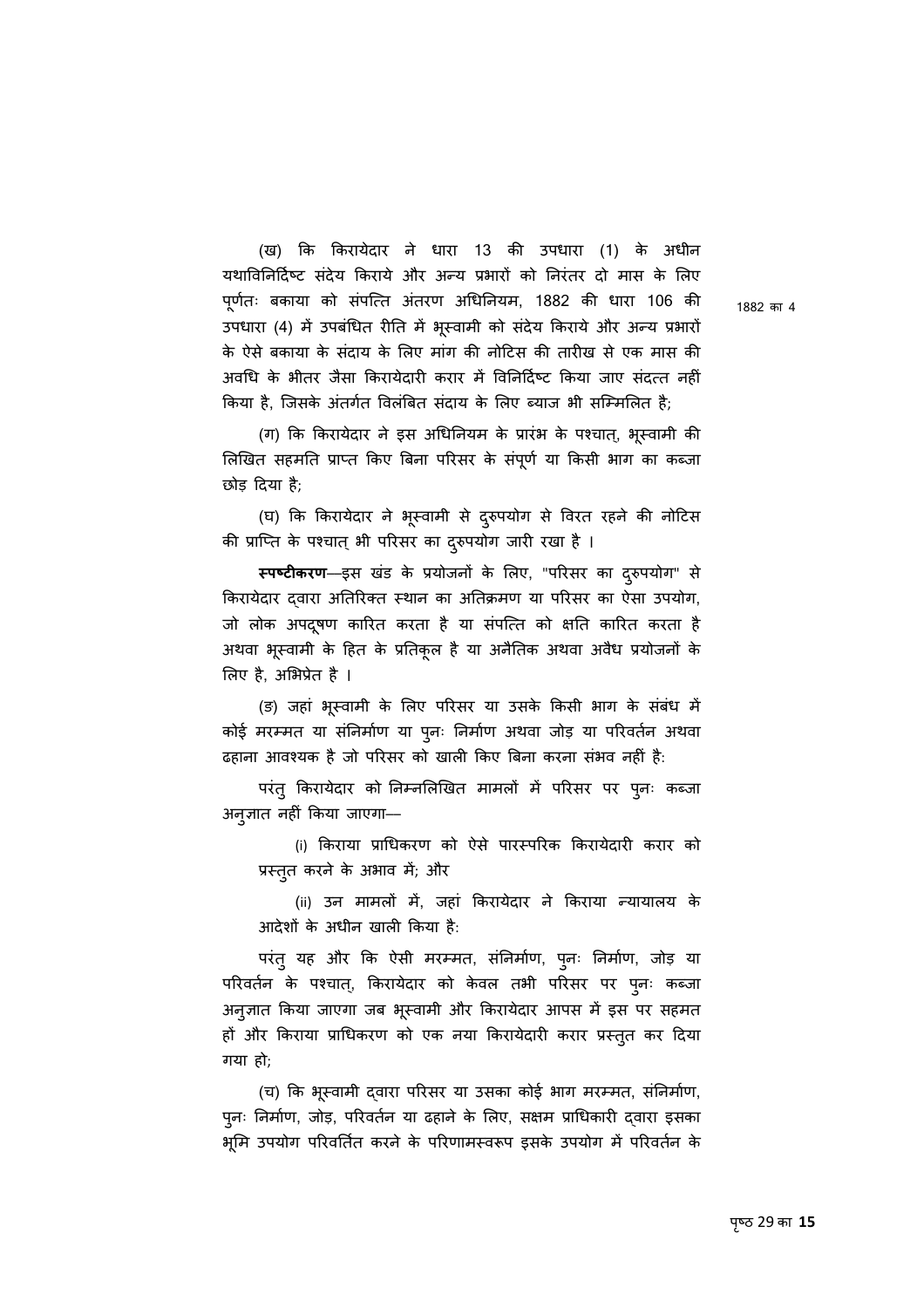िलए अपेिक्षत है ।

**èपçटीकरण**––इस खडं के प्रयोजनɉ के िलए, "सक्षम प्रािधकारी" से यथास्थिति, नगर निगम या नगरपालिका या विकास प्राधिकरण या कोई अन्य प्राधिकरण अभिप्रेत है जो मरम्मत या पुनः विकास या भवन को ढहाने अथवा भूमि उपयोग में परिवर्तन के लिए अनुज्ञा प्रदान करता है ।

(छ) िक िकरायेदार ने पिरसर को खाली करने का िलिखत नोिटस दे दिया है और उस नोटिस के परिणामस्वरूप भूस्वामी ने उक्त परिसर को विक्रय करने की संविदा कर ली है या कोई अन्य कदम उठा लिया है जिसके परिणामस्वरूप उसके हितों पर गंभीर प्रतिकूल प्रभाव पड़ेगा यदि वह उक्त परिसर उसके कब्जे में नहीं दिया जाता है ।

(ज) कि किरायेदार ने भूस्वामी की बिना लिखित सहमति के किराएदारी परिसर में कोई संरचनात्मक परिवर्तन या कोई स्थायी निर्माण कर लिया हो।

(3) उपधारा (2) के खंड (ख) में विनिर्दिष्ट किराये के संदाय में असफलता के कारण िकरायेदार को खाली करने का कोई आदेश नहीं िकया जाएगा, यिद िकरायेदार किराये और सर्दय अन्य प्रभारो, यदि कोई हो, के बकाया का सदाय भूस्वामी को करता है अथवा किराया न्यायालय को जमा करता है, जिसके अंतर्गत उसे तामील िकए गए उक्त मांग नोिटस की तारीख से एक मास के भीतर का Þयाज भी सिàमिलत है ।

(4) जहां किरायेदार उपधारा (3) के अधीन विनिर्दिष्ट अनुतोष दिए जाने के पारिणामिक किसी वर्ष में दो मास के लिए निरंतर किराये का संदाय करने में असफल रहता है, वहां किरायेदार को पुनः ऐसा अनुतोष प्राप्त करने का हक नहीं होगा ।

(5) उपधारा (2) के खंड (ङ) के अधीन खाली करने की किसी कार्यवाही में किराया न्यायालय केवल परिसर के किसी भाग से खाली करना अनुज्ञात कर सकेगा, यदि भूस्वामी उसके लिए सहमत है।

22. (1) इस अधिनियम या तत्समय प्रवर्त किसी अन्य विधि में अंतर्विष्ट किसी बात के होते हुए भी, जहां भू-स्वामी की मृत्यु किराएदारी करार के दौरान हो जाने पर यदि भू- स्वामी के उत्तराधिकारी को किराएदारी परिसर की वास्तविक रूप से जरूरत है तो ऐसी स्थिति में भू- स्वामी के उत्तराधिकारी निष्कासन एवं पुनः ु कब्जा हेतु किराया न्यायालय में ऐसी रीति में, जो विहित की जाए, आवेदन कर सकता है।

भू- स्वामी की मृत्यु की स्थिति में निष्कासन एव पुनः कब्जा

(2) उपधारा (1) के अंतर्गत, भू- स्वामी के उत्तराधिकारी द्वारा आवेदन करने पर, किराया न्यायालय यदि इस संतुष्टि के पश्चात कि भू- स्वामी के उत्तराधिकारी को वाèतिवक Ǿप से िकराएदारी पिरसर की आवæयकता है तो, िकरायेदार को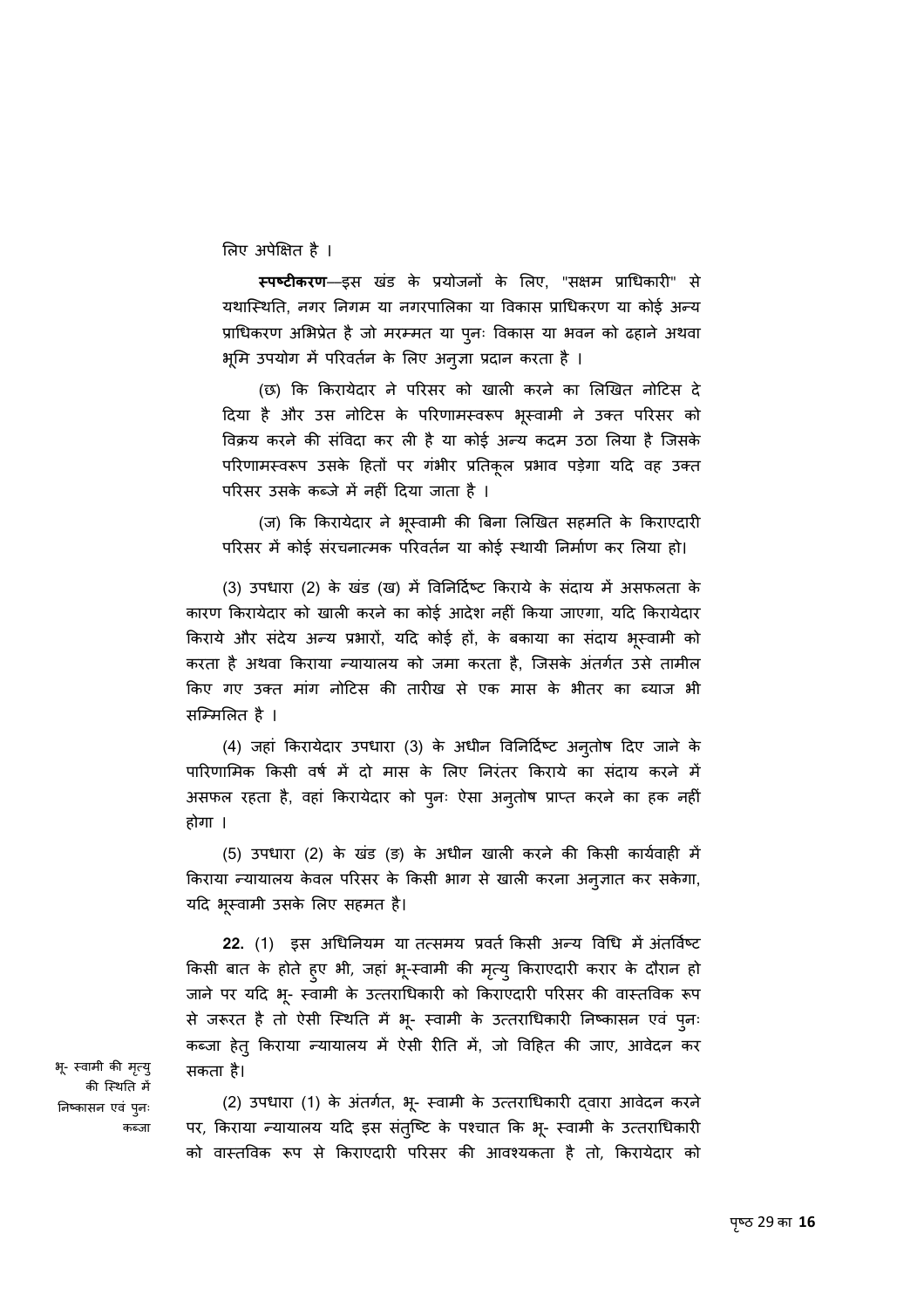किराएदारी परिसर को खाली कर उसका कब्जा भू- स्वामी के उत्तराधिकारी को सौंपने का आदेश कर सकता है।

िकरायेदार ɮवारा खाली करने से इंकार करने के मामले में बढ़ा हु आ िकराया।

23. किरायेदारी के अवसान के 2 माह के पश्चात् भी अगर किरायेदारी करार में यथा सहमत अनुसार या इस अधिनियम के उपबधों के अधीन आदेश या नोटिस द्वारा, किरायेदारी परिसर को खाली नहीं करता है, तो भूस्वामी को निम्नलिखित तरीके से बढ़ा हु आ िकराया लेने का हक होगा:

(i) प्रथम दो मास के िलए दोगनी मािसक िकराये की रािश का हकदार होगा ।

(ii) तत्पश्चात, चारगुनी मासिक किराये की राशि का हकदार होगा, जब तक िक िकरायेदार पिरसर को खाली नहीं करता;

भूस्वामी द्वारा अग्रिम िकराये को वापस करना ।

बेदखली की कार्यवाहियों के दौरान िकराए का संदाय ।

**24.** (1) जहां भूस्वामी धारा 21 की उपधारा (2) या धारा 22 के अधीन कब्जे की पुनः प्राप्ति के अधिकार का प्रयोग करता है और उसने किरायेदार से कोई किराया या कोई अन्य सदाय अग्रिम प्राप्त किया था, तो वह कब्जे की पुनः प्राप्ति के पूर्व उसे शोध्य किराया और अन्य प्रभारों की कटौती के पश्चात्, ऐसी रकम िकरायेदार को वापस कर देगा ।

(2) यदि भूस्वामी कोई रकम वापस करने में असफल रहता है तो वह उस रकम पर, जिसे उसने लौटाने का लोप किया है या लौटाने में असफल रहा है, समय-समय पर विहित ऐसी दरों पर किरायेदार को साधारण ब्याज संदाय करने का दायी होगा ।

25. धारा 21 की उपधारा (2) के खंड (क) या खंड (ख) में निर्दिष्ट से भिन्न किसी आधार पर कब्जे के प्रत्युद्धरण के लिए किसी कार्यवाही में जहां किराएदार बेदखली के लिए दावे का प्रतिवाद करता है, भूस्वामी कार्यवाहियों के किसी स्तर पर किराया न्यायालय को किराएदार को उसे धारा 8 के अधीन देय किराये का भगतान करने का िनदेश देने के िलए आवेदन कर सकेगा और िकराया Ûयायालय िकराएदार को ऐसा संदाय करने के लिए और किराएदार से बकाया अन्य सभी प्रभारों का दांडिक प्रभारो, यदि कोई धारा 14 की उपधारा(1) के उपबधों के अनुसार सदाय में िवलबं के कारण हो, सिहत सदायं करने के िलए आदेश कर सकेगा ।

अितिरक्त संरचनाओं के िनमार्ण की अनु ज्ञा ।

**26.** (1) किरायेदार भूस्वामी की बिना लिखित सहमति के परिसर में कोई संरचनात्मक परिवर्तन या कोई स्थायी निर्माण नहीं करेगा ।

(2) जहां भू-स्वामी किसी ऐसे परिसर जिससे किराएदार को निकाला गया है, में कोई सुधार या कोई अतिरिक्त संरचना का संन्निर्माण प्रस्तावित करता है और किराएदार भू-स्वामी को ऐसा सुधार या ऐसी अतिरिक्त सरचना का सन्निर्माण करना अनुज्ञात करने से मना करता है, तो भू-स्वामी इस सबध में किराया न्यायालय को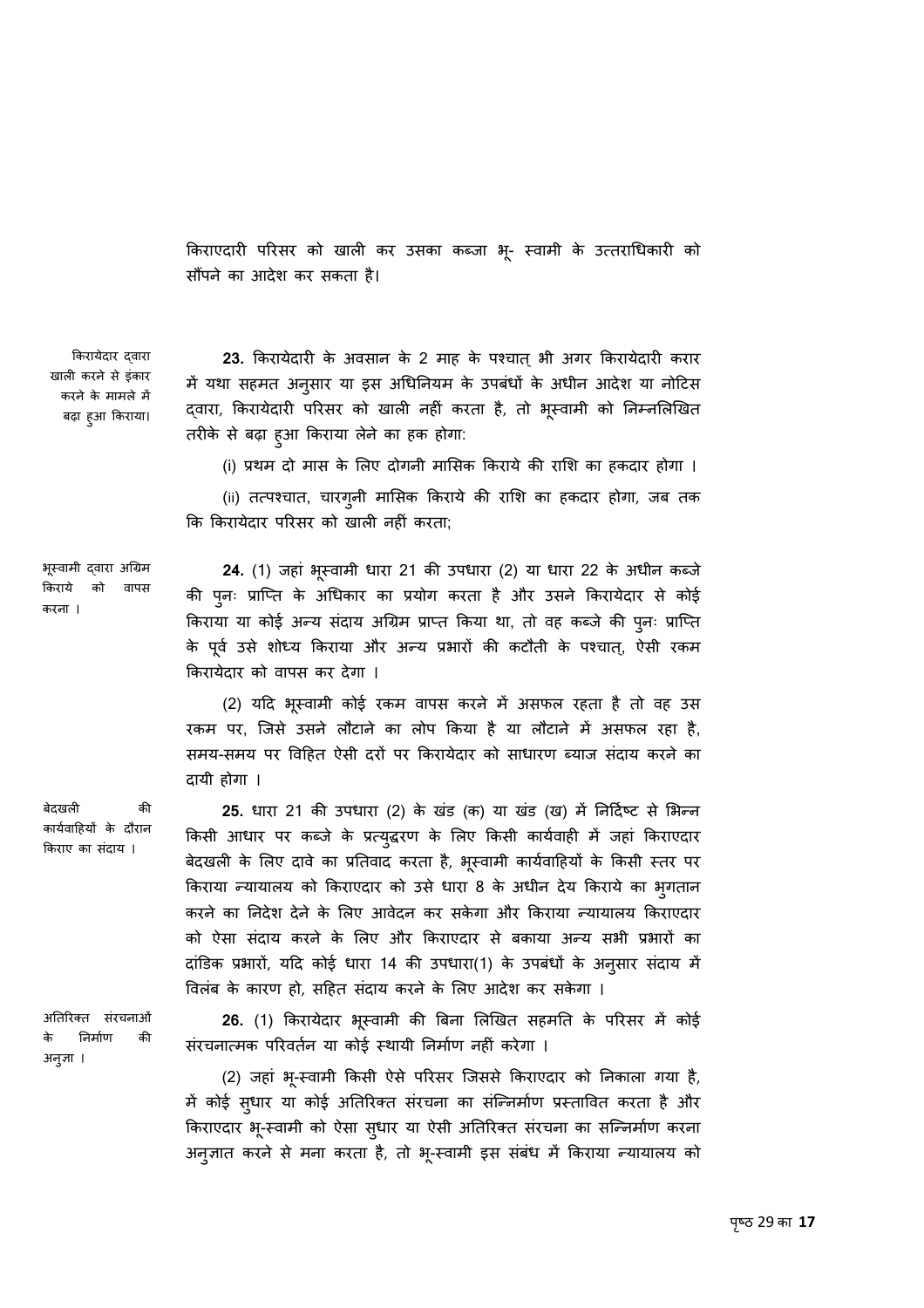एक आवेदन कर सकेगा ।

(3) भू-स्वामी द्वारा उपधारा (2) के अधीन आवेदन किए जाने पर यदि किराया न्यायालय का समाधान हो जाता है कि भू-स्वामी ऐसा कार्य जो आवश्यक है प्रारंभ करने के लिए तैयार और इच्छुक है, तो किराया न्यायालय भू-स्वामी को ऐसा कार्य करने की अनुज्ञा दे सकेगा और ऐसा अन्य आदेश जो वह उचित समझे कर सकेगा:

परंतु ऐसा सुधार या अतिरिक्त सरचना परिसर में वास सुविधा या गृह सेवाओं को नहीं घटाएगा या कम अथवा क्षय नहीं करेगा जो किराएदार को असम्यक किठनाई कािरत करेगा ।

**27. (1)** धारा 21 या धारा 22 में अंतर्विष्ट किसी बात के होते हुए भी जहां किराए के लिए खाली कराए जाने वाले परिसर में रिक्त भूमि समाविष्ट है जिस पर तत्समय प्रवृत्त किसी नगरपालिक उपविधि के अधीन कोई भवन चाहे निवास के लिए हो या किसी अन्य प्रयोजन के लिए परिनिर्मित करना अनुज़ेय है और भू-ू èवामी जो ऐसे भवन का पिरिनमार्ण करना चाहता है उसका कÞजा िकराएदार से किराया करार के आधार पर प्राप्त करने में असमथे हैं तो भूस्वामी अथवा भू-स्वामी की मृत्यु की स्थिति में उसके उत्तराधिकारी इस संबंध में किराया न्यायालय के समक्ष ऐसे प्ररुप और रीति में जो विहित की जाए, आवेदन दाखिल कर सकेगा ।

> (2) किराया न्यायालय भू-स्वामी द्वारा उपधारा(1) के अधीन उसे किए गए आवेदन पर यदि यह समाधान हो जाता है कि भू-स्वामी कार्य आरंभ करने के लिए तैयार और इच्छुक है और रिक्त भूमि का शेष परिसर से पृथक्करण किराएदार को असम्यक कठिनाई कारित नहीं करेगा, निम्न आदेश कर सकेगा : —

- (क) ऐसी जांच जैसा वह उचित समझे के पश्चात् ऐसे पृथक्करण का निदेश देना;
- (ख) भू-स्वामी को रिक्त भूमि का कब्जा देना ;
- (ग) शेष पिरसर की बाबत िकराएदार ɮवारा देय िकराए का अवधारण करना; और
- (घ) मामले की परिस्थितियों में ऐसे अन्य आदेश जो वह उचित समझे करना ।

**28.** तत्समय प्रवृत्त किसी अन्य विधि में अंतर्विष्ट किसी बात के होते हुए भी जहां किसी परिसर में भू-स्वामी का हित किसी भी कारण के लिए अवधारित किया जाता है और ऐसे परिसर के कब्जे के प्रत्युद्धरण के लिए इस अधिनियम के अधीन किराया न्यायालय दवारा कोई आदेश किया जाता है, तो ऐसा आदेश धारा 21 की उपधारा (3) के उपबंधों के अध्यधीन रहते हुए सभी अधिभोगियों जो परिसर के अधिभोग में हो, पर बाध्यकारी होगा और सभी ऐसे अधिभोगियो द्वारा भू-स्वामी

िरक्त èथल के संबंध में विशिष्ट उपबंध ।

भू-èवामी को िरक्त कब्जा ।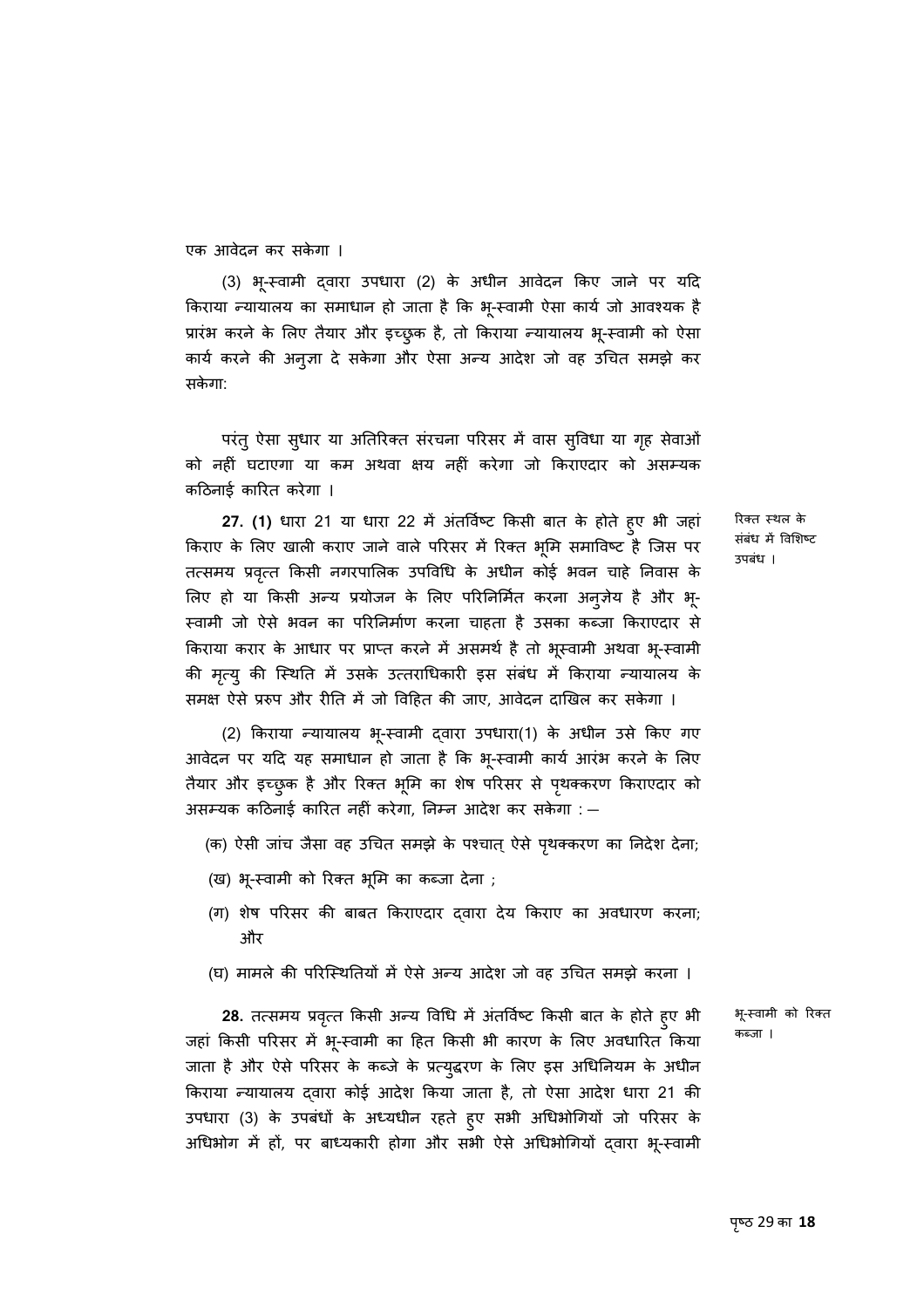अथवा भू-स्वामी की मृत्यु की स्थिति में उसके उत्तराधिकारी, यथास्थिति को उसका रिक्त कब्जा प्रदान किया जाएगा।

29. इस अधिनियम या तत्समय प्रवृत्त किसी अन्य विधि में अंतर्विष्ट किसी बात के होते हुए भी किराएदार किराया करार के अधीन यथाअपेक्षित ऐसे लिखित सूचना देते हुए परिसर के कब्जे का त्याग कर सकेगा और ऐसी सूचना के सबध मे किसी अनुबंध की अनुपस्थिति में किराएदार भू-स्वामी को परिसर का कब्जा त्यागने से पहले कम से कम एक मास की सूचना देगा ।

किराएदार दवारा कब्जा त्यागने की सूचना के सबध मे उपबंध ।

#### **अÚयाय 6**

#### **िकराया प्रािधकारी उनकी शिक्तयां और अपीलɅ**

किराया प्राधिकारी । **30. डिस्ट्रिक्ट कलेक्टर या डिस्ट्रिक्ट मैजिस्ट्रेट राज्य सरकार/संघ राज्यक्षेत्र** प्रशासन के पूर्व अनुमोदन से डिप्टी कलेक्टर से अन्यून पर्क्ति के किसी अधिकारी को उसकी अधिकारिता के भीतर किराया प्राधिकारी नियुक्त करेगा ।

> **31.** िकराया प्रािधकारी को इस अिधिनयम के अधीन धारा 4, 9 , 10, 14, 15, 19 या धारा 20 के अधीन किन्हीं कार्यवाहियों को आरंभ करने की बाबत किराया न्यायालय में यथानिहित सभी शक्तियां होंगी और ऐसी कार्यवाहियां और धारा 35 और 36 में यथाअधिकथित प्रक्रिया ऐसी कार्यवाहियों पर लागू होगी ।

अपीलɅ । **32.** (1) िकराया प्रािधकारी के आदेश से åयिथत कोई åयिक्त राÏयक्षेत्रीय अधिकारिता रखने वाले किसी किराया न्यायालय में अपील कर सकेगा ।

> (2) उपधारा (1) के अधीन अपील िकराया प्रािधकारी के आदेश की तारीख से तीस िदन की अविध के भीतर की जाएगी ।

#### **अÚयाय 7**

#### **िकराया Ûयायालय और िकराया अिधकरण**

किराया न्यायालय । **33. डिस्ट्रिक्ट कलेक्टर या डिस्ट्रिक्ट मैजिस्ट्रेट, राज्य सरकार/संघ राज्यक्षेत्र** प्रशासन के पूर्व अनुमोदन से, अड़िशनल कलेक्टर या अड़िशनल डिस्ट्रिक्ट मैजिस्ट्रेट से अन्यून पर्क्ति के किसी अधिकारी को उसकी अधिकारिता के भीतर किराया Ûयायालय िनयु क्त करेगा ।

किराया अधिकरण । **34.** राज्य सरकार/ सघराज्य क्षेत्र प्रशासन अधिसूचना द्**वारा, सबन्धित उच्च** न्यायालय से विमर्श के उपरांत, प्रत्येक जिले में, जिला न्यायाधीश अथवा अपर िजला Ûयायाधीश को िकराया अिधकरण िनयक्तु करेगी।

1908 का 5 **35.** (1) इस धारा में यथाउपबंधित के सिवाय सिविल प्रक्रिया संहिता, 1908 में अंतर्विष्ट कोई बात किराया न्यायालयों या किराया अधिकरणों को लागू नहीं होगी जो नैसर्गिक न्याय के सिद्धांतों दवारा मार्ग दर्शित होंगे और उन्हें निम्नलिखित रीति

किराया न्यायालयों और िकराया अधिकरणों दवारा अनु सरण की जाने

िकराया प्रािधकारी की शिक्तयां और प्रिक्रया ।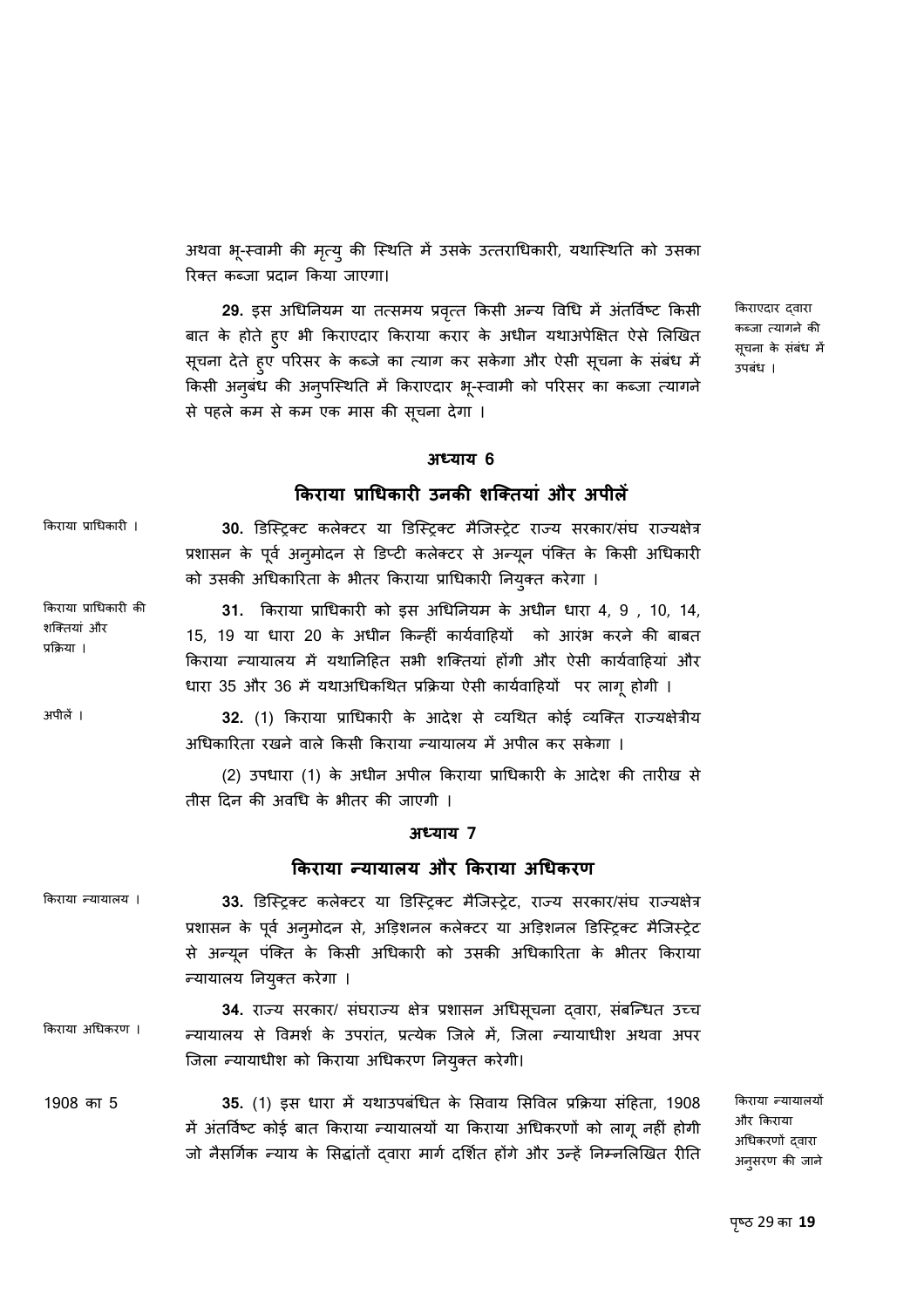से स्वयं की प्रक्रिया विनियमित करने की शक्ति होगी, अर्थात :-

वाली प्रिक्रया ।

(क) भू-स्वामी या किराएदार किराया न्यायालय या यथासंेथति, किराया अधिकरण के समक्ष शपथपत्र और दस्तावेज, यदि कोई हो, संलग्न करके आवेदन या अपील की जा सकेगी ।

(ख) किराया न्यायालय या यथास्थिति, किराया अधिकरण उसके पश्चात् विरोधी पक्षकार को आवेदन या अपील, शपथपत्र और दस्तावेज की प्रतियों को संलग्न करके आदेशिका जारी करेंगे ।

(ग) िवरोधी पक्षकार शपथ पत्र और दèतावेज संलग्न करके आवेदक पर उनकी एक प्रति की तामील करवाने के पश्चात् उत्तर दाखिल करेगा ।

(घ) आवेदक शपथ पत्र और दèतावेज संलग्न करके िवरोधी पक्षकार पर उनकी एक प्रति की तामील करवाने के पश्चात् प्रत्युत्तर, यदि कोई हो, दाखिल करेगा ।

(ड.) किराया न्यायालय या यथास्थिति, किराया अधिकरण स्**नवाई की तारी**ख नियत करेगा और ऐसी संक्षिप्त जांच जैसी वह आवश्यक समझे कर सकेगा ।

(2) किराया न्यायालय या यथास्थिति, किराया अधिकरण यथाशीघ्र मामले के िनपटान का प्रयास करेगा जो अविध आवेदन या अपील प्रािÜत की तारीख से साठ िदन से अिधक नहीं होगी:

परंतु जहां ऐसे किसी आवेदन या यथास्थिति, अपील कर साठ दिन की उक्त अविध के भीतर िनपटान नहीं िकया जा सका है, तो िकराया Ûयायालय या िकराया अिधकरण उस अविध के भीतर आवेदन या अपील का िनपटान नहीं िकए जाने के कारण लिखित में अभिलिखित करेगा ।

(3) किराया न्यायालय या किराया अधिकरण के समक्ष प्रत्येक आवेदन या अपील में साक्षी का साक्ष्य शपथ पत्र पर दिया जाएगा :

परंतु किराया न्यायालय या यथास्थिति, किराया अधिकरण को यह प्रतीत होता है कि न्याय हित में किसी साक्षी को परीक्षा या प्रतिपरीक्षा के लिए बुलाना आवश्यक है, ऐसे साक्षी को परीक्षा या प्रतिपरीक्षा में उपस्थित होने के लिए उपस्थिति आदेश पािरत कर सकेगा ।

(4) समन की तामील के संबंध में सिविल प्रक्रिया संहिता. 1908 के उपबंध किराया न्यायालय या किराया अधिकरण द्वारा सूचना की तामील के लिए यथावश्यक परिवर्तन सहित लागू होंगे ।

1908 का 5

(5) प्रत्येक आवेदन या अपील ऐसे प्ररुप में होगी जो विहित किया जाए ।

(6) किराया प्राधिकरण या किराया न्यायालय या किराया अधिकरण यथास्थिति संपूर्ण कार्यवाहियों के दौरान किसी पक्षकार के अनुरोध पर तीन से अधिक स्थगन अन् ज्ञात नहीं करेंगे और ऐसा करने के लिए युक्तियुक्त और पर्याप्त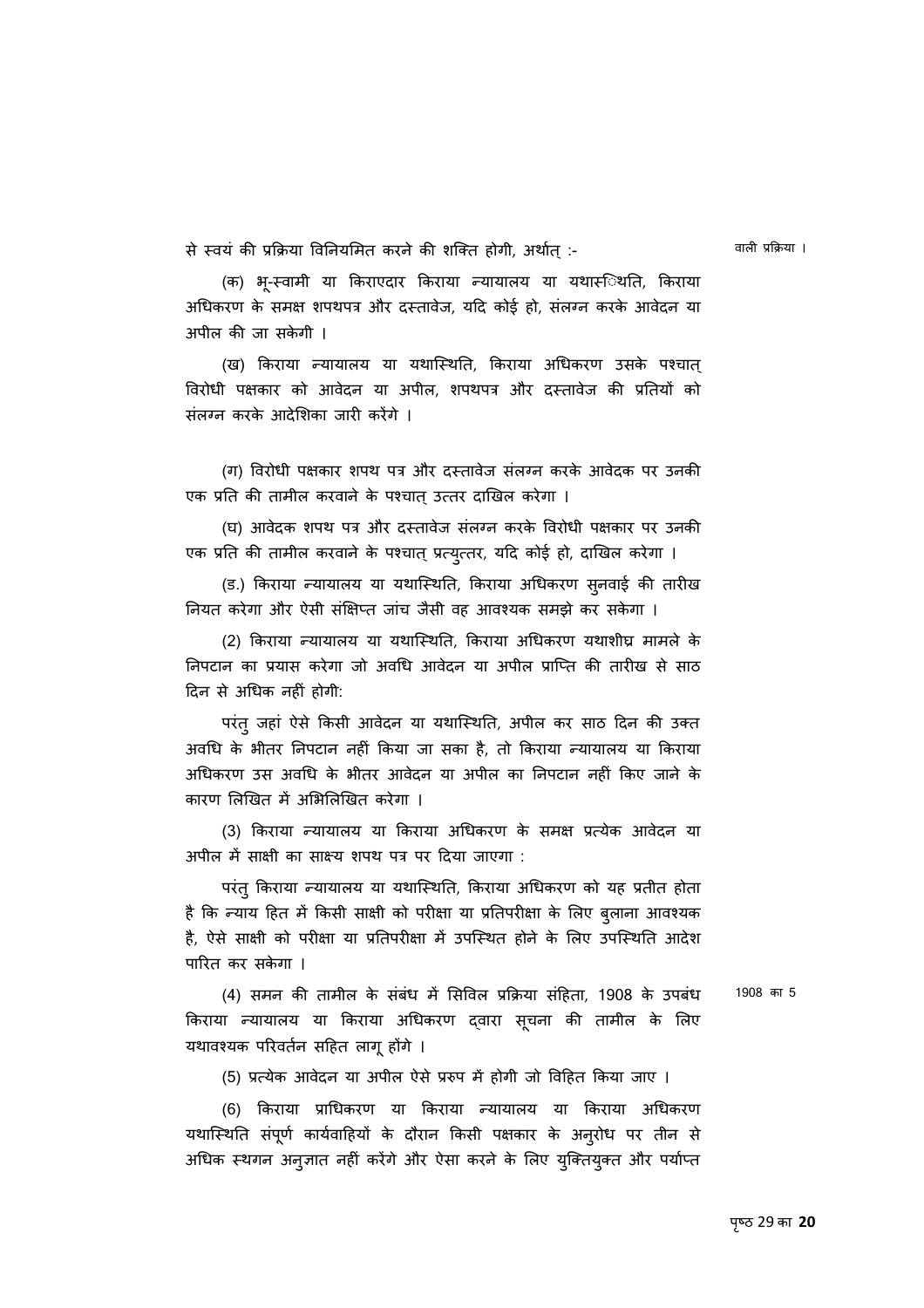कारण होने की दशा में उसके लिए लिखित में कारण अभिलिखित करेंगे और अनुरोध करने वाले पक्षकार को युक्तियुक्त खर्च का सदाय करने का आदेश करेंगे ।

(7) धारा 21 की उपधारा (2) के खडं (क), (ख), (ड.), (च) और (छ) या धारा 22 के अधीन प्रत्येक आवेदन किराया न्यायालय में ऐसा आवेदन दाखिल किए जाने की तारीख से नब्बे दिन के भीतर विनिश्चित किया जाएगा ।

(8) किराया न्यायालय धारा 21 की उपधारा (2) के खंड (ग) और (घ) के अधीन दािखल प्र×येक आवेदन का ऐसा आवेदन दािखल िकए जाने की तारीख से तीस िदन के भीतर िविनिæचत करेगा ।

**36**. (1) िकराया Ûयायालय और िकराया अिधकरण को इस अिधिनयम के अधीन निम्नलिखित प्रयोजनों के लिए उनके कृत्यों के निर्वहन के लिए ऐसी समान शक्तियां होगी जो सिविल प्रक्रिया संहिता, 1908 के अधीन सिविल न्यायालय में िनिहत होती है, —

1908 का 5

(क) किसी व्यक्ति को समन करना और उसकी उपस्थिति प्रवृत्त कराना तथा उसकी शपथ पर परीक्षा करना ;

(ख) दस्तावेजों की खोज और प्रस्तुत किया जाना अपेक्षित करना;

(ग) साक्ष्यों या दस्तावेजों की परीक्षा के लिए कमीशन जारी करना;

(घ) स्थानीय अन्वेषण के लिए कमीशन जारी करना;

(ड.) शपथपत्र पर साêय लेना;

(च) åयितक्रम के िलए अपील या आवेदन खािरज करना; अथवा उसे एक पक्षीय िविनिæचत करना;

(छ) åयितक्रम के िलए िकसी आवेदन या अपील को खािरज िकए जाने के किसी आदेश अथवा उसके दवारा पारित किसी अन्य एक पक्षीय आदेश को अपाèत करना;

(ज) इस अधिनियम के अधीन उसके आदेशों और विनिश्चयों का किसी सिविल न्यायालय को निदेश दिए बिना निष्पादन करना;

(झ) उसके आदेशों और विनिश्चयों का पुनर्विलोकन करना;

(ञ) किराया अधिकरण या किराया न्यायालय के आदेशों और विनिश्चयों का पुनरीक्षण करना ; तथा

(ट) कोई अन्य मामला जो विहित किया जाए ।

(2) किराया न्यायालय या किराया अधिकरण के समक्ष कोई कार्यवाही भारतीय दंड संहिता 193 और 228 के अर्थ में और धारा 196 के प्रयोजन के लिए न्यायिक कार्यवाही समझी जाएगी; और किराया न्यायालय तथा किराया अधिकरण सिविल प्रक्रिया संहिता, 1973 की धारा 195 और अध्याय 26 के प्रयोजनों के लिए सिविल

और िकराया अिधकरण की शिक्तयां ।

किराया न्यायालय

1974 का 2

1860 का 45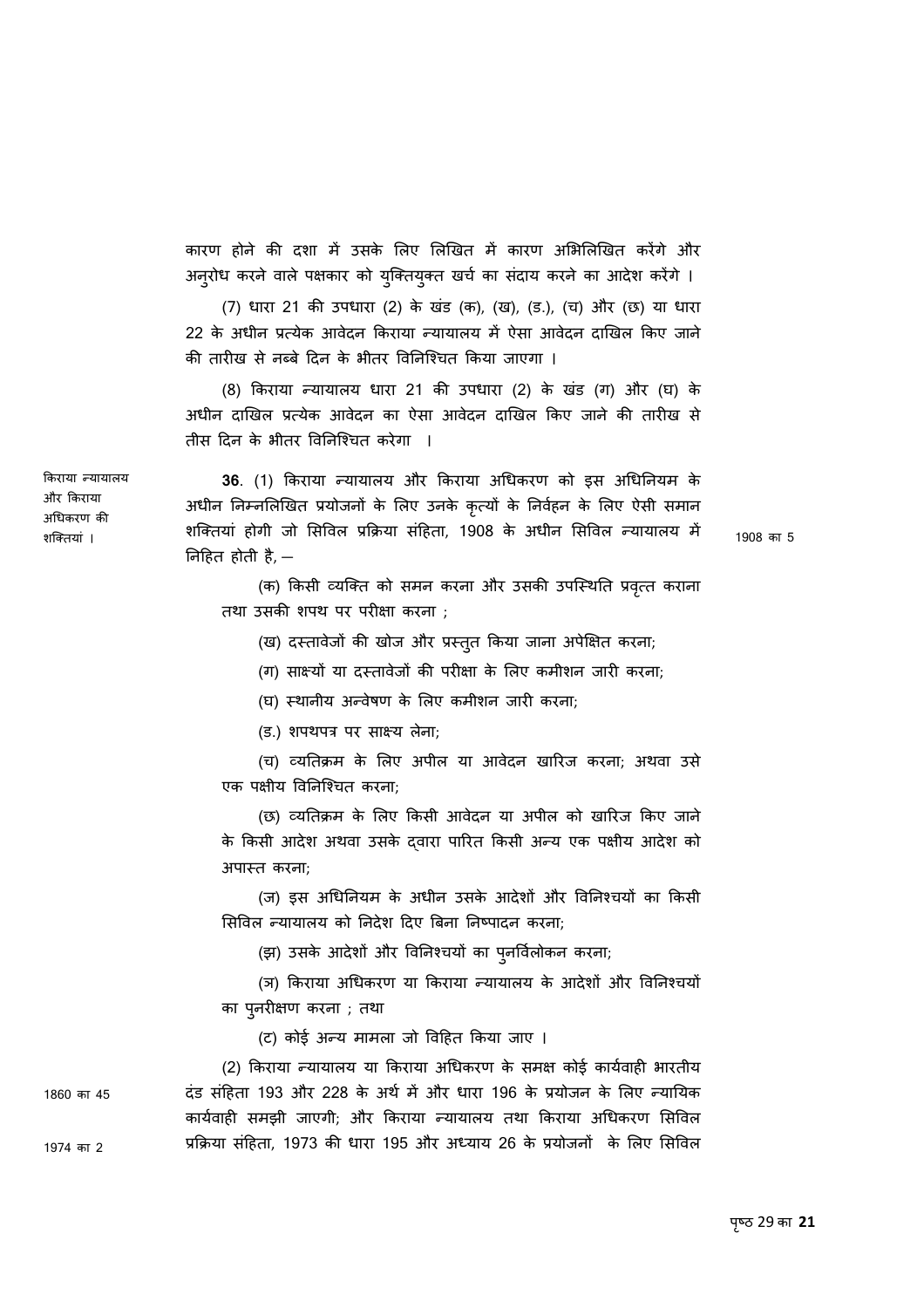Ûयायालय समझे जाएंगे ।

(3) किराया न्यायालय, इस अधिनियम के अधीन कोई जांच करने या किसी कर्तव्य का निर्वहन करने के प्रयोजन के लिए निम्नलिखित कर सकेंगे, —

(क) किसी परिसर में चौबीस घटे से अन्यून लिखित सूचना दिए जाने के पश्चात् किसी भी समय सूर्यास्त और सूर्योदय के मध्य प्रवेश और निरीक्षण करना या उनके किसी अधीनस्थ अधिकारी को प्रवेश और निरीक्षण के लिए प्रािधकृत करना;

(ख) ऐसी जांच से सुसंगत कोई बही या दस्तावेज किसी व्यक्ति से ऐसे समय और स्थान पर जो ऐसे आदेश में विहित किया जाए उसके निरीक्षण के लिए प्रस्तुत करने के लिए लिखित आदेश द्वारा अपेक्षित करना ।

(4) किराया न्यायालय यदि ऐसा करना उचित समझे विचाराधीन मामले में विशेष ज्ञान रखने वाले एक या अधिक व्यक्तियों को उसके समक्ष कार्यवाहियों में उसे सलाह देने के लिए असेसर या मूल्यांकक नियुक्त कर सकेगा ।

(5) किराया न्यायालय दवारा पारित किसी आदेश में लिपिकीय या गणितीय भूल या किसी आकस्मिक लोप के कारण किसी अन्य त्र्टि किराया अधिकरण दवारा किसी पक्षकार से इस सबंध में प्राप्त किसी आवेदन पर या अन्यथा सुधारी जा सकेगी ।

1974 का 2 (6) किराया न्यायालय जुर्माने के प्रत्युद्धरण के लिए दंड प्रक्रिया, 1973 के उपबंधों के अधीन प्रथम वर्ग न्यायिक मजिस्ट्रेट की शक्तियों का प्रयोग कर सकेगा और किराया न्यायालय ऐसे प्रत्युद्धरण के प्रयोजन के लिए उक्त सहिता के अधीन एक मिजèट्रेट समझा जाएगा ।

> (7) किराया न्यायालय दवारा किया गया कोई आदेश या इस अध्याय के अधीन किसी अपील या पुनरीक्षण अथवा पुनर्विलोकन में पारित कोई आदेश किराया न्यायालय दवारा सिविल न्यायालय की डिक्री की भांति निष्पादनीय होगा और इस प्रयोजन के लिए किराया न्यायालय को सिविल न्यायालय की शक्तियां होगी ।

> (8) किराया न्यायालय एक पक्षीय पारित किए गए किसी आदेश को अपास्त कर सकेगा यिद åयिथत पक्षकार एक आवेदन करता है और यह समाधान कर देता है कि उसे सूचना की सम्यक तामील नहीं हुई थी या जब मामले की सुनवाई हो रही थी तब उपस्थित होने के लिए वह पर्याप्त कारणों से रोक दिया गया था ।

> (9) इस अधिनियम में अन्यथा उपबंधित के सिवाय किराया न्यायालय दवारा किया गया प्रत्येक आदेश अपील के विनिश्चय के अध्यधीन रहते हुए अतिम होगा और किसी मूल वाद, आवेदन या निष्पादन कार्यवाहियों में उस पर आपत्ति नहीं की जाएगी ।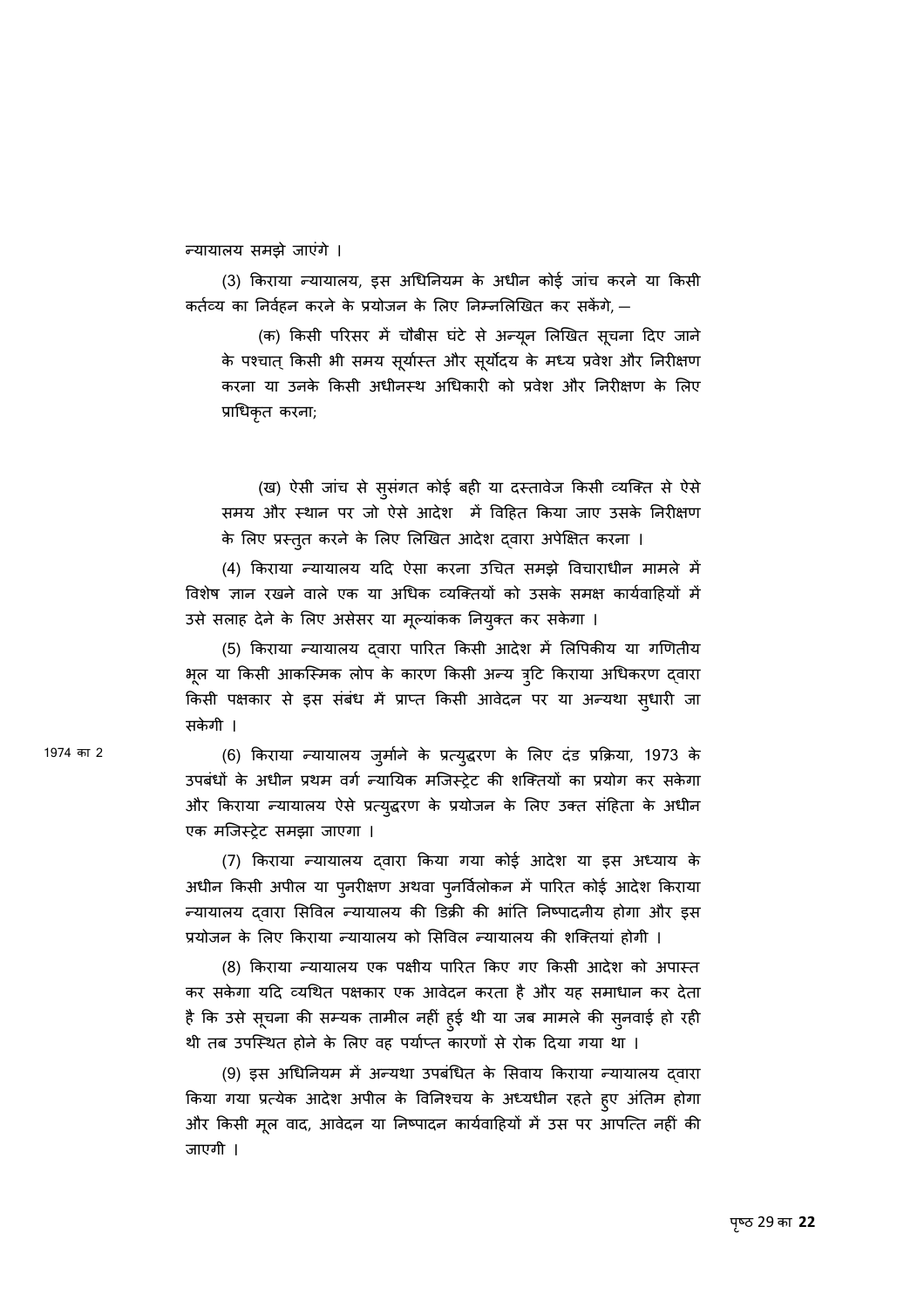िकराया अिधकरण को अपील ।

**37.** (1) किराया न्यायालय दवारा पारित किए गए आदेश से व्यथित कोई व्यक्ति ऐसी स्थानीय सीमाओं, जिसमें परिसर अवस्थित है, के भीतर अधिकारिता रखने वाले ऐसे िकराया अिधकरण को आदेश की प्रमािणत प्रित के साथ उस आदेश की तारीख से तीस िदन की अविध के भीतर अपील कर सकेगा ।

(2) िकराया अिधकरण उपधारा (1) के अधीन अपील दािखल िकए जाने पर प्रत्यथी को अपील की प्रति के साथ सूचना की तामील कराएगा और प्रत्यथी पर अपील की सूचना की तामील की तारीख से तीस दिन से अनधिक सुनवाई नियत करेगा और अपील ऐसी तामील की तारीख से साठ िदन की अविध के भीतर िनपटाई जाएगी ।

(3) जहां किराया अधिकरण न्यायसंगत और उचित विनिश्चय पर पहुंचने के लिए यह आवश्यक समझे अपील में कार्यवाहियों के किसी भी प्रक्रम पर दस्तावेज अनु ज्ञात कर सकेगा :

परंतु ऐसा कोई दस्तावेज सुनवाई के दौरान एक से अधिक बार अनुज्ञात नहीं िकया जाएगा ।

(4) किराया अधिकरण अपने विवेकानुसार अपील के लबित रहने के दौरान ऐसा अंतर्वर्ती आदेश पारित कर सकेगा जो वह उचित समझे ।

(5) किराया अधिकरण अपील का विनिश्चय करते समय कारण अभिलिखित करने के पश्चात् किराया अधिकरण द्वारा पारित आदेश को पुष्ट, अपास्त या उपातंिरत कर सकेगा ।

38. (1) किराया न्यायालय किसी पक्षकार के दवारा आवेदन फाइल किए जाने पर किराया न्यायालय या किराया अधिकरण या इस अधिनियम के अधीन दिए गए अन्य किसी आदेश को निम्नलिखित तरीके से ऐसी रीति से निष्पादित करेगा जो िविहत िकया जाए—

आदेश का िनçपादन ।

(क) परिसर का कब्जा उस व्यक्ति को प्रदान करके जिसके पक्ष में िविनæचय िकया गया है;

(ख) ऐसे आदेश में विनिदिष्ट रकम की वसूली के प्रयोजन के लिए विरुद्ध पक्षकार के एक या अधिक बैंक खातों की कुर्की करके;

(ग) ऐसे आदेश के निष्पादन के लिए किसी अधिवक्ता या अन्य किसी सक्षम व्यक्ति जिसके अंतर्गत किराया न्यायालय या स्थानीय प्रशासन या स्थानीय निकाय के अधिकारी हैं, की नियुक्ति करके ।

(2) किराया न्यायालय अंतिम आदेशों के निष्पादन के लिए स्थानीय सरकार या स्थानीय निकाय या स्थानीय पुलिस की सहायता ले सकेगा :

परंतु कोई भी आवेदक पुलिस की सहायता नहीं प्राप्त करेगा जब तक कि वह ऐसे खर्चों का भृगतान नहीं कर देता जो कि किराया न्यायालय दवारा विनिश्चित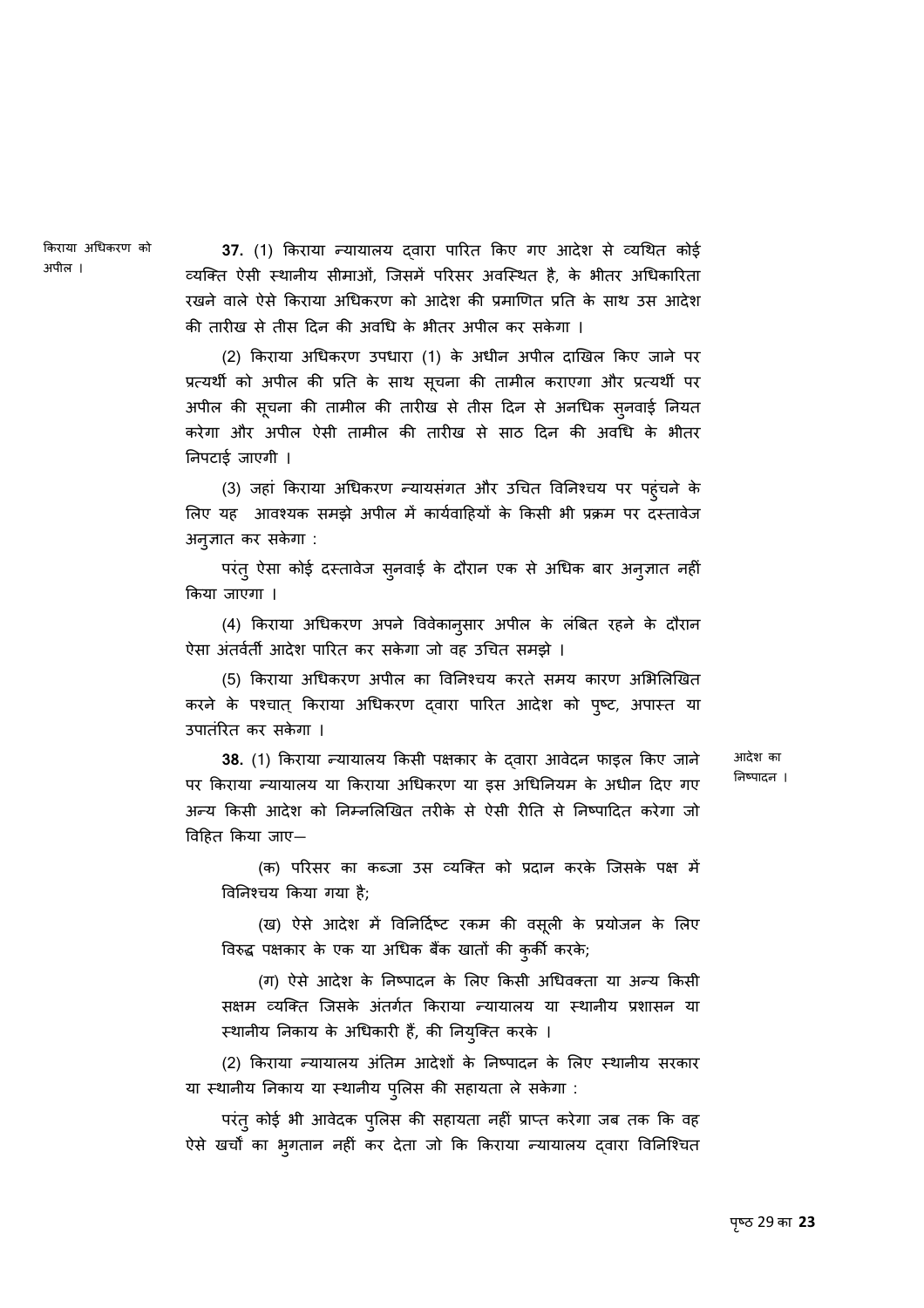िकया जाए ।

(3) किराया न्यायालय, किसी किराया न्यायालय या किराया अधिकरण या इस अधिनियम के अधीन पारित अन्य किसी आदेश के संबंध में निष्पादन कार्यवाहियों को संक्षिप्त रीति से संचालित करेगा और इस अधिनियम के अधीन निष्पादन के लिए किए गए आवेदन का निपटारा विरुद्ध पक्षकार को नोटिस की तामीली की तारीख से तीस िदन के भीतर करेगा।

#### **अÚयाय 8**

#### **प्रकीणर्**

**39.** राज्य सरकार/संघ राज्य क्षेत्र प्रशासन किराया न्यायालय या किराया प्राधिकरण या किराया अधिकरण के परामर्श से अधिकारियों और अन्य कर्मचारियों की प्रकृति और प्रवर्गों को जैसा यह आवश्यक समझे अवधारित कर सकेगी और इस अधिनियम के अधीन उनके कृत्यों के दक्षतापूर्ण निवर्हन के लिए ऐसे अधिकारियों और कर्मचारियों को नियुक्त कर सकेगी ।

किराया न्यायालय, िकराया प्रािधकरण और िकराया अिधकरण के अधिकारी और अन्य कर्मचारी।

**40.** (1) इस अधिनियम में अन्यथा उपबंधित के सिवाय कोई सिविल ल्यायालय किसी ऐसे वाद या कार्यवाही को ग्रहण नहीं करेगा जहां तक यह इस अधिनियम के उपबंधों से संबंधित है ।

(2) किराया न्यायालय की अधिकारिता, प्रथम अनुसूची के अनुसार इसे प्रस्तुत किरायेदार करार तक सीमित होगी और परिसर के स्वामित्व या हक के प्रश्न पर नहीं होगी ।

वर्जन ।

कतिपय मामलों में सिविल न्यायालय की अिधकािरता का

Ûयायालय फीस । **41.** (1) Ûयायालय फीस अिधिनयम, 1870 के उपबंध यथािèथित िकराया प्राधिकरण या किराया न्यायालय या किराया अधिकरण के समक्ष प्रस्तुत अपीलो या आवेदनों के संबंध में लागू होंगे । 1870 का 7

> (2) न्यायालय फीस की संगणना के प्रयोजनों के लिए किराया न्यायालय को कब्जा के प्रत्युद्धरण (वापसी) के लिए किए गए आवेदन और किराया अधिकरण के समक्ष प्रस्तुत अपील ज्ञापन को भू-स्वामी और किराएदार के बीच एक वाद समझा जाएगा ।

> (3) िकराया प्रािधकरण के समक्ष फाइल आवेदन के िलए Ûयायालय फीस वही होगी जैसा कि सिविल न्यायालय में प्रस्तुत एक अतर्वती आदेश में होती है ।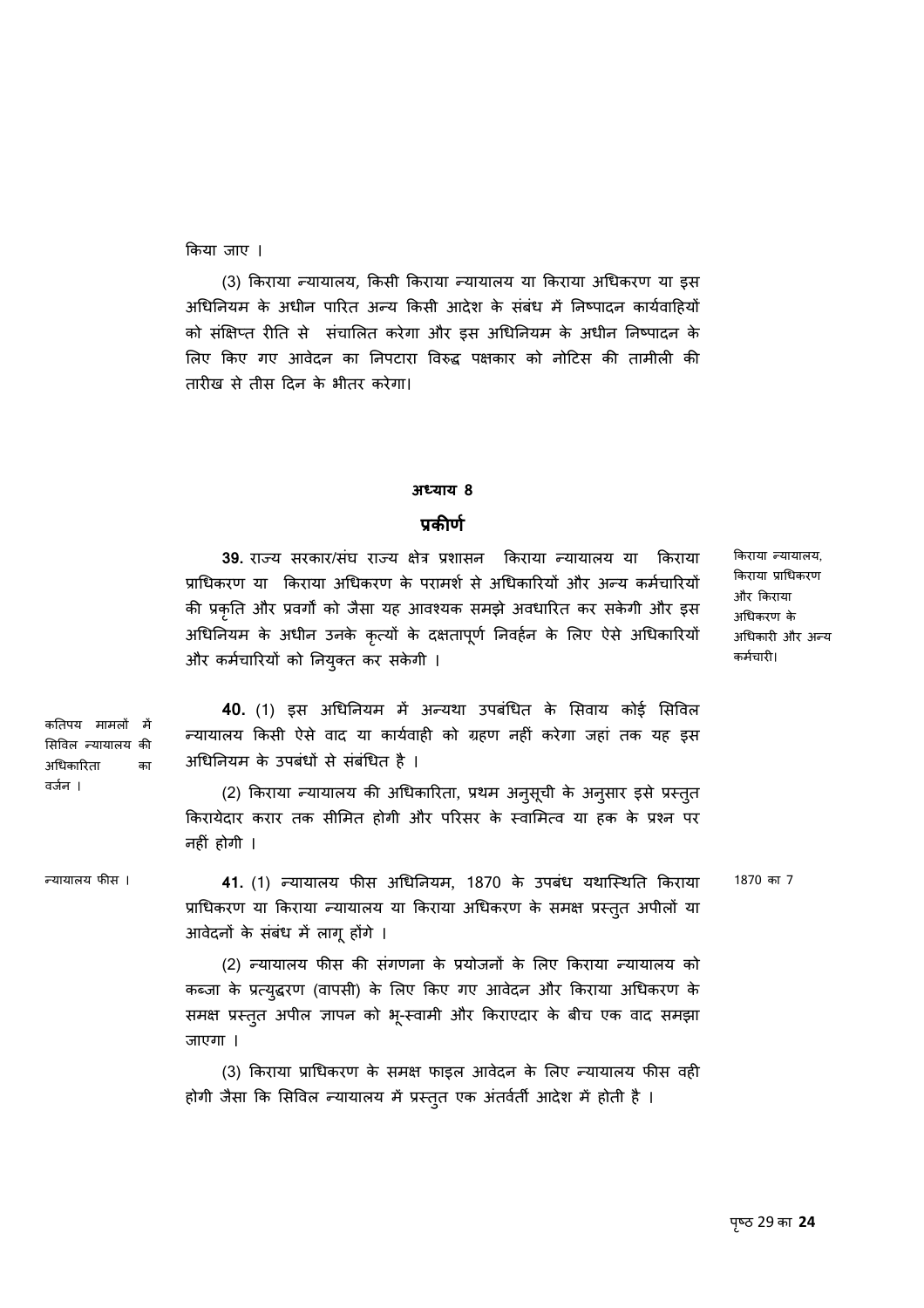सदस्य, आदि का लोकसेवक होना। **42.** इस अधिनियम के अधीन नियुक्त किराया प्राधिकरण, किराया न्यायालय और किराया अधिकरण का प्रत्येक सदस्य भारतीय दंड संहिता की धारा 21 के अथार्ंतगतर् एक लोकसेवक समझा जाएगा ।

1860 का 45

सद्भावपू वकर् की गई कार्यवाही के लिए संरक्षण । **43.** इस अधिनियम के अधीन सद्भावपूर्वक की गई या की जाने के लिए आशायित किसी बात के लिए किसी व्यक्ति. किराया प्राधिकरण, किराया न्यायालय या किराया अधिकरण के विरुद्ध कोई वाद, अभियोजन या अन्य विधिक कार्यवाही नहीं होगी।

िनयम बनाने की शिक्त ।

**44.** (1) राज्य सरकार /संघ राज्यक्षेत्र प्रशासन, पूर्व प्रकाशन की शर्त के अध्यधीन इस अधिनियम के उपबंधों को कार्यान्वित करने के लिए नियम बना सकेगी ।

(2) विशिष्टतया और पूर्वगामी शक्ति की व्यापकता पर प्रतिकूल प्रभाव डाले बिना ऐसे नियम निम्नलिखित सभी या किन्हीं विषयों के लिए उपबंध कर सकेंगे, अथार्त्: —

(क) धारा 4 की उपधारा (3) के अधीन दस्तावेज की प्रस्तुति को समर्थ बनाने के लिए किराया प्राधिकरण द्वारा स्थानीय देशी भाषा या राज्य/संघ राज्यक्षेत्र की भाषा में किसी स्थान पर रखे जाने वाले डिजिटल प्लेटफार्म का प्ररूप और रीति:

(ख) किराया और अन्य प्रभारों को किराएदार दवारा भू-स्वामी को डाक धनादेश या अन्य किसी ढंग से संदाय की रीति और धारा 14 की उपधारा (1) के अधीन भू-स्वामी द्वारा स्वीकार करने से इकार करने पर किराया प्राधिकरण को किराया और अन्य प्रभारों को जमा करने की रीति और धारा 14 की उपधारा (2) के अंतर्गत, किराया प्राधिकरण के पास, किराया जमा कराने की रीित;

(ग) धारा 21 की उपधारा(2) के अधीन परिसर के कब्जे के प्रत्युद्धरण (वापसी) के िलए आवेदन करने की रीित;

(घ) धारा 22 की उपधारा(1) के अधीन परिसर के कब्जे के प्रत्युद्धरण (वापसी) के िलए आवेदन करने की रीित;

(ङ) धारा 24 की उपधारा (2) के अधीन जहां भू-èवामी प्रितदाय करने में असफल रहता है वहां किराएदार को संदेय ब्याज की दर;

(च) धारा 27 की उपधारा (1) के अधीन भवन के पिरिनमार्ण के िलए किराए पर दिए गए किराएदारी परिसर का कब्जा प्राप्त करने के लिए किराया Ûयायालय के समक्ष भू-èवामी ɮवारा आवेदन फाइल करने का प्रǾप और रीित;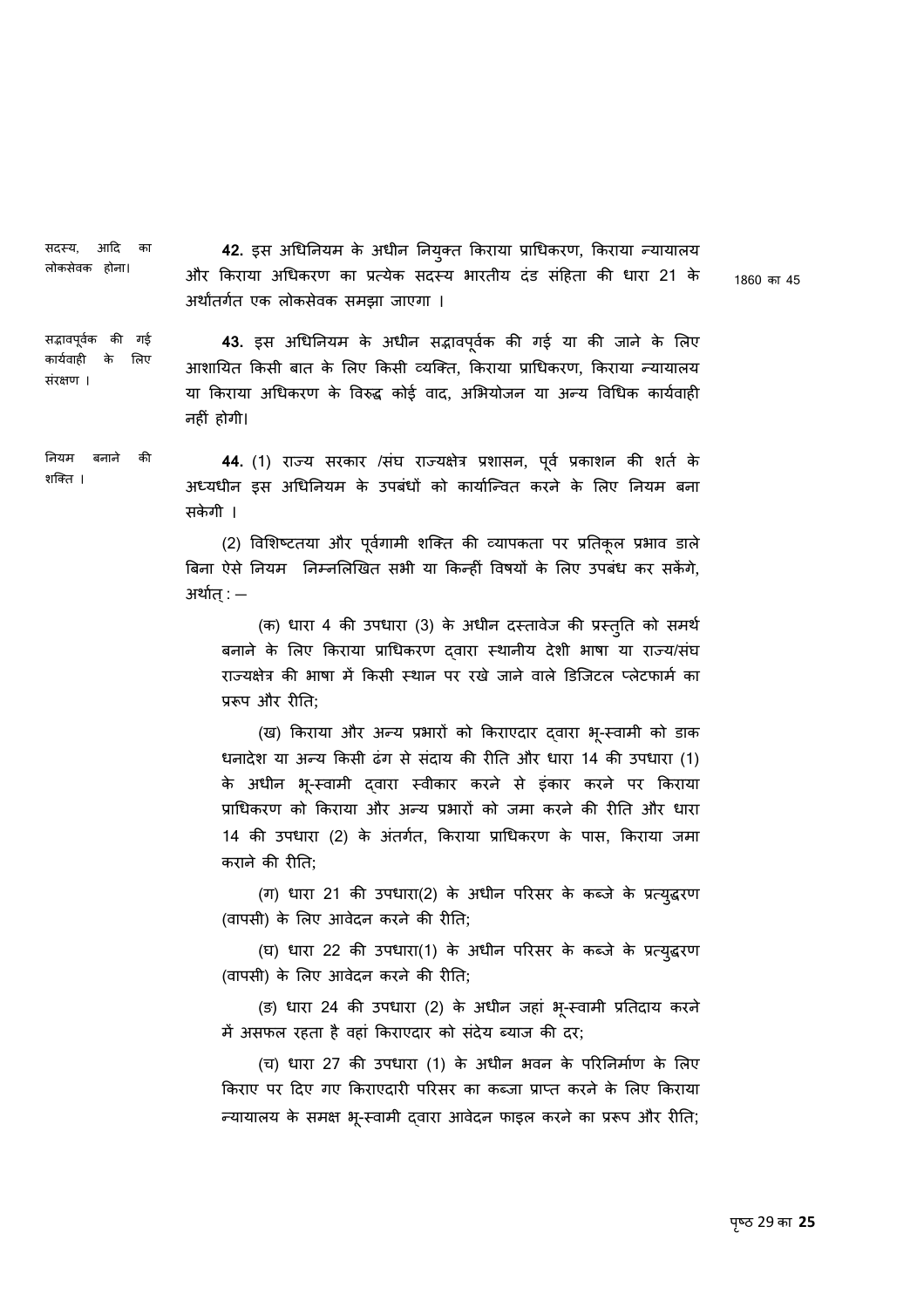(छ) धारा 35 की उपधारा (5) के अधीन िकराया अिधकरण के समक्ष अपील और किराया न्यायालय के समक्ष आवेदन फाइल करने का प्ररूप;

(ज) धारा 36 की उपधारा (1) के खडं (ट) के अधीन उपबंिधत िकए गए कोई अन्य विषय:

(झ) धारा 38 की उपधारा (1) के अधीन किराया न्यायालय या किराया अधिकरण का आदेश या इस अधिनियम के अधीन किए गए किसी अन्य आदेश के निष्पादन की रीति<sup>,</sup>

(ञ) अन्य कोई विषय जो इस अधिनियम के उपबंधों के अधीन अपेक्षित हो या िविहत िकया जाए ।

45. इस अधिनियम के अधीन राज्य सरकार /संघ राज्यक्षेत्रप्रशासन द्**वारा** बनाया गया प्रत्येक नियम बनाए जाने के पश्चात् यथा शीघ्र, राज्य विधानमंडल /संघ राज्यक्षेत्र विधानमंडल के समक्ष जहां इसमें दो सदन हैं या जहां ऐसे विधानमंडल में एक सदन है उस सदन के समक्ष रखा जाएगा । िनयमɉ का रखा जाना ।

46. (1) यदि इस अधिनियम के उपबंधों को प्रभावी करने में कोई कठिनाई उत्पन्न होती है तो राज्य सरकार/संघ राज्यक्षेत्र प्रशासन राजपत्र में प्रकाशित आदेश दवारा जो इस अधिनियम के उपबंधों से असंगत न हो कठिनाइयों को दूर सकेगी : किठनाइयɉ को दरू करने की शिक्त ।

परंत् ऐसा कोई आदेश इस अधिनियम के प्रारंभ से दो वर्ष की अवधि की समाप्ति के पश्चात नहीं किया जाएगा ।

(2) इस धारा के अधीन िकया गया प्र×येक आदेश िकए जाने के पæचात् यथाशीघ्र राज्य विधानमंडल /संघ राज्यक्षेत्र विधानमंडलं के प्रत्येक सदन के समक्ष रखा जाएगा ।

**47.** (1) राज्य/संघ राज्यक्षेत्र किराया नियंत्रण अधिनियम जो इस अधिनियम के प्रारंभ के तुरंत पूर्व प्रवृत्त है निरसित किए जाते हैं ।

(2) ऐसे निरसन के होते हुए भी इस अधिनियम के प्रारंभ पर उक्त राज्य /संघ राज्यक्षेत्र किराया नियंत्रण अधिनियम के अधीन लंबित सभी मामले और अन्य कार्यवाहियां जारी रहेंगी और उक्त राज्य /संघ राज्यक्षेत्र किराया नियंत्रण अधिनियम के उपबधों के अनुसार निपटाई जाएंगी जैसे कि वह अधिनियम प्रवृत्त बना रहता यदि यह अधिनियम अधिनियमित नहीं होता ।

िनरसन और व्यावृत्तियां ।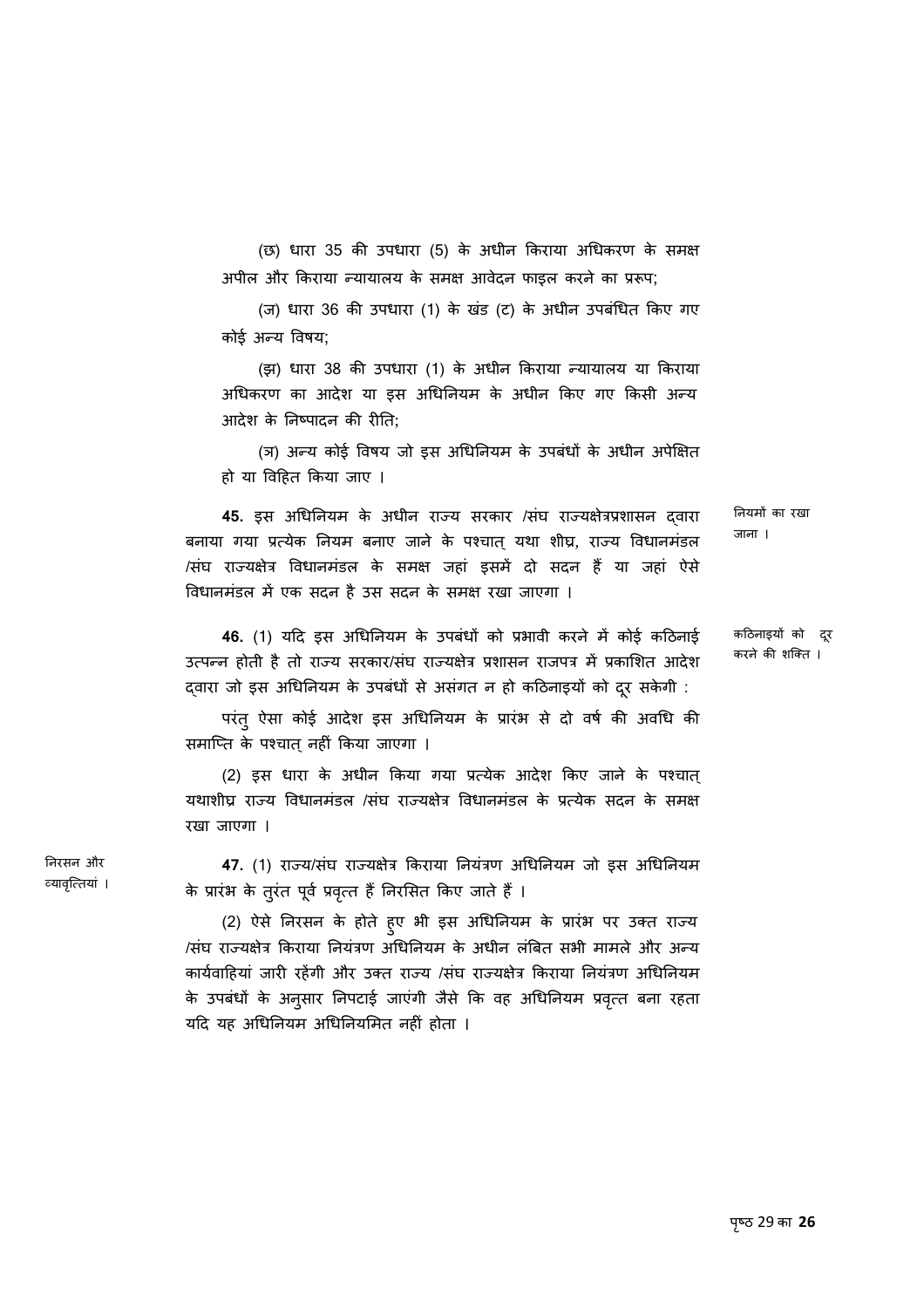#### **पहली अनु सची ू**

### [धारा 4(1) देखें]

|           | किराएदारी की सूचना के लिए प्ररूप                                   |  |  |  |  |  |
|-----------|--------------------------------------------------------------------|--|--|--|--|--|
| सेवा में, |                                                                    |  |  |  |  |  |
|           | किराया प्राधिकरण,                                                  |  |  |  |  |  |
|           | ----------------(पता)                                              |  |  |  |  |  |
| 1.        | भूस्वामी का नाम और पता                                             |  |  |  |  |  |
|           | ई मेल आईडी और संपर्क ब्यौरे साहित (यदि उपलब्ध है)                  |  |  |  |  |  |
| 2.        | संपत्ति प्रबंधक (यदि कोई हो) का नाम और पता                         |  |  |  |  |  |
|           | ई मेल आईडी और संपर्क ब्यौरे साहित (यदि उपलब्ध है)                  |  |  |  |  |  |
| 3.        | किराएदार का (के) नाम और पता,                                       |  |  |  |  |  |
|           | ई मेल आईडी और संपर्क ब्यौरे साहित (यदि उपलब्ध है)                  |  |  |  |  |  |
| 4.        | पूर्व किराएदारी, यदि कोई हो का विवरण                               |  |  |  |  |  |
| 5.        | किराएदार को दिए गए परिसर का विवरण, संलग्न भूमि,<br>यदि कोई हो सहित |  |  |  |  |  |
| 6.        | तारीख जिससे किराएदार को कब्जा दिया गया है                          |  |  |  |  |  |
| 7.        | धारा 8 के अनुरूप संदेय किराया                                      |  |  |  |  |  |
| 8.        | किराएदार को उपलब्ध कराए गए फर्नीचर और अन्य उपस्कर                  |  |  |  |  |  |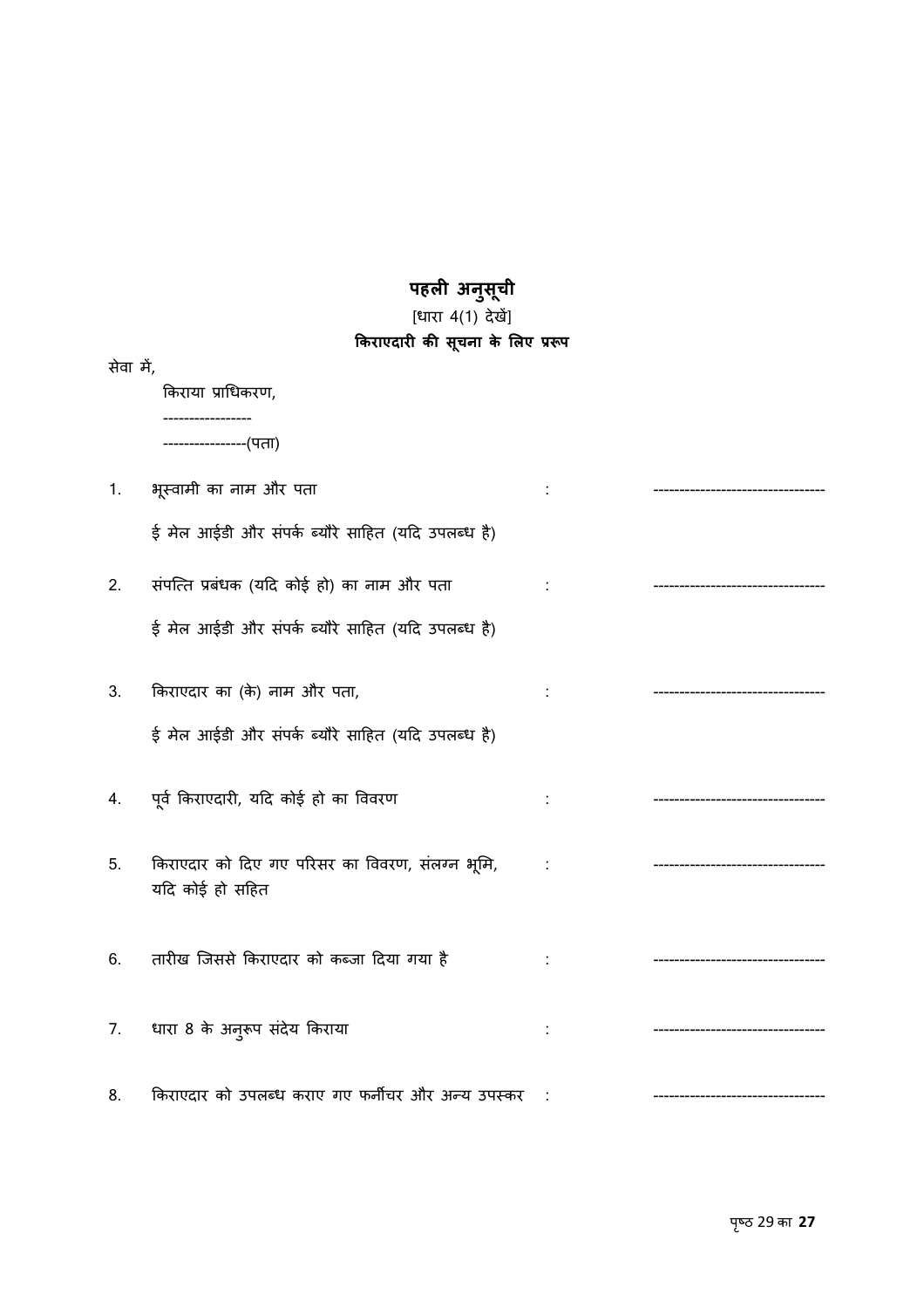| 9. | अन्य संदेय प्रभार                                           |            |  |
|----|-------------------------------------------------------------|------------|--|
|    | (क) विद्युत                                                 |            |  |
|    | (ख) जल                                                      |            |  |
|    | (ग) अतिरिक्त साज-सामान, फिटिंग और फिक्सचर                   |            |  |
|    | (घ) अन्य सेवाएं                                             |            |  |
|    | 10. किराया या पट्टा या किराएदारी का करार संलग्न करें        |            |  |
|    | 11. किराएदारी की अवधि (अवधि जिसके लिए किराए पर दिया<br>गया) | $\sim 100$ |  |
|    | 12. भू-स्वामी का स्थायी खाता संख्यांक (पैन)                 |            |  |
|    | 13. भू-स्वामी की आधार संख्या                                |            |  |

- 14. िकराएदार का èथायी खाता सख्ं यांक (पनै ): : ---------------------------------
- 15. िकराएदार की आधार संख्या : ---------------------------------

भू-स्वामी का नाम और हस्ताक्षर बाद कराएदार का नाम और हस्ताक्षर

भू-èवामी की फोटो



**सलग् ं नक**:

- **1.** िकराया/पट्टा करार ।
- **2.** भू-स्वामी की पैन और आधार की स्व-अनुप्रमाणित प्रति ।
- **3.** किराएदार की पैन और आधार की स्व-अनुप्रमाणित प्रति ।